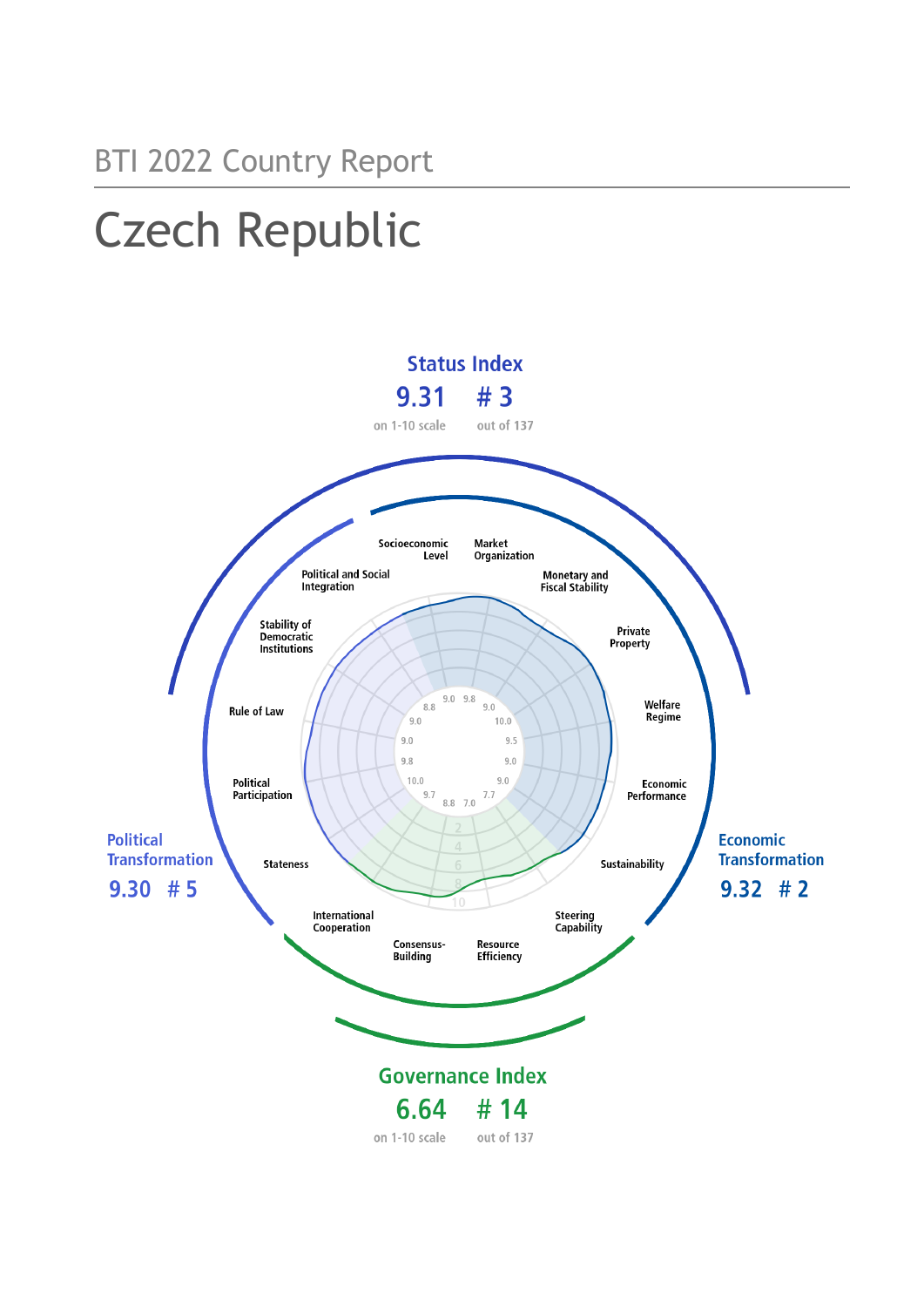This report is part of the **Bertelsmann Stiftung's Transformation Index (BTI) 2022**. It covers the period from February 1, 2019 to January 31, 2021. The BTI assesses the transformation toward democracy and a market economy as well as the quality of governance in 137 countries. More on the BTI at [https://www.bti-project.org.](https://www.bti-project.org/)

Please cite as follows: Bertelsmann Stiftung, BTI 2022 Country Report — Czech Republic. Gütersloh: Bertelsmann Stiftung, 2022.

This work is licensed under a **Creative Commons Attribution 4.0 International License**.

#### **Contact**

Bertelsmann Stiftung Carl-Bertelsmann-Strasse 256 33111 Gütersloh Germany

**Sabine Donner** Phone +49 5241 81 81501 sabine.donner@bertelsmann-stiftung.de

**Hauke Hartmann** Phone +49 5241 81 81389 hauke.hartmann@bertelsmann-stiftung.de

**Claudia Härterich** Phone +49 5241 81 81263 claudia.haerterich@bertelsmann-stiftung.de

### **Sabine Steinkamp** Phone +49 5241 81 81507 sabine.steinkamp@bertelsmann-stiftung.de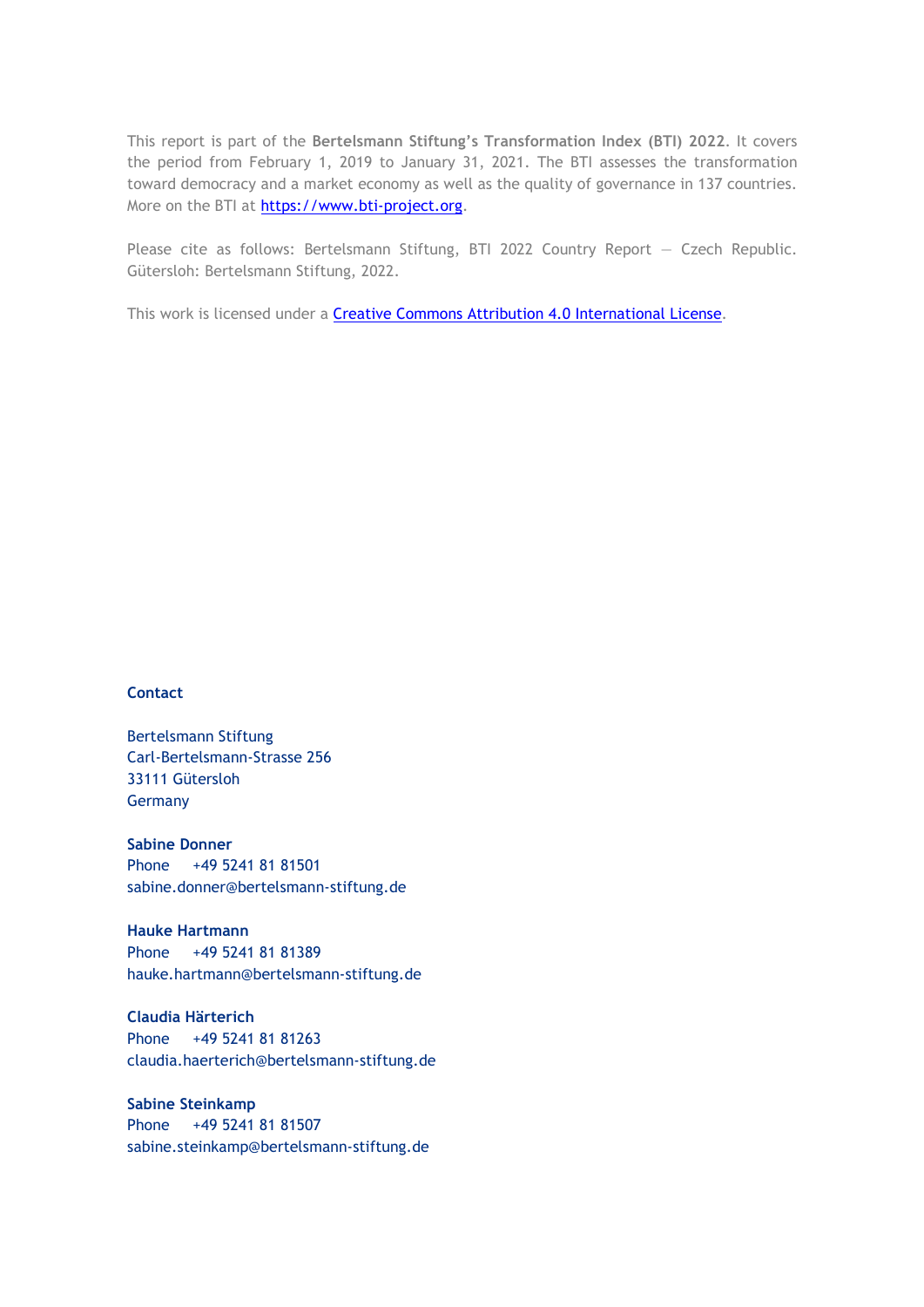#### **Key Indicators**

| Population                         | M     | 10.7 | HDI                            | 0.900 | GDP p.c., PPP $\sqrt{5}$     | 42049 |
|------------------------------------|-------|------|--------------------------------|-------|------------------------------|-------|
| Pop. growth <sup>1</sup><br>% p.a. |       | 0.3  | HDI rank of 189                |       | Gini Index                   | 25.0  |
| Life expectancy                    | vears | 79.1 | UN Education Index             | 0.890 | $\%$<br>Poverty <sup>3</sup> | 0.0   |
| Urban population %                 |       | 74.1 | Gender inequality <sup>2</sup> | 0.136 | Aid per capita $\sqrt{5}$    |       |
|                                    |       |      |                                |       |                              |       |

Sources (as of December 2021): The World Bank, World Development Indicators 2021 | UNDP, Human Development Report 2020. Footnotes: (1) Average annual growth rate. (2) Gender Inequality Index (GII). (3) Percentage of population living on less than \$3.20 a day at 2011 international prices.

# Executive Summary

In economic terms, 2019 was a successful year. Building on recent trends, the country's GDP continued to grow, while public debt, unemployment and inflation remained comparatively low. The macroeconomic situation was stable, and the Czech Republic was getting favorable international ratings. But 2020 could not have been more different. The COVID-19 pandemic has had an enormous impact on the economy, politics, public health and society. Thanks to significant government aid, the economy overcame the unprecedented challenges of the pandemic. Nonetheless, in addition to a fall in demand in 2020, industrial production fell by 5.6%.

In terms of democracy, the dominant issue of 2019 was the prime minister's conflict of interest regarding EU funds, which continues to overshadow his tenure. The issue has polarized the country and generated the largest protests across the country seen since the Velvet Revolution of 1989. Protests organized by Million Moments for Democracy, a civic and decidedly nonpartisan movement, called for the defense of democracy and the rule of law as well as the resignation of the prime minister until his conflict of interest has been resolved.

The movement began losing momentum in 2020, as its founder refused to cooperate with opposition parties and, in a reversal of previous statements about its foundational premise, founded his own party. However, the new party (FOR the People, Pro Lidi) failed to gain traction and is unlikely to enter the parliament in the 2021 general elections.

In 2020, pointing to Prime Minister Andrej Babiš's conflict of interest as final owner of the Czech conglomerate Agrofert Holding – which was receiving EU structural funds for various projects – the EU halted the flow of funds. Because the government did not demand that Agrofert Holding return the funds, Czech taxpayers were left to foot the bill and began protesting. The protracted investigation of the environmental catastrophe on the river Becva linked to an Agrofert chemical factory in 2020 exemplifies Prime Minister Andrej Babiš's inability to separate his personal interests from those of the country.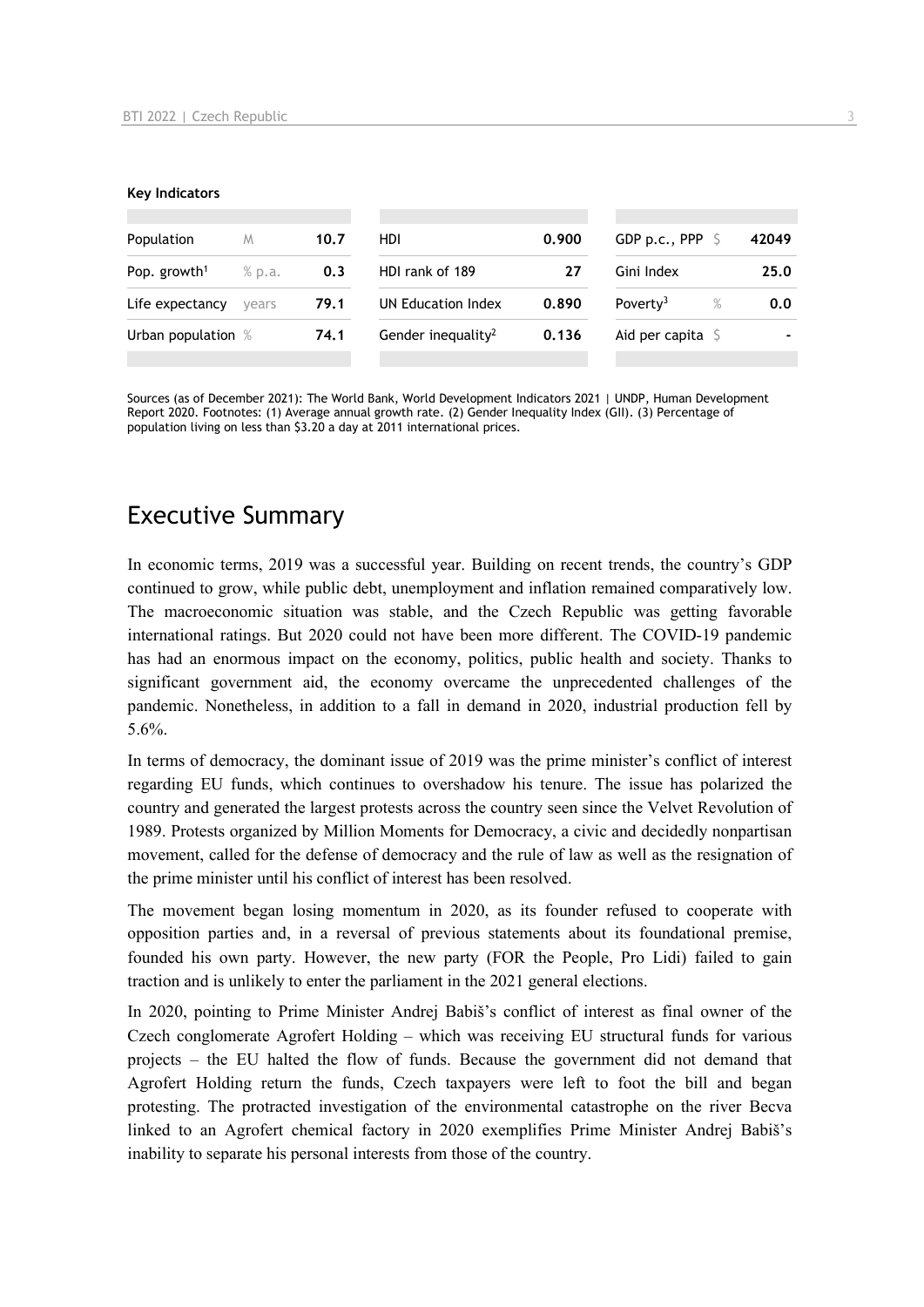The dominant issue of 2020 was the COVID-19 pandemic. The handling of the pandemic amplified existing weaknesses in governance (health care, lack of digitalization in the educational area) and the country's strengths (a functioning institutional framework, healthy checks and balances, and civil society). However, Babiš continues to be a dominant and polarizing figure. The opposition has overcome fragmentation to form two coalitions (one liberal, one conservative) that are challenging the prime minister's hold on power in the 2021 general elections.

The management of the pandemic saw several ups and downs that proved difficult for almost everyone. The government was not sufficiently prepared but succeeded in managing the first wave of the pandemic, thanks to considerable interpersonal and international solidarity, civil society, and the rapid involvement of existing scientific and industrial capacities. The prime minister sought to capitalize on this success, claiming that the Czech Republic was "the best in COVID."

In the summer of 2020, the government failed to mitigate the onset of the second wave because mask-wearing was unpopular. The prime minister refused to reintroduce strict measures, including a mask mandate, before the October 2020 elections. When measures were introduced after the October 2020 regional and Senate elections, it was too late to curb the spread effectively. The country's infection tracking system failed, and hospitals reached their intensive care unit (ICU) and human resources capacity. The management of the second wave was a governance failure; the effects of failing to take any strong steps to curb the pandemic were significant. Consequently, Czechia has one of the world's highest case fatalities.

The pandemic deepened socioeconomic inequalities and revealed key weaknesses in digitalization, education, and health care. In terms of the economic impact on citizens, single mothers were among the worst affected groups. The economic impact of the pandemic is more pronounced in cities where not only low-income groups but also the middle class are at risk of poverty in a prolonged crisis. Regional differences in health care and education capacity were significant. Some regions in the north and the west of the country struggled with testing, tracing, ICU capacity, and vaccination. The country's poor level of digitalization adversely affected the educational sector, which struggled to manage with distance learning in the face of material and personnel shortages. One in six children had no access to online learning during the first wave. On the positive side, the pandemic outlined possibilities of transforming the nature of work (more use of home office) and accelerating the use of robotic devices.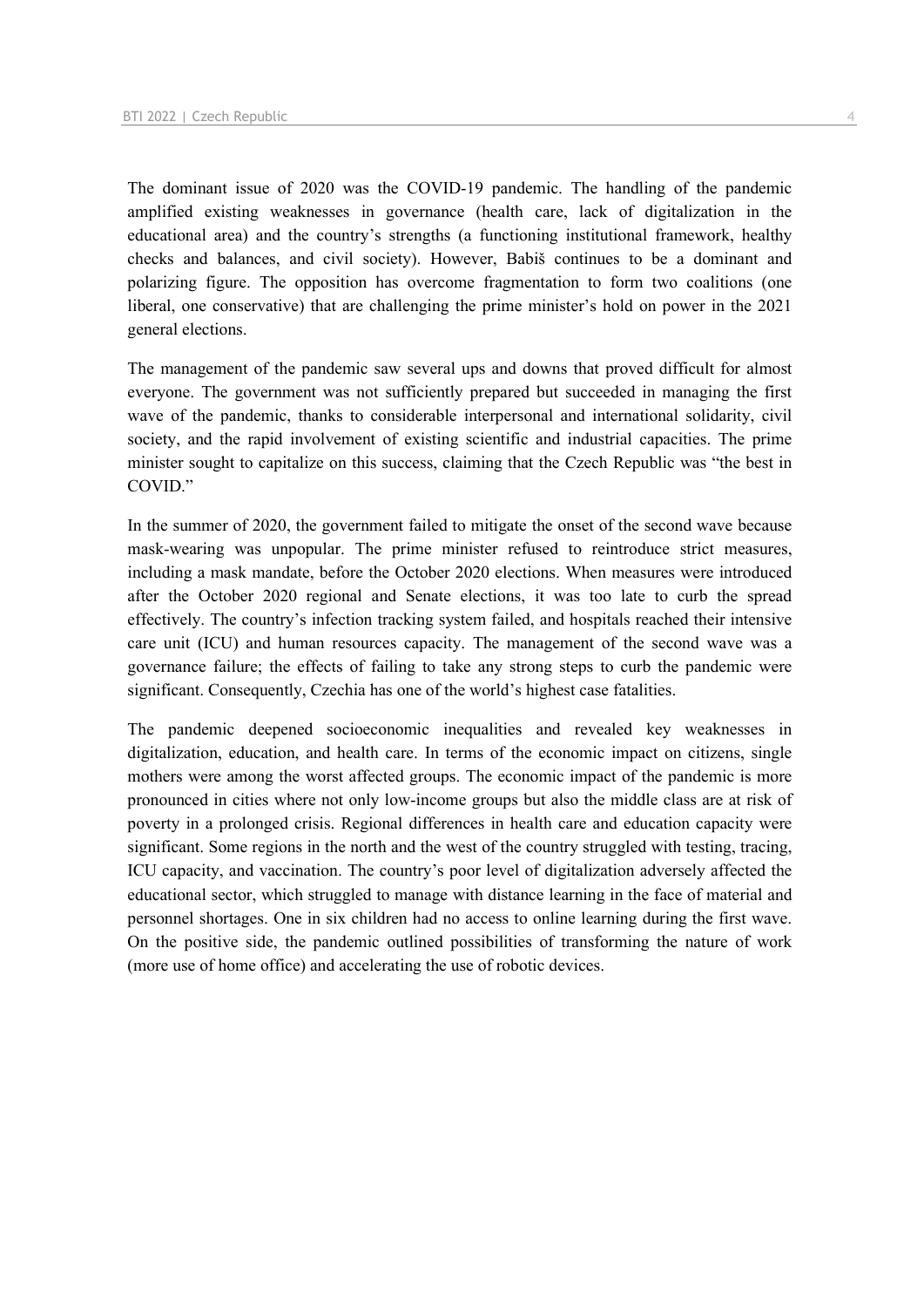# History and Characteristics of Transformation

The transformation of Czechoslovakia is part of the political changes in East-Central Europe between 1988 and 1989. The end of the cold war caught the relatively economically stable but politically very rigid communist regime off guard. Representatives of the opposition movement formed the revolutionary Civic Forum (OF), which negotiated the transition after the Communist Party gave up its monopoly on power on November 28, 1989. Members of the OF were successfully incorporated into the Czechoslovak National and Federal Assemblies. The newly formed parliament-elected dissident Vaclav Havel as president and Alexander Dubcek, the symbol of the Prague Spring (1968), as the speaker of the Federal Assembly.

The transformation of the country (since 1993, the Czech Republic) has included significant political and economic changes, as well as a redefinition of statehood – the Velvet Divorce with Slovakia in 1992. The Czech Republic is a member of NATO (1999) and the EU (2004). The accession to the IMF and World Bank in 1993 offered credit guarantees, which were necessary for economic and social reforms in a four-phase process. The first phase  $(1990 - 1993)$  was characterized by a considerable economic decline, the second phase (1994 – 1996) considerable growth, followed by a recession in the third phase (1997 – 1999). Economic growth was reestablished only in 2000 and then stalled by the global economic crisis in late 2008. The impact on the Czech economy was delayed but significant. Since 2016, the economy has returned to growth, unemployment is the lowest in the EU, public debt has decreased, and the state budget had a surplus (between 2017 and 2019). This changed dramatically in 2020, when the government deficit reached CZK 368 billion ( $\epsilon$  14 billion) due to COVID-19, and public debt grew, while unemployment remained low.

Two major actors shaped the country's democratization. The first was the former dissident and well-known representative of the opposition movement Charter 77, Vaclav Havel (president of the Czechoslovak Federative Republic 1990 – 1992 and the Czech Republic 1993 – 2003). The second was Vaclav Klaus, an economist, one of the Civic Forum's leading figures. Later, Klaus was the Civic Democratic Party's leader, holding the offices of the prime minister, speaker of parliament, and president (2003 – 2013). These two figures represented different streams of democratic politics – representative (party) democracy and participatory democracy. Both significantly shaped the nature of Czech politics, resulting in a highly polarized system interlaced with ideological and personal animosities.

Two other significant figures shaped the last decade – Miloš Zeman and Andrej Babiš. Zeman, president since March 2013, is a former leader of the Czech Social Democratic Party (ČSSD), chairman of the lower house of the Czech parliament (1996 – 1998), and prime minister (1998 – 2002). In 2003, partisan disunity in ČSSD led to Zeman's loss in his first presidential run (won by Vaclav Klaus). Subsequently, Zeman founded the Citizens' Rights Party – Zemanites. The president is a close ally of Andrej Babiš – billionaire turned populist prime minister. Babiš founded Action of Dissatisfied Citizens (ANO) in 2011. In 2013, he won 18.7% of the vote on a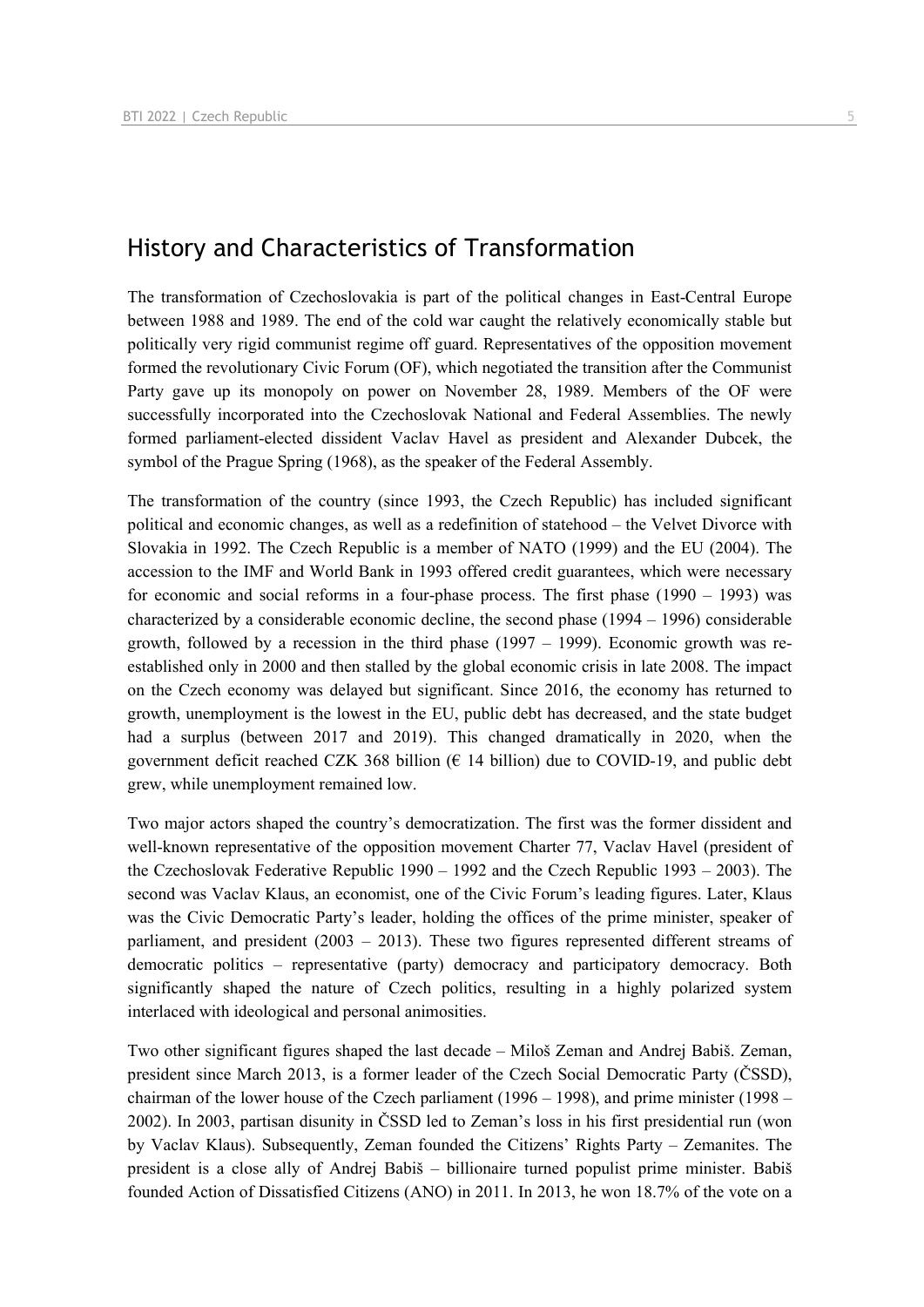populist, anti-establishment, anti-corruption platform, joining the Social Democrats in government as minister of finance. Babiš's technocratic populist appeal continued – in 2017, ANO won over 30% of the vote and formed a minority coalition government with the Social Democrats.

The 2013 elections upended Czech politics as new anti-establishment (and populist) parties now dominate the political arena. Anti-establishment forces – Babiš's ANO, Tomio Okamura's radical-right parties Dawn of Direct Democracy (2013 – 2017) and Freedom and Direct Democracy (2017–), and the Pirate Party (currently the second strongest party) now hold 61% parliamentary seats. Anti-establishment rhetoric and populism unite these parties – Babiš is a technocratic populist, Okamura is a nativist populist, and the Pirates are left-wing populists. Babiš's political career is marked by a dark shadow of fraud charges (related to the misappropriation of EU funds). The prime minister's conflict of interest polarizes the country and in 2019 generated the largest protests since 1989.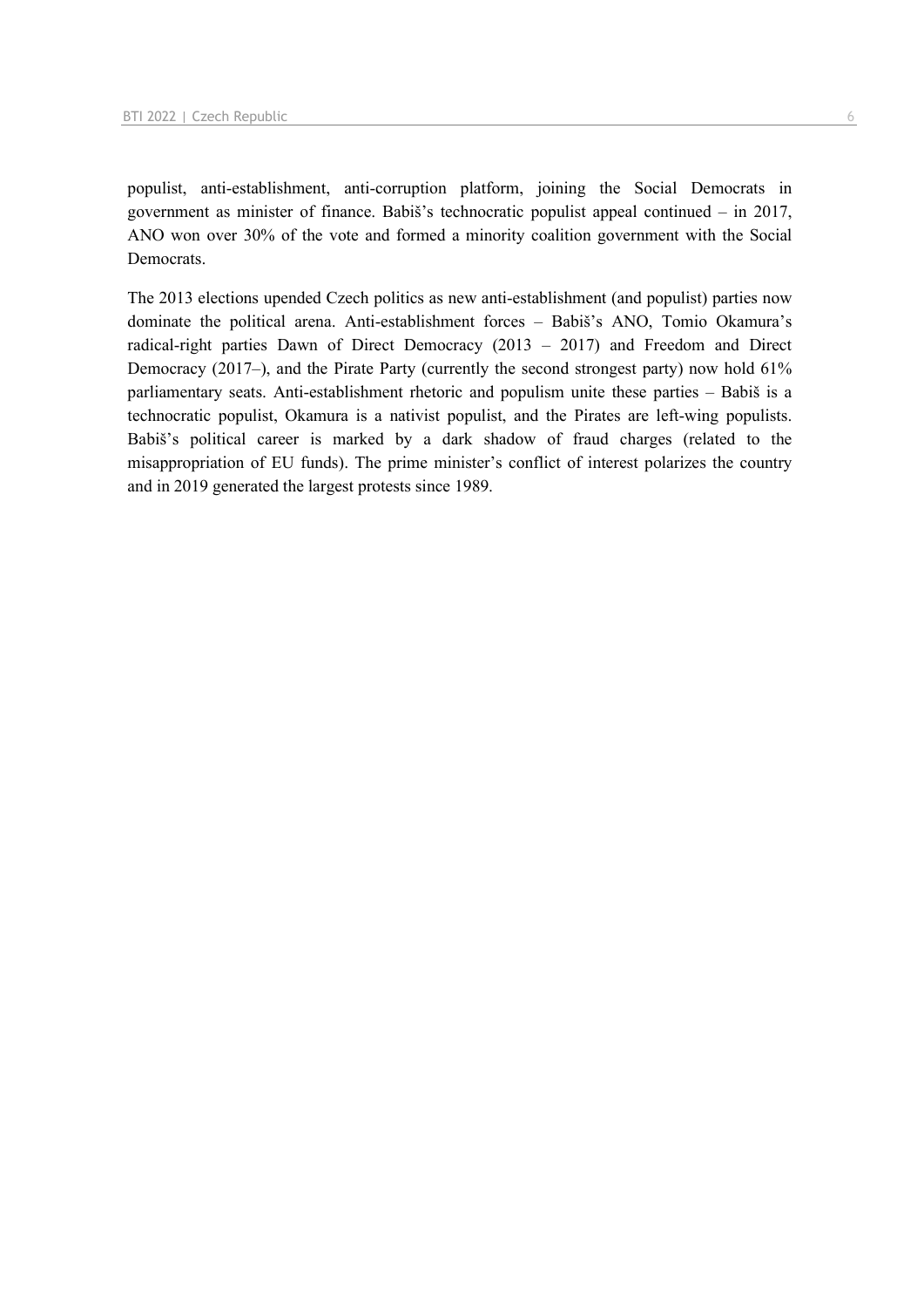The BTI combines text analysis and numerical assessments. The score for each question is provided below its respective title. The scale ranges from 1 (worst) to 10 (best).

# Transformation Status

# I. Political Transformation

#### **1 | Stateness**

The Czech Republic has no major problems related to state integrity. There are no separatist movements or territorial enclaves.

The Czech Republic is ethnically homogeneous as various ethnic minorities constitute only 5.3% of the population. The government's stance toward minorities, especially the Roma, has steadily improved over time, primarily because of external pressure (the EU, the Council of Europe). The 2021 census will, for the first time, be administered online and in seven languages, including Romani. Still, half of the Roma in the Czech Republic live in social exclusion. During the pandemic, they faced additional challenges – for example, they could not fully take part in distance learning due to a lack of equipment and access to the internet.

The Czech Republic is a net immigration country. The inward migration was 65,910 in 2018, while outward migration was 26,742. Attitudes toward immigration remain negative. Compared to 2018, the share of respondents rejecting refugee settlement decreased by 5%. As of December 2019, the Ministry of Interior had received 1,922 applications for asylum, of which it approved 61, and 86 applicants received additional protection (one to three years residency).

#### **Question** Score

| Monopoly on the          |
|--------------------------|
| use of force             |
| 10                       |
| '06<br>$\frac{22}{2}$ 10 |
|                          |

| State identity |                   |  |
|----------------|-------------------|--|
| 10             |                   |  |
| $^{206}$       | $\frac{22}{2}$ 10 |  |
| 10             |                   |  |
|                |                   |  |
|                |                   |  |
|                |                   |  |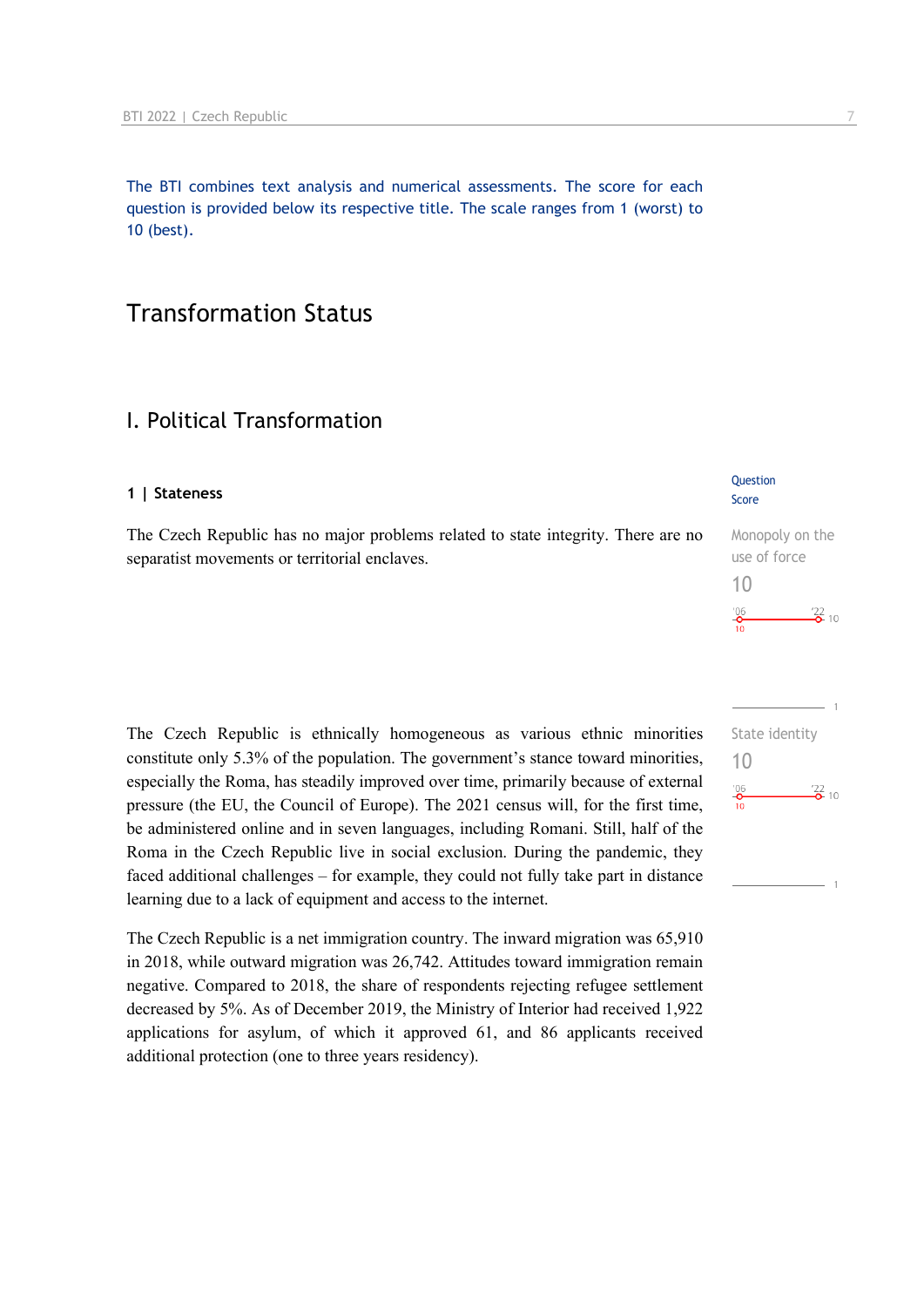The Czech Republic is one of the most secular countries in Europe. Religious dogmas do not influence politics or law. The government acknowledges the historical and unique position of the church and religious communities as traditional institutions that form a part of Czech society. However, the church has not been separated from the state, and religious communities are funded from the state budget.

In the period under study, the Roman Catholic Church, the most active religious organization, continued to be politically active, particularly on the issues of immigration, LGBTQ+ rights and the Istanbul Convention. Pro-life and anti "gender ideology" rhetoric increased in strength but remained relatively marginal. A public opinion survey from May 2019 showed support for women's right to choose (68%) and euthanasia (66%).

The separation of the church and state should conclude in 2042, after the state has paid compensation in lieu of restitution of property that was confiscated by the communist regime and is no longer extant for various reasons.

The state has a multi-layered administrative structure that provides all basic public services and has developed structurally since the transformation of the political system. The pandemic was a major stress test for the basic administrative infrastructure.

The pandemic revealed the limits of institutional capacity and its regional variations. The best example is the 14 hygiene stations (tasked with handling infectious diseases), many of which were seriously understaffed, underequipped, and used outmoded methods (pen and paper) for contact tracing. Especially during the second and third waves of the pandemic in fall and winter 2020, most hygiene stations were unable to manage contact tracing and asked citizens to check their contacts themselves. Similarly, large regional differences exist in testing capacity and vaccination administration.

The performance of democratic institutions is partly hampered by corruption. This became evident during the public procurement of personal protective equipment (PPE) during the pandemic. Transparency and mishandling of public funds remain salient issues and contributed to opposition parties' success in the 2020 regional and Senate elections.

Following a process of consolidation of various administrative functions, regional administration has assumed greater importance than it had previously. The budgetary allocation of taxes and financial decentralization has increased regional governments' autonomy in fulfilling governing functions and managing basic infrastructure. However, the tax reform of December 2020, resulting in reduced income from taxes, will likely have a negative impact on regional and municipal governments, which are facing hikes in health care and education costs related to the pandemic. On the recommendation of the Upper House (Senate), measures were taken to provide partial compensation for the decline in revenues.

No interference of religious dogmas 10  $\frac{106}{10}$  $\frac{22}{2}$  10



Basic administration 10 $\frac{106}{10}$  $\frac{22}{2}$  10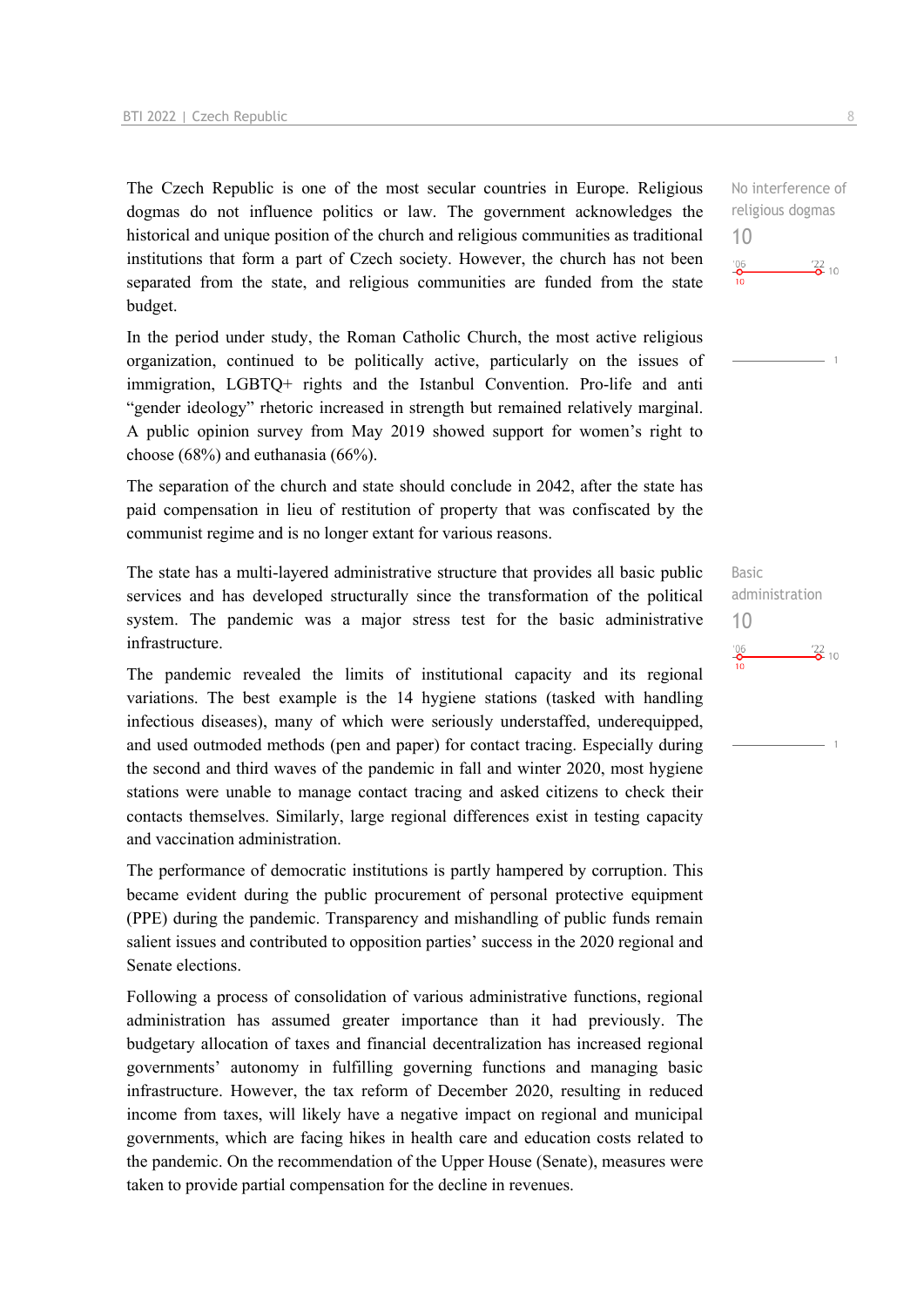Negotiations over regional budgets between opposing political majorities at the central, regional and municipal levels remain complicated. This tendency grew stronger as a result of the 2020 regional elections, from which new governing coalitions emerged, sometimes in open opposition to the national government (most significantly in the Central Bohemian region). The tax reform will increase regional governments' dependence on the national government, Negotiations will be very hard – especially in 2021, a general election year.

The effective discretion of local and regional governments is limited. Regional governments are constrained by the need to ensure standards for key services, notably education, limiting the scope with which they can transfer funds from one service to another. The pandemic revealed huge discrepancies in digitalization – in most regions, both schools and pupils struggled with distance learning due to a lack of equipment and skilled personnel. The issue was less pronounced in Prague but still prevalent.

#### **2 | Political Participation**

Free and fair elections are regularly organized and constitutionally guaranteed. All adult citizens, including prisoners, can participate in national elections, and voter registration is relatively straightforward. EU citizens resident in the Czech Republic can participate in the municipal elections. While mobile ballot boxes facilitate voting for the disabled and seriously ill, votes cannot be cast by mail. Czech citizens residing abroad can vote at Czech embassies and consulates, but participation is complicated by a special deadline for registration and a limited number of embassies and consulates.

Regional elections and Senate elections for one-third of seats were scheduled for October 2020. Organizing elections during the pandemic was challenging – initially, the government announced (July 2020) that people in quarantine would not be able to vote. After opposition parties pushed back, the government prepared legislation enabling COVID-19 positive and quarantining citizens to vote. Two options were approved: drive-thru voting and special mobile electoral commissions that could visit quarantined citizens at home. Poll workers were equipped with PPE and their pay increased due to pandemic conditions. Compared to 2016, the turnout in regional elections increased from 34.8% to 38.0%. The turnout in Senate elections also increased slightly (36.3% first round; 16.7% second round).

The electoral law guarantees parties access to state radio and television, with a total of 14 hours set aside for each party to express its views with equal allocation, irrespective of party size or previous electoral performance. Reporting on and presentation of political parties in private media are less balanced than they are in the public media.

Free and fair elections 10 $^{206}$  $\frac{1}{22}$  10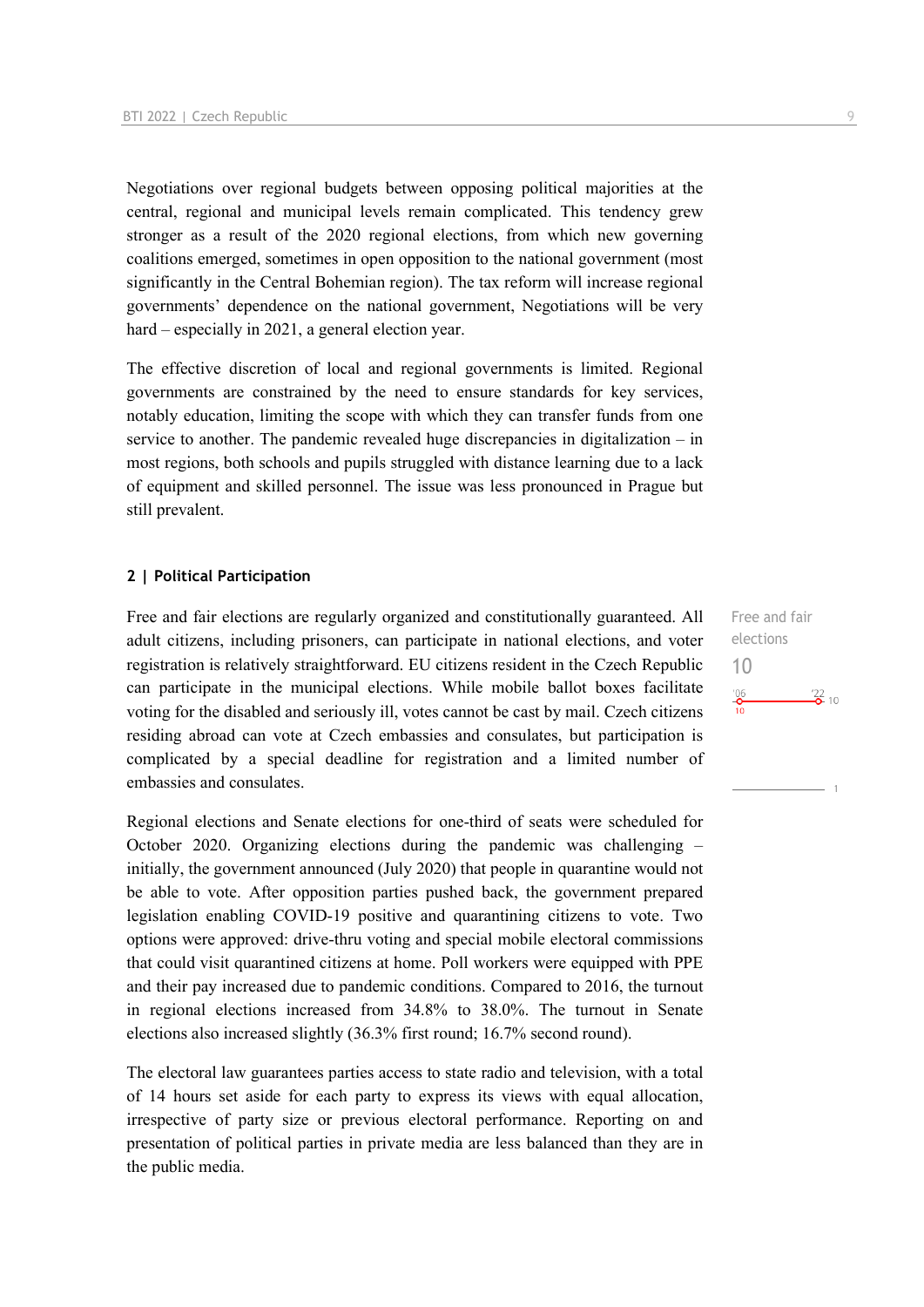The Office of the Oversight of the Political Parties and Political Movements (UHHPSH), established in 2017, oversaw the 2020 regional and Senate elections. Its website offers detailed financial reports on all parties and candidates. Except for the Communist Party, Mayors and Independents (STAN) and several small regional parties, all reports by parties and movements were completed and confirmed on time.

The democratically elected parliament and government of the Czech Republic have effective power to govern and are not constrained by any non-democratic veto powers.

Freedom of association and assembly is fully guaranteed in the Czech Republic. A law on political parties and movements regulates the formation and registration of all political entities. Interest associations have grown considerably in the Czech Republic since 1990. As of April 2017, over 129,947 autonomous, self-organized groups, associations, foundations, and organizations registered in the country, although not all are active.

The chaotic COVID-19 response by the Czech government mobilized civil society. In the initial phases of the pandemic (spring 2020), civil society mobilized to produce homemade masks. As the spring state of emergency ended and the country started to reopen, Million Moments for Democracy (MMD) demanded accountability regarding the government's COVID-19 response.

Several anti-governmental and anti-mask protests took place (especially in Prague). Some turned violent. The number of protest participants was limited to 100; social distancing and masks were required. Most rules were followed during civil protests, but not during anti-mask protests. The police rarely engaged with the protesters unless violence occurred.

Civil society and the opposition established a COVID-19 information portal, where all restrictions and their implications were published and explained. This helped to mitigate the uncertainty stemming from the government's chaotic COVID-19 response.

COVID-19 related restrictions on assembly during the repeated states of emergency in 2020 and 2021 met the requirements of legality, necessity, proportionality and non-discrimination. The only restrictions rejected by the courts related to retail and services. Some of these restrictions were lifted by the courts in April 2020 and in January 2021, as the principles of proportionality and non-discrimination were not followed by the government.



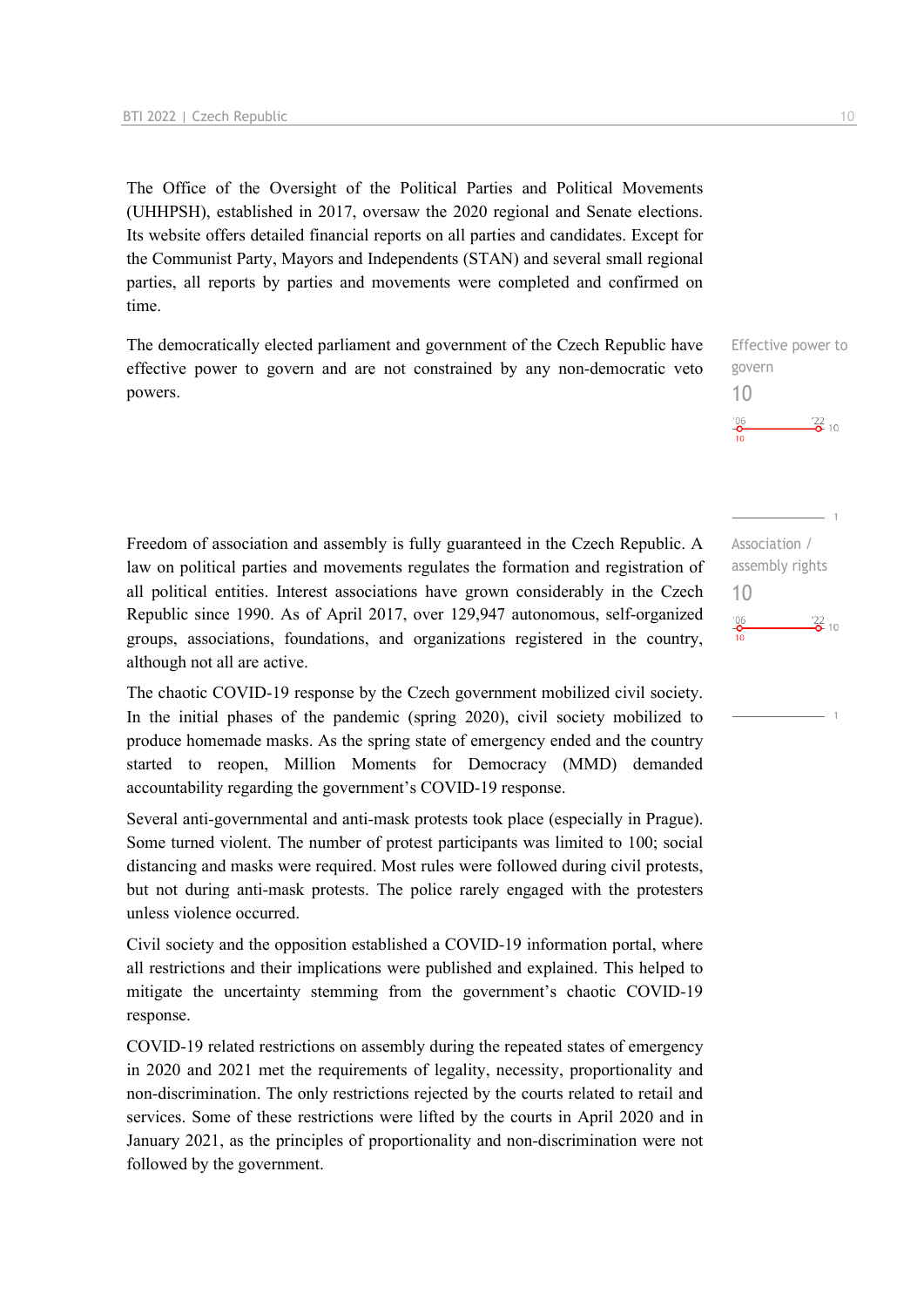The Czech Republic has long been characterized by a significant degree of media freedom, partly because of public media's independence and foreign ownership of private media. However, the private media market has changed significantly in recent years. The most critical changes have been a concentration in media ownership, the departure of several foreign media owners, and a broadening of the scope of media holdings (print, online, radio, and television).

In recent years, print media readership has declined significantly, while online media has grown. The MAFRA media group dominates the daily print media, with an estimated 2.4 million readers, and online media, with an estimated 3.4 million daily users (Guasti 2020). During 2020, information emerged that state-owned companies such as the Czech Railways represent a significant MAFRA advertiser. Furthermore, pandemic state aid for cultural institutions, announced in June 2020, will disproportionately benefit MAFRA.

Ownership of MAFRA and other media by Prime Minister Babiš has resulted in biased media reporting and possibly self-censorship of journalists employed by Babiš.

During the pandemic, independent watchdogs collaborated with the media to provide information on the spread of COVID-19 infections, testing and ICU availability. Investigative journalists pursued issues of public procurement of PPE and ventilators. The transparency the media provided enabled the opposition to mount an effective pushback against executive aggrandizement.

The government also made a reasonable effort to inform citizens: regular press conferences were televised and received significant public attention. Nevertheless, the government introduced restricted access to press conferences by excluding some journalists employed by media critical of the government. The government was slow and ineffective in trying to mitigate the spread of COVID-19 and vaccinerelated misinformation.

State media are increasingly in the crosshair of politics. The problem is the increased politicization of the watchdog, the Council for Radio and Television Broadcasting, the members of which are nominated by political parties and appointed by parliament.

Freedom of expression 9 $\frac{106}{10}$  $\frac{122}{9}$  10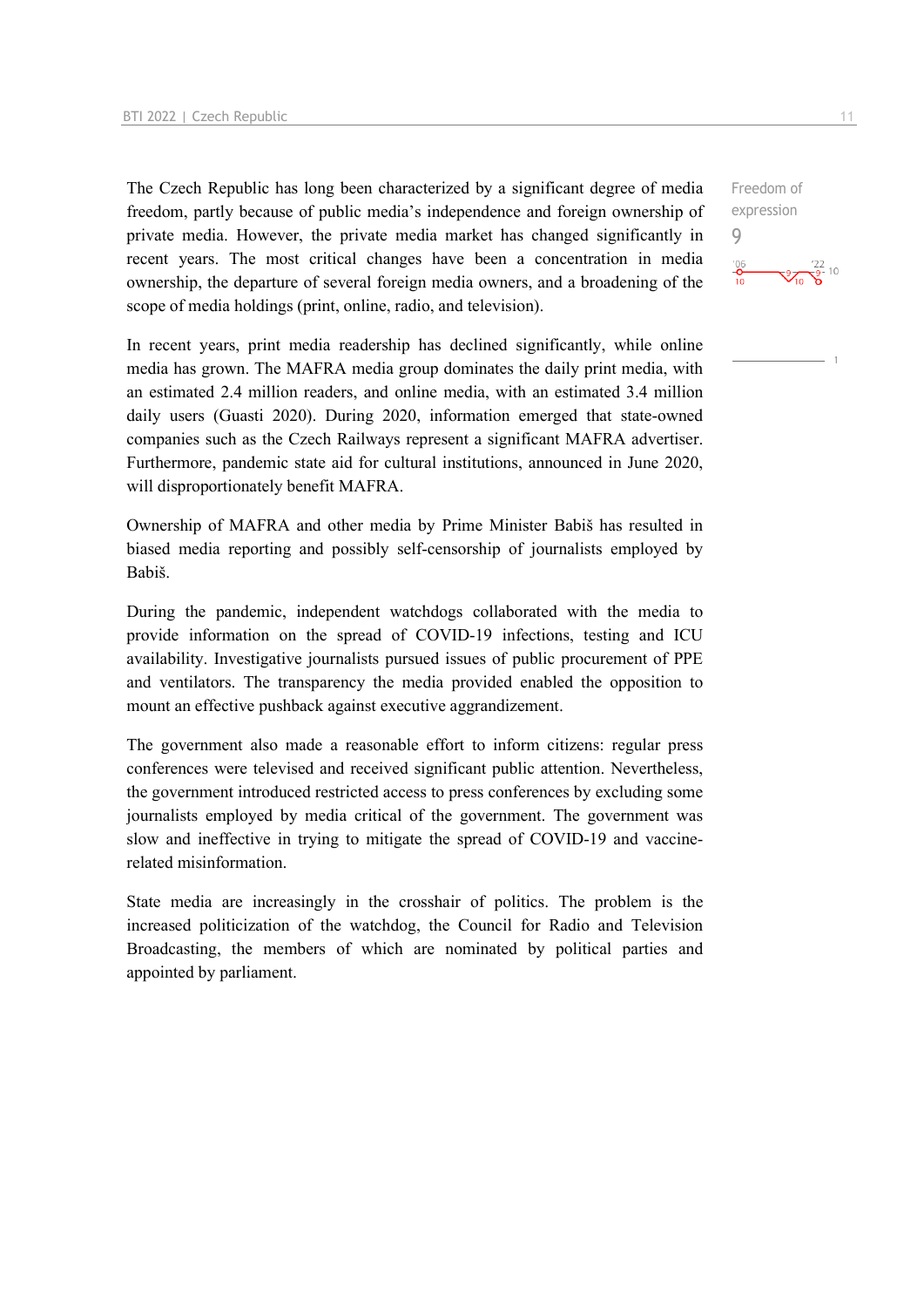#### **3 | Rule of Law**

Collusion between democratic institutions has not been a serious problem in the Czech Republic. There is a clear separation of powers with mutual checks and balances. The Senate, where the opposition dominates, acts as a vigorous check on the executive. The Babiš government is a minority coalition government with support from the Communists. However, the Communists do not provide blanket support. The prime minister must negotiate every single vote. On some issues, such as the length of the state of emergency, parliament exercised its power to leverage accountability.

The prime minister and president continue to be close allies; the prime minister informally consults with the president on ministerial appointments. However, the president is also in close contact with the Communists and has openly expressed his willingness to appoint a caretaker government, should the Babiš government lose the vote of confidence scheduled for June 2021.

The Constitutional Court and other courts effectively review the executive's activities. Independent courts were key in the pushback against government overreach during the COVID-19 pandemic. In April 2020, the Prague Municipal Court ruled that four emergency decrees, including limiting freedom of movement, a travel ban and compulsory closure of large shops, were illegal. The ruling stipulated that the measures were arbitrary, chaotic and incomprehensible. It highlighted the need to protect the health of the population and the health of democracy. The government was provided one week to resolve the situation or face legal sanction. After initial hesitation, the government amended the situation. Some measures were refined, but the travel ban was scrapped completely.

Two major cases are currently being litigated in the Constitutional Court, both brought by a group of senators. The first, brought before the court in December 2020, relates to the timing of the announcement of 2021 general elections (claiming the president announced the elections early to favor the prime minister). The second case, presented in 2017, challenges several majoritarian features of the Czech electoral law (the cumulative threshold for multiparty coalitions, the disproportional d'Hondt formula). A decision regarding the latter will be announced in February 2021 and is likely to upend preparations for the 2021 general elections.

 $\frac{22}{2}$  10

Separation of powers 10

 $^{206}_{-0}$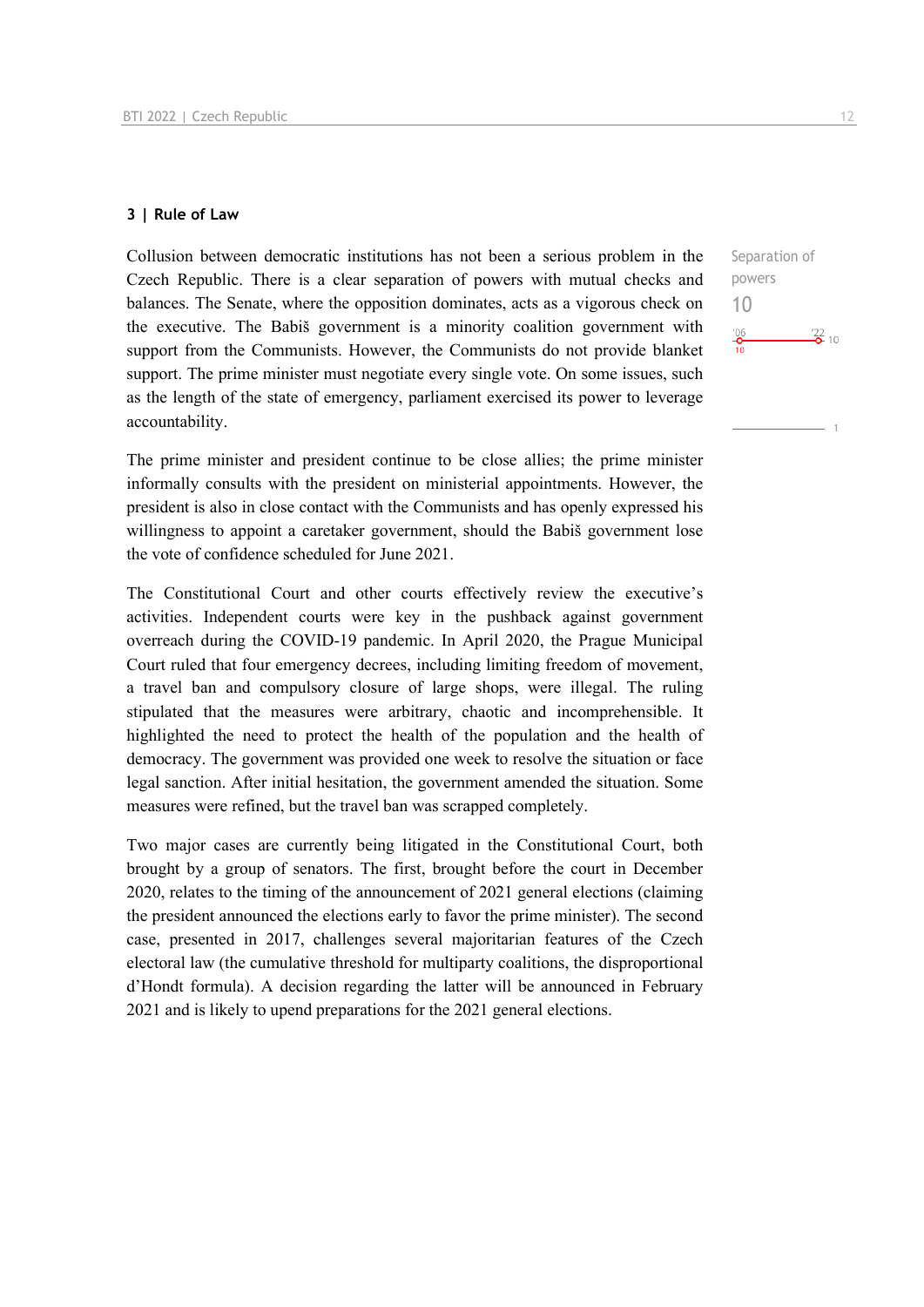The judiciary is independent and free from unconstitutional interference by other institutions and mostly from corruption. When corruption in the judiciary emerges, it is rigorously prosecuted. The Constitutional Court constitutes a vital check on the executive.

In the period under study, the Constitutional Court played a very active role in providing checks against executive overreach – both before and during the pandemic. The court's activity sometimes generated verbal backlash from the president, and the minister of justice accused the court of judicial activism. However, the court stood its ground, and the government complied with its rulings.

The justices on the Constitutional Court, the Supreme Court and the Supreme Administrative Court are appointed by the Senate, the second chamber of parliament, based on the president's proposals. The judicial appointment process is transparent and adequately covered by public media. The involvement of both the president and the Senate increases the likelihood of a balance in judges' political views.

One major corruption case involving a justice emerged in  $2020 - it$  included a High Court justice's involvement in land purchasing and development. In December 2020, the court decided to take Justice Zdeněk Sovák and two others accused of alleged corruption and influencing cases into custody.

In the Czech Republic, corruption and clientelism remain widespread. Consecutive governments have emphasized their commitment to fighting corruption but have done little to address the issue. Two significant changes were implemented in 2017: amendments were made to the law on party finance and to the law on conflict of interest. Despite this apparent progress, major cases take years to resolve and often end in mistrials. The pandemic further lengthened court proceedings. There are no public statistics on the number of cases of successfully prosecuted public officials.

An example of the prevalence of political corruption and the difficulty stopping it are the investigation and prosecution of the largest pay-for-play scheme in the country's history, nicknamed "The Gutter" (Stoka). The case involves a multi-year capture of public procurement in the Brno District, where no contracts were awarded without a bribe. Since September 2020, the Regional Court in Brno has conducted a trial of a case that led to the dissolution of the entire Brno cell organization of the ruling ANO. The main defendant is the ANO politician and the deputy mayor of the city district, Jiří Švachula. The case also involves the Antitrust Office due to a suspicion of illegal decision-making in the case of a toll tender. The case also caused the premature resignation of Petr Rafaj from the position of chairman of the Office for the Protection of Competition ( $\acute{U}OHS$ ). Other politicians from ANO and Civic Democratic Party (ODS) were also investigated but not charged. The National Center against Organized Crime (NCOZ) investigated the case.

 $\frac{106}{9}$   $\rightarrow$  9  $\frac{22}{2}$  10

Independent judiciary 10

Prosecution of office abuse 7 $06'$  $\frac{22}{10}$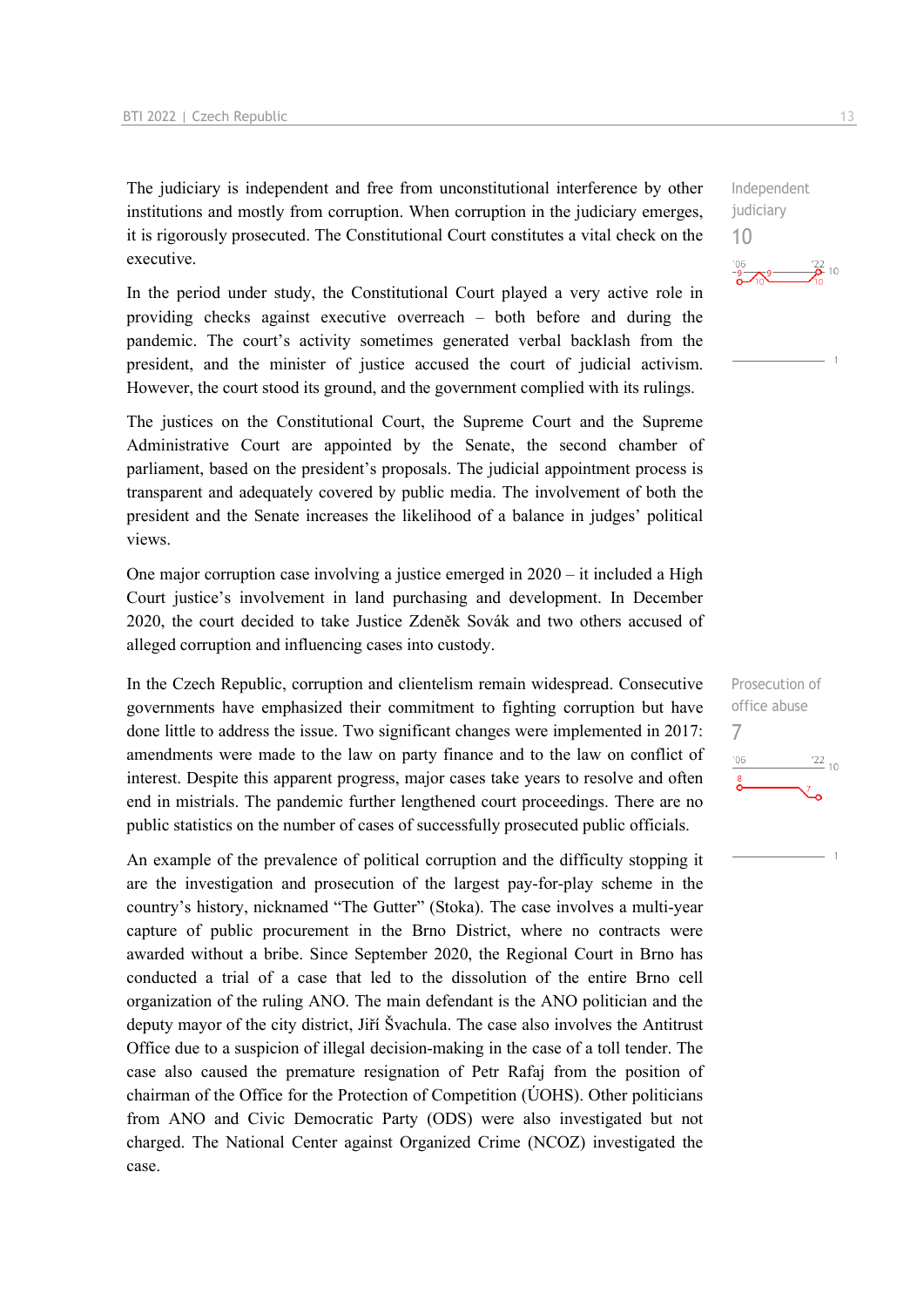Notwithstanding high-profile cases, the prime minister constitutes a key example of merging business, political and media power. The most public controversy concerns the use of EU funds intended for small-to-medium enterprises (SME) support to finance a business temporarily separated from the Agrofert conglomerate, which was then returned to Prime Minister Babiš's control after the subsidy had been received. In 2019 and 2020, the case generated the largest protest mobilization since 1989 in Prague and around the country. Pressure on the prime minister remains strong and the issue continues to polarize the Czech society. In 2020, the mobilization by civil society contributed to an increase in voter turnout in the 2020 regional elections and the success of the opposition parties. While national, international and EU watchdogs criticize the prime minister, and he responds in kind, he continues to deny all allegations.

Furthermore, in 2020, the EU confirmed that the "blind trust" in which Agrofert Holding was placed, in compliance with the law on conflict of interest, was unsatisfactory. Thus, the EU will not reimburse Czech Republic projects funded as part of the EU structural funds scheme for SMEs. The government has thus far taken no steps to request the return of these subsidies from Agrofert.

The government and administration of the Czech Republic respect and protect its citizens' basic civil rights. As complaints lodged with the European Court of Human Rights and the Office of the Public Defender of Rights (ombudsman) have indicated, the main problem is the length of legal proceedings.

Fundamental civil rights were protected during the state of emergency, though there were cases in which they were infringed upon. This included not granting travel visas to non-Czech citizens who are the unmarried partners of Czech citizens.

Significant restrictions on civil rights occurred during the pandemic-related state of emergency. However, all requirements of time-boundedness, legality, necessity, proportionality and legality were upheld. Attempts to restrict freedom of assembly were short-lived. Civil society, the opposition, and the courts pushed back against its implementation, and the government backed down. A major infringement was the travel ban that began in March 2020, abolished by the Prague Municipal Court in April 2021. The travel ban closed borders – banning Czech citizens from leaving the country (but allowed citizens to return from abroad). In January 2021, a group of 61 senators presented a case to the Constitutional Court concerning the constitutionality of the measure – especially problematic were issues of proportionality and subpar justification.

Since Stanislav Krecek became ombudsman, significant and public tensions within the office emerged. Krecek espouses controversial, legally dubious opinions on many civil rights issues. These include banning fathers' presence during birth, blaming discrimination against Roma on the Roma, and claiming that some human rights anchored in the constitution are exaggerated and superfluous.

Civil rights  $\overline{Q}$  $\frac{106}{9}$  $\frac{22}{9}$  10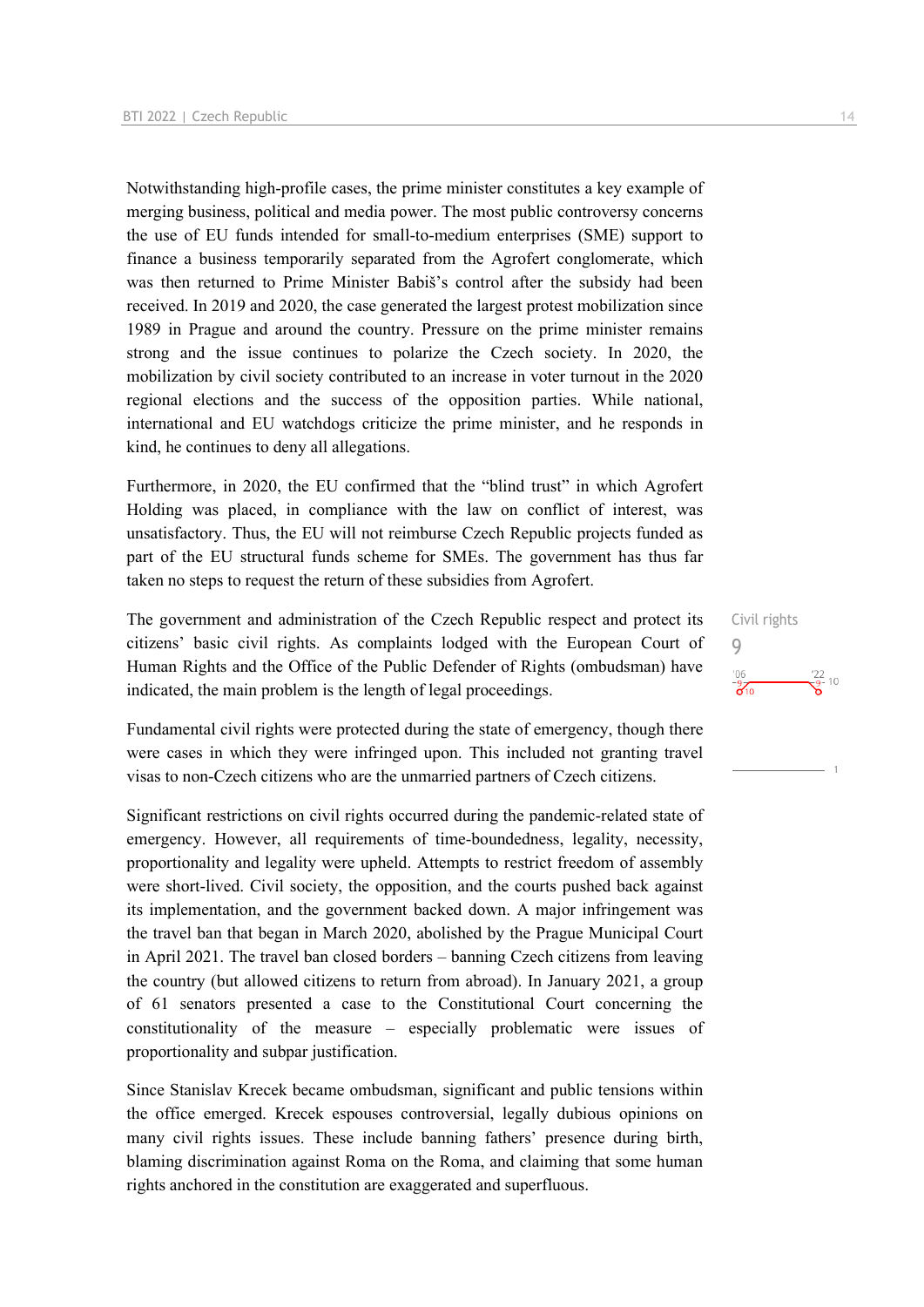In April 2020, over 300 members of the legal community signed an open letter to the ombudsman asking him "to stop relying on his gut and start relying on law and legal expertise" and to "respect the importance of his office." A cursory read of the ombudsman's private Facebook account shows that this attempt has failed. Ombudsman by day, culture war warrior by night, Krecek undermines an office that has become a key institution for speaking on behalf of those whose voice is not heard.

#### **4 | Stability of Democratic Institutions**

Democratic institutions proved resilient to attempts at executive aggrandizement: parliament and the courts held the government accountable. In parliament, the Babiš minority government faced significant debate before a state of emergency received approval; the Senate returned numerous bills to the executive with significant amendments, threatened litigation with regard to some pandemic restrictions, and litigated in the Constitutional Court against perceived collusion between the president and the prime minister; courts pushed back against government overreach (including rolling back some pandemic restrictions).

The pandemic tested the effectiveness and efficiency of the country's democratic institutions. On an institutional level, they performed well, but management of the pandemic was chaotic and haphazard. Political decisions were prepared in a rush and changed often, without prior warning. Implementation of coronavirus measures was often not well-thought-out, or it was delayed, faced a disastrous launch or temporarily failed. Political competition between the junior and the senior partner in the government over PPE acquisition and information control impeded the response to the pandemic. Some authorities were completely overwhelmed by the pandemic and unable to adapt (e.g., hygienic stations).

Democratic institutions are accepted as legitimate by most relevant actors. Most citizens support democratic institutions, and there are no influential groups seeking to change the Czech political system, despite occasional attacks on the Senate. Some politicians, including the prime minister, periodically call the Senate a redundant institution. This is mostly a function of their inability to acquire control of the Senate in elections. The Senate is controlled by the opposition parties and increasingly active.

At the same time, the rise and visibility of extremist political groups are palpable, especially as the radical-right party entered parliament for the second consecutive term in 2017 with 10.6% of seats.

Established parties struggle to maintain the support of citizens, while new parties emerge at all levels (municipal, regional, parliament). Currently, 61% of members of parliament represent anti-establishment parties. Yet, the only anti-establishment

Performance of democratic institutions 9

## $\frac{106}{2}$  $\frac{22}{10}$

Commitment to democratic institutions 9 $\frac{106}{10}$  $\frac{22}{10}$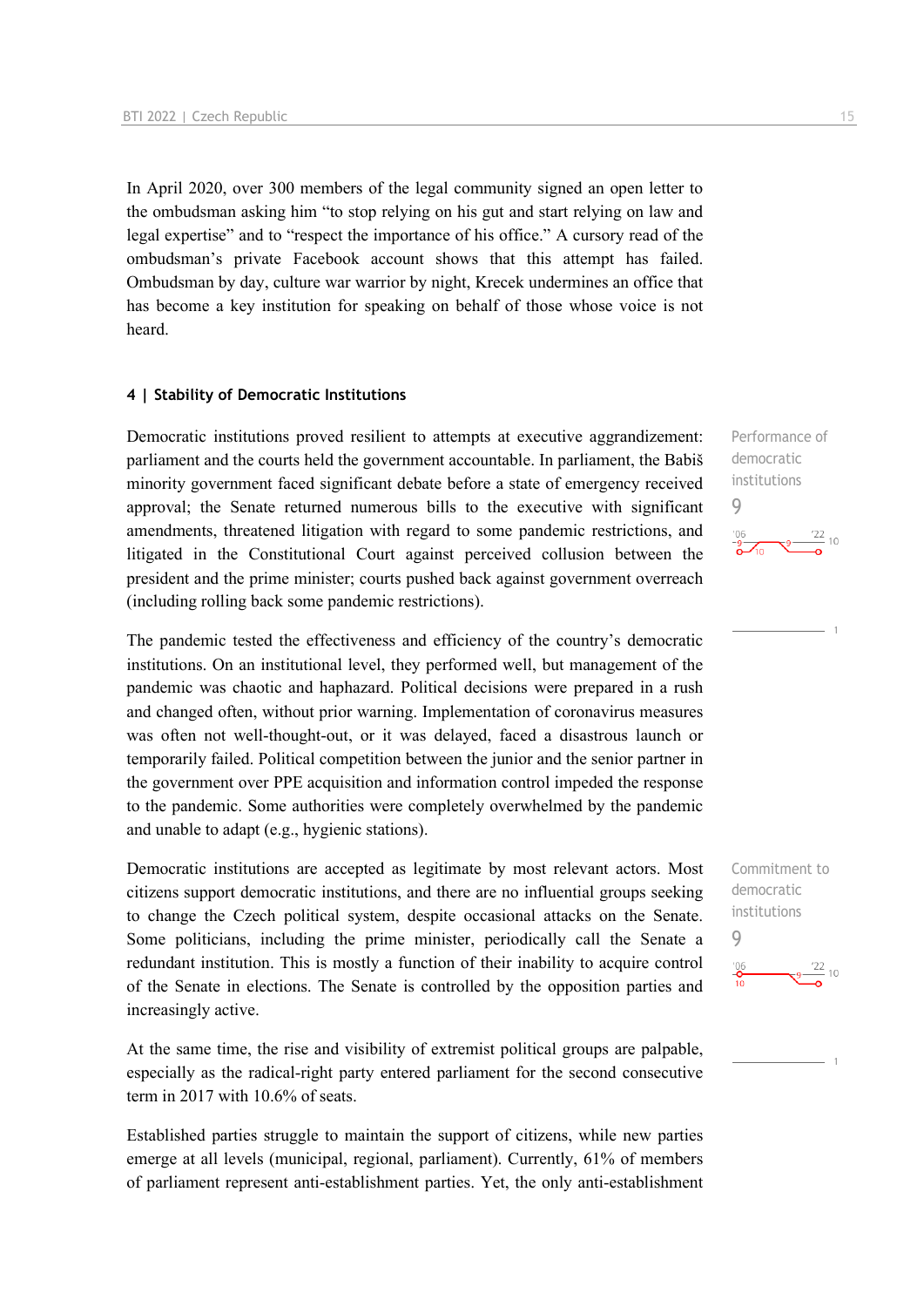party that questions parliament's institutional legitimacy is the radical-right Party of Direct Democracy, which seeks to introduce national referenda – a measure not supported by other parties.

#### **5 | Political and Social Integration**

The multiparty system, which was relatively stable during the two decades of democratic transition and consolidation, began to change after 2010. The two longterm dominant parties – the Czech Social Democratic Party (ČSSD) and the Civic Democratic Party (ODS) have lost their position. First, ODS's position began to weaken as a result of scandals. In the 2017 parliamentary elections, the party partially rebound and remains the major party on the significantly fragmented right side of the political spectrum. After the 2020 regional elections, it formed a conservative bloc with the Christian Democrats and TOP09 for the 2021 general elections.

ČSSD was less lucky, as the 2013 elections brought a new rival for its electorate – Action of Dissatisfied Citizens 2011 (ANO), led by businessman Andrej Babiš. ČSSD and ANO were able to govern together for one full term (2013 – 2017). At the end of this period, the country was experiencing economic growth and the lowest unemployment in the EU, but the ČSSD had lost 70% of its support. ANO and ČSSD governed again between 2018 and 2021, with ANO as the senior partner. Support for the ČSSD continued to decline in the 2020 regional elections. The party lost four regional governorships (retaining one) and 88 mandates (retaining 37). At the national level, the party received around 5% of votes, casting doubt on its survival in the 2021 parliamentary elections (the party negotiated a coalition with the fairly marginal Greens).

ANO won the 2020 regional elections, increasing its mandates slightly from 176 to 178. But this was a pyrrhic victory. ANO lost two regional governor's offices out of five, as smaller liberal and conservative parties built coalitions that excluded ANO in most regions of the country. Particularly bitter was the loss of the Central Bohemian Region, where opposition parties repeated their success they had experienced in the 2018 Prague municipal election.

The Pirates and STAN emerged stronger as a result of the 2020 regional elections. The Pirates won 12% of votes (second after ANO) and 99 mandates (previously 5). STAN won 69 mandates with 6% of the vote (previously 38 mandates). Both joined most regional coalition governments. STAN holds three regional governorships and formed a center-left coalition for the 2021 general elections

Support for extremist parties remains stable and localized in structurally and economically disadvantaged regions. In the 2020 regional elections, the Freedom and Direct Democracy Party (SPD) attracted 6% of the vote, and Trikolora, a new radical-right party, won only 0.4% and two mandates.

Party system 7 $\frac{22}{10}$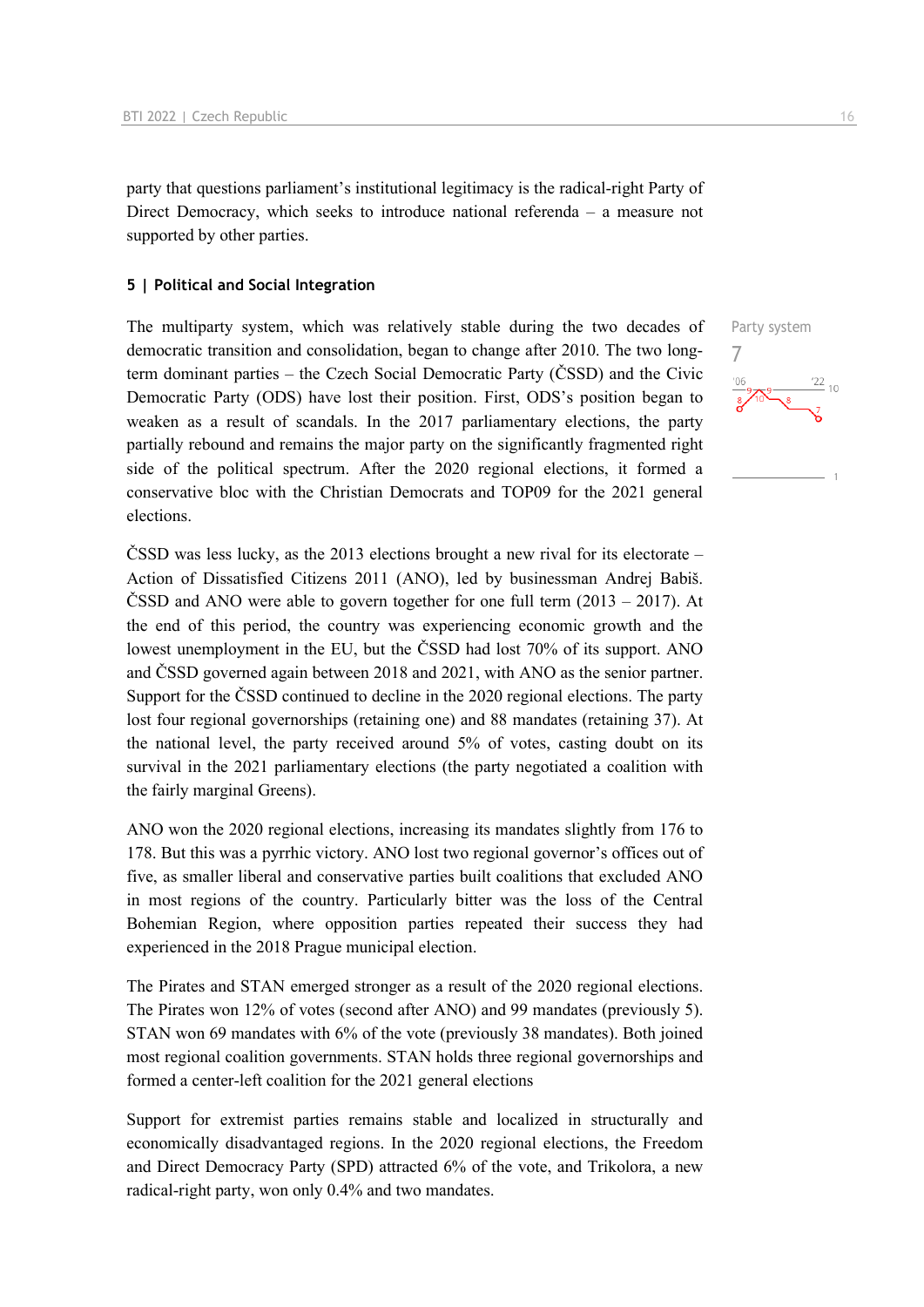The party system is highly fragmented, the social roots of politics are shallow, and party identification is low. Trust in political parties is also very low – according to a poll by the CVVM research institute (September 2020), only 19% of respondents trusted political parties.

Polarization seemed to have increased, in particular, due to the populist strategies of ANO and a lack of effort to make compromises. Prime Minister Babiš is a polarizing figure. His handling of the pandemic, together with continued accusations of abuse of office, led to a loss in support among urban voters in the 2020 regional elections. The prime minister has also lost support among his key base, senior citizens. The social roots of political parties further deteriorated during the period under study – all parties, except for the radical right, lost significant segments of their membership base. New political parties (Trikolora, For People) have thus far failed to acquire significant support.

Czech interest groups range from social movements and community organizations to unions and professional organizations, representing a broad spectrum of interests, including transparency, corruption, city planning and post-modern values. No one group dominates the others. There are some examples of cooperation among interest groups, although they are few and far between. Addressing the issue of childhood debt has generated broad support among relevant interest groups. LGBTQ+ advocacy groups have begun cooperating with some Protestant churches on the topic of same-sex marriage. Public opinion regarding the adoption of a partner's child by same-sex couples has become more positive than previously but remains divided on same-sex marriage and adoption of children by same-sex couples from care homes.

Investigative groups such as the Watchman (Hlídač státu) have successfully fought for transparency and provided regularly updated information on ICU bed availability, medical personnel, and other health care-related data at the regional level. They also carefully monitored pandemic and non-pandemic-related public procurement. Together with an opposition member of parliament (Dominik Fery, TOP09), a group of IT specialists created a COVID-19 information portal to provide overviews of the ever-changing restrictions. Once up and running, maintenance of the portal was transferred to the government.

In the Czech Republic, a disparity exists between general support for democracy and satisfaction with the performance of democratic institutions. While support for democracy is high, satisfaction with institutions and the political situation is low. Democracy is most strongly supported by people with secondary and tertiary education, citizens with a high standard of living, people aged 30 to 44, and residents of large cities. Satisfaction with the political situation remained relatively stable relative to earlier reporting periods – in September 2020, 44% of those polled were dissatisfied. Regarding handling the pandemic, 61% of respondents found the government response adequate, 13% believed the government did too little, and 19% thought the government overreached (December 2020).

Interest groups 10  $\frac{22}{2}$  10

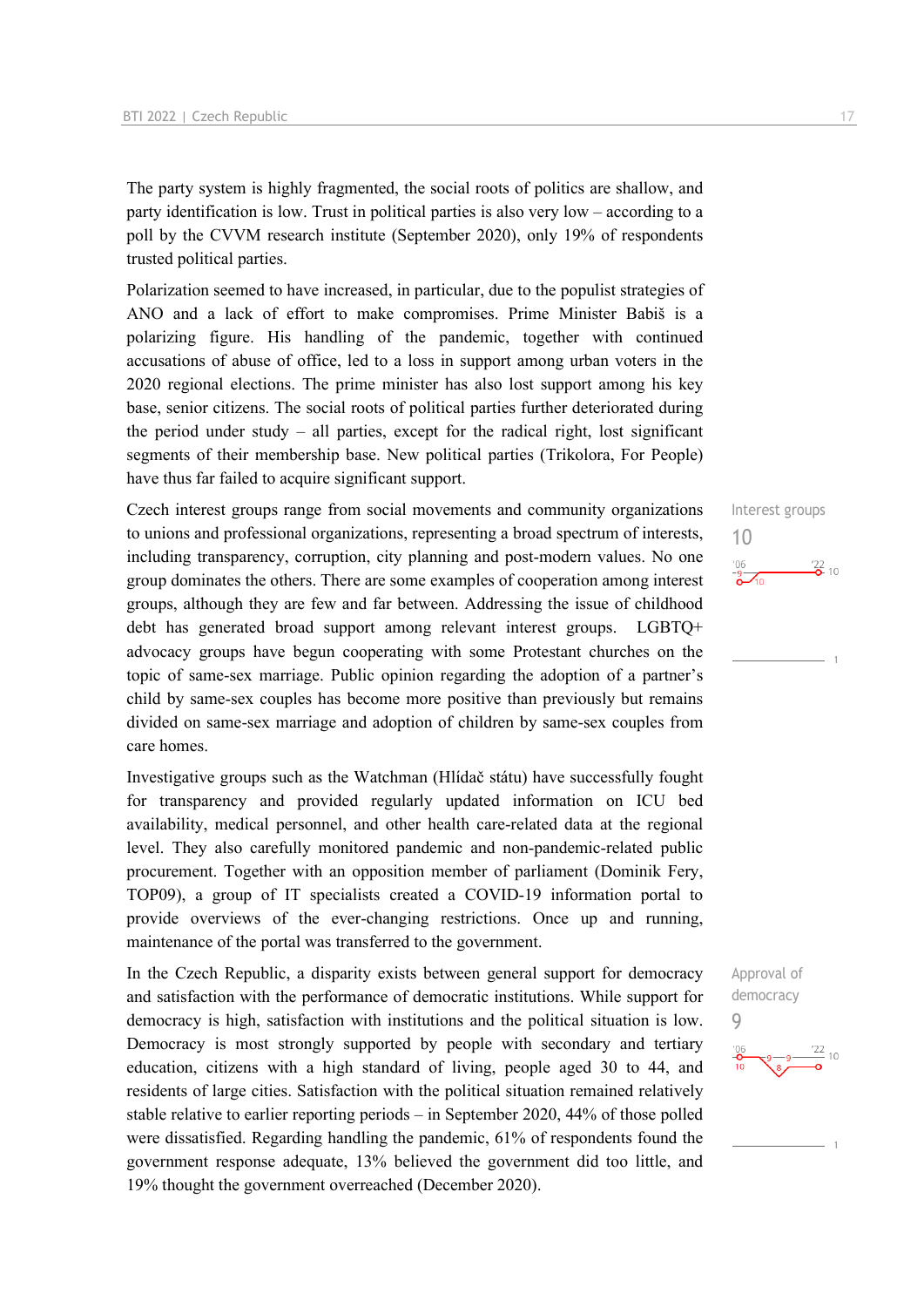Compared to 2018, trust in the government fluctuated slightly, trust in the president decreased slightly, while trust in parliament increased in 2019 – 2020; trust in the Senate remained the same. The Constitutional Court, local governments and mayors enjoy the highest level of trust, which has remained relatively stable over time.

The character of social cohesion, social empathy, and solidarity among social groups and between generations has been changing in parallel with democratization, marketization, and individualization. Levels of interpersonal trust remain significantly lower than in most West European countries, but above levels in most East European countries – about 30% of Czechs believe that other people can be trusted (ESS 2019, score higher than 6 on a 10-point scale).

Nevertheless, discussion of solidarity and social cohesion gained momentum before the pandemic (e.g., food sharing). A sense of solidarity grew significantly during the first wave of the pandemic (spring 2020) – neighbors and strangers identified and assisted vulnerable seniors. The Red Cross organized a major drive to train and place volunteers in hospitals facing personnel shortages and health care worker fatigue.

To some degree, civil society mitigated the government's failure to address the situation of underprivileged children, who lacked the resources and support to participate actively in distance learning. Civil society also addressed issues of food insecurity, especially among children, which the government didn't do.

However, the second and third waves of the pandemic were accompanied by increased levels of individualization and far less visible solidarity in terms of organized activities and interpersonal behavior, i.e., willingness to follow the restrictions to protect the vulnerable. The mismanagement of the pandemic contributed significantly to this change of behavior.

Intergenerational solidarity is gaining in importance, especially as the ongoing discussions of the pension reform made it very evident that the potential of intergenerational conflict to become a mobilizing issue.

Social capital 9 $\frac{22}{9}$ - 10  $106$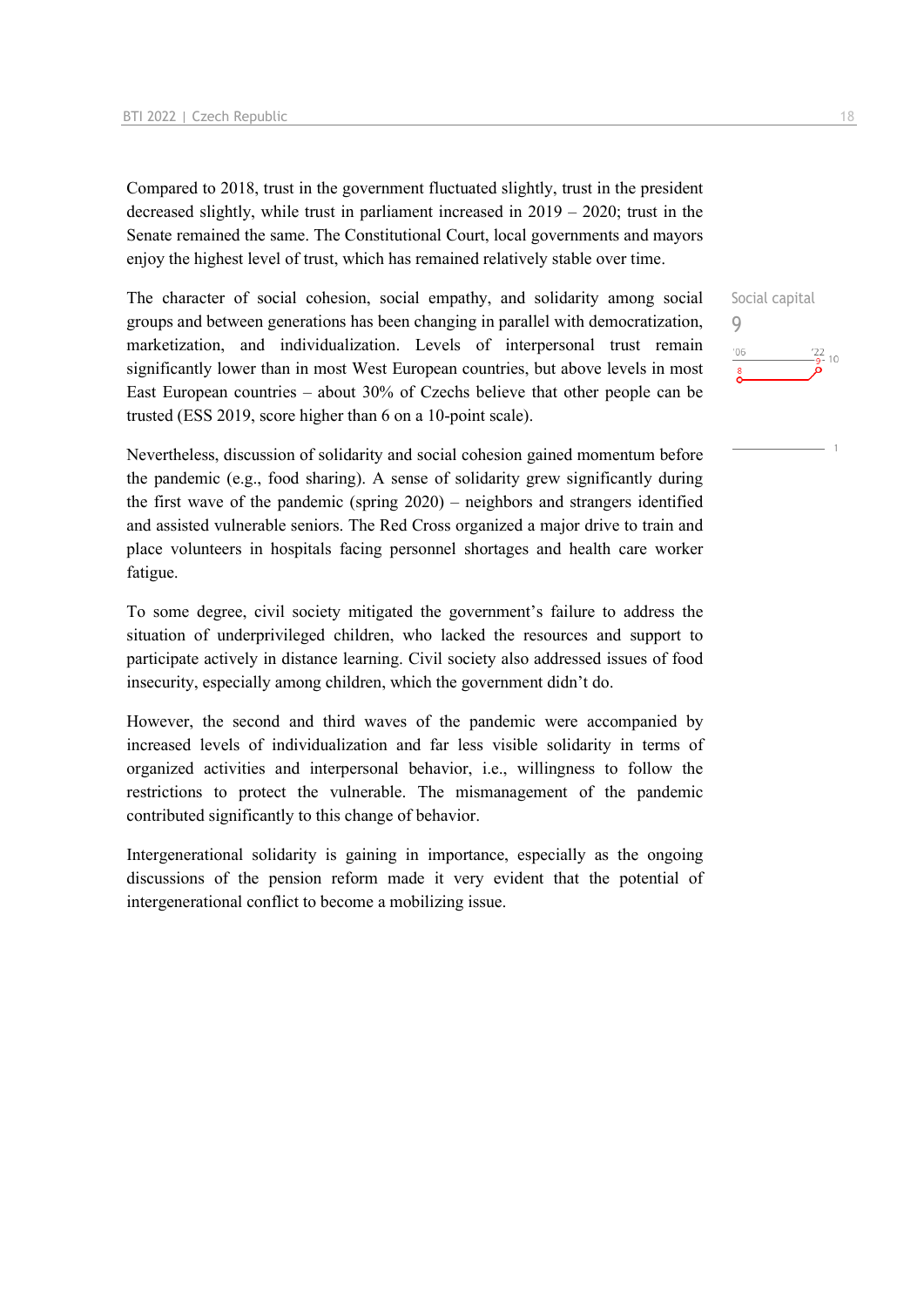## II. Economic Transformation

#### **6 | Level of Socioeconomic Development**

The Czech Republic has a high level of human development (0.9 in 2019, ranked 27th in HDI), a low gender inequality index (0.136 in 2019), a low share of people in need, and a low degree of inequality compared to most post-communist countries (GI 24.9 in 2017). The share of Czech citizens who live below the income poverty level was 9.1% in 2017; the situation has slightly improved compared with the previous period (10% in 2016). Unemployed, people without full-time or permanent employment, single-parent families, families with three or more children, and pensioners have a comparatively higher risk of poverty. Three-quarters of retirees at risk of income poverty are living alone; most of them are women. One-third of children below the poverty line are growing up in single-parent families.

While unemployment is low, some employees are at the risk of in-work poverty, primarily as a result of precarious work. The growing rate of digitalization and automation will increase the demand for technical education, where men dominate. Gender inequalities were also reflected in rising, albeit still relatively low, unemployment. Unemployment rose by 1.2% year-on-year in December 2020 to 3.2%, with the unemployment rate 2.8% for men and 3.7% for women.

In general, there is no labor market exclusion due to ethnicity, religion or gender. However, studies point to some indirect discrimination based on gender and ethnicity. This includes non-EU nationals often hired through recruitment agencies, who are among the first employees to be laid off, and who cannot rely on state social support. According to the Association of Employment Agencies, approximately 350,000 agency workers made up about 1% of total employment before the pandemic. Agency workers were initially not included in the government support programs but the government changed that in April 2020. However, the demand for agency workers decreased.

## **Ouestion** Score

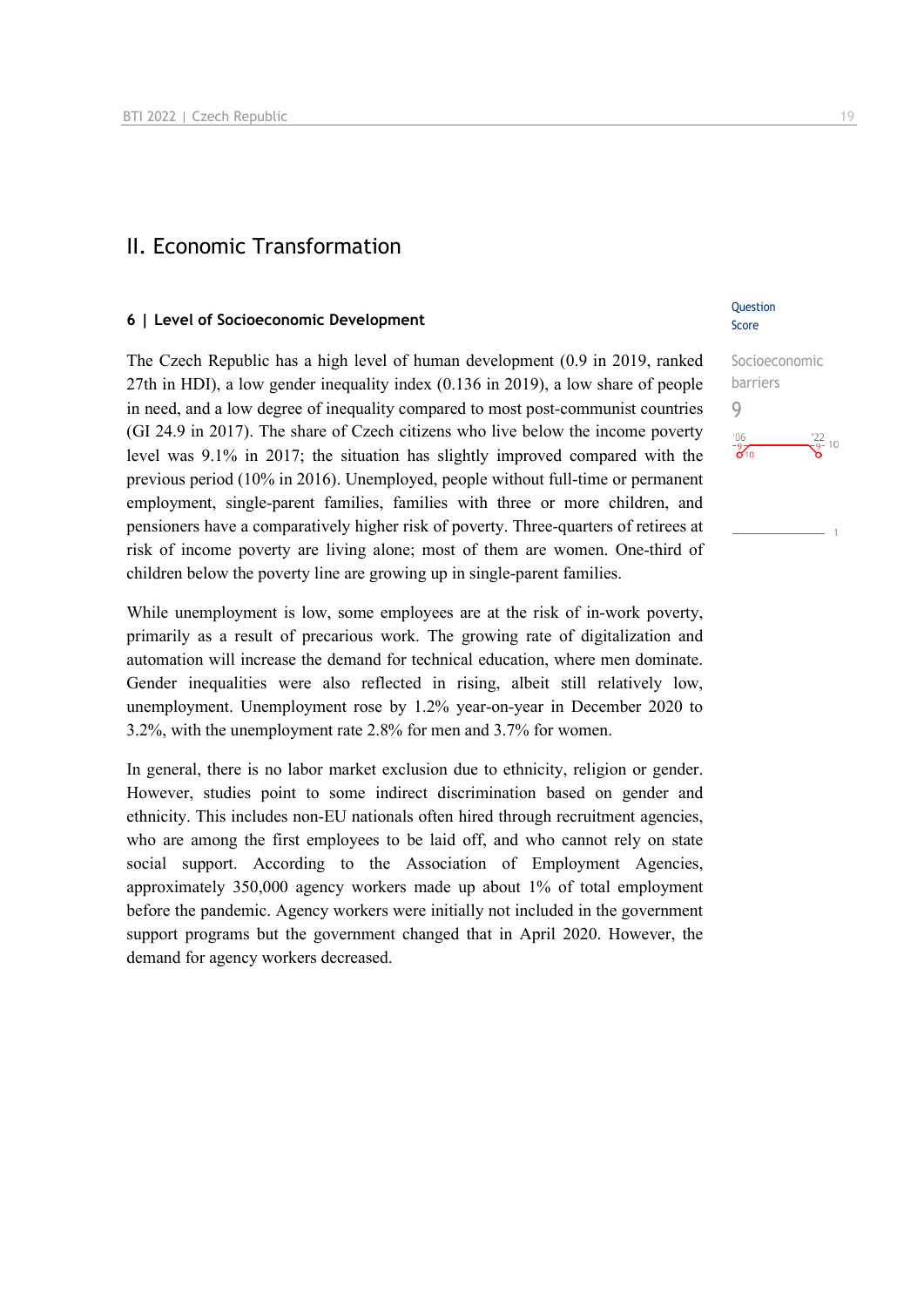| <b>Economic indicators</b> |          | 2017                     | 2018     | 2019                     | 2020     |
|----------------------------|----------|--------------------------|----------|--------------------------|----------|
| GDP                        | S M      | 218628.9                 | 248950.1 | 252498.0                 | 245349.5 |
| GDP growth                 | %        | 5.2                      | 3.2      | 3.0                      | $-5.8$   |
| Inflation (CPI)            | %        | 2.5                      | 2.1      | 2.8                      | 3.2      |
| Unemployment               | $\%$     | 2.9                      | 2.2      | 2.0                      | 2.9      |
| Foreign direct investment  | % of GDP | 5.1                      | 3.3      | 4.3                      |          |
| Export growth              | $\%$     | 7.2                      | 3.7      | 1.5                      | $-6.9$   |
| Import growth              | $\%$     | 6.3                      | 5.8      | 1.5                      | $-6.9$   |
| Current account balance    | \$M      | 2960.7                   | 1259.7   | 898.1                    | 8844.7   |
| Public debt                | % of GDP | 34.2                     | 32.1     | 30.0                     | 37.8     |
| External debt              | \$ M     | $\overline{\phantom{a}}$ |          | $\overline{a}$           |          |
| Total debt service         | \$ M     | ä,                       |          |                          |          |
| Net lending/borrowing      | % of GDP | 0.7                      | 0.5      | $-0.4$                   |          |
| Tax revenue                | % of GDP | 15.0                     | 14.8     | 14.7                     |          |
| Government consumption     | % of GDP | 18.8                     | 19.4     | 19.6                     | 21.6     |
| Public education spending  | % of GDP | 3.8                      | 4.3      | $\overline{\phantom{0}}$ |          |
| Public health spending     | % of GDP | 5.9                      | 6.3      |                          |          |
| R&D expenditure            | % of GDP | 1.8                      | 1.9      |                          |          |
| Military expenditure       | % of GDP | 1.0                      | 1.1      | 1.2                      | 1.4      |

Sources (as of December 2021): The World Bank, World Development Indicators | International Monetary Fund (IMF), World Economic Outlook | Stockholm International Peace Research Institute (SIPRI), Military Expenditure Database.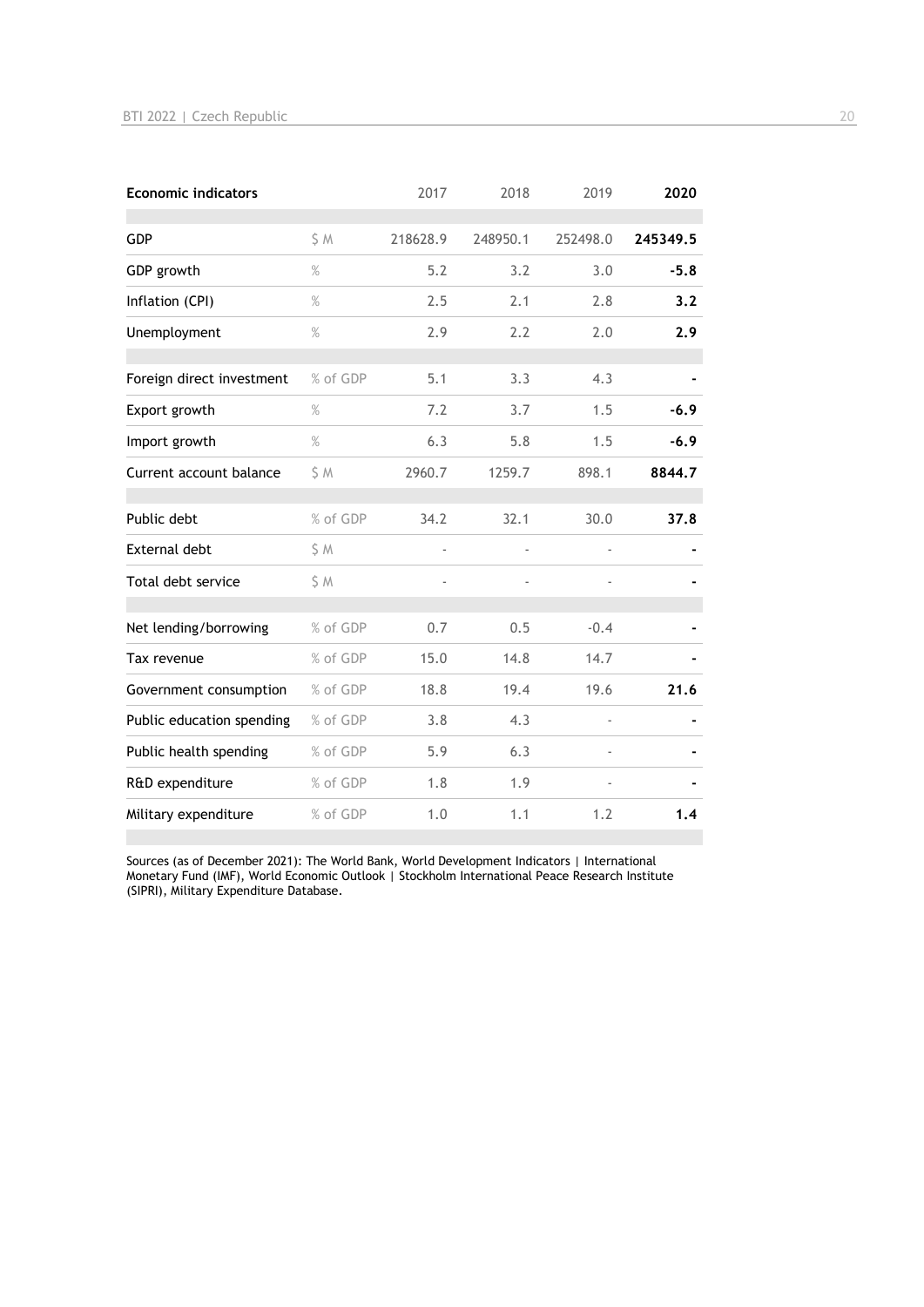#### **7 | Organization of the Market and Competition**

Market competition rules are defined and implemented. Prices are fully liberalized, and the currency is fully convertible. According to estimates by the Center for Economic and Market Analysis (CETA), the size of the shadow economy is below the EU average at 10% of GDP.

The Czech Republic fully complies with international rules for equal treatment of companies. Entry and exit barriers are low or nonexistent. However, establishing a business entails a significant amount of time and resources (1.1% of GNI per capita in 2019). In 2020, the country ranked 41st in the World Bank's Doing Business Report (compared to 27th in 2017 and 35th in 2019). The situation varies by field of business – obtaining a construction permit is most difficult, requiring 21 procedures and 246 days. The new Building Act should improve the situation but is yet to be adopted.

The Czech Republic is one of the most open economies globally and a sought-after destination for foreign investors. One crucial factor in planning and assessing FDI is possible security impact. The Act on the Examination of Foreign Investments, intended to help the state better protect key Czech companies from unwanted takeovers by risky foreign investors, was prepared over a long period time and adopted by the lower chamber in January 2021.

Policies and institutions setting competition rules correspond to EU standards. The Office for the Protection of Competition (ÚOHS) protects competition, supervises public procurement, and monitors and coordinates public support.

In the field of competition, ÚOHS's long-term focus on cartels in public procurement has paid off. In 2019, 20 investigations resulted in nine cartel decisions.

Considerable success was achieved in protecting against the abuse of significant market power when ÚOHS reached a settlement agreement with the REWE Group, resulting in the immediate correction of illegal conduct and a fine of  $\epsilon$ 6.3 million. In 2019, 133 competition complaints were submitted to ÚOHS, and 53 administrative procedures were initiated, a slight decline compared to the previous period (183 and 76, respectively in 2018). Twenty unannounced inspections were conducted to obtain evidence.

During the review period, ÚOHS was often criticized by anti-corruption organizations for insufficient supervision of public procurement, lack of transparency in decision-making and low resilience to political pressures. The president of ÚOHS was accused of violating the impartiality and independence of the institution. Among the fundamental problems identified is an excessive

 $\frac{22}{2}$  10

Market organization

Competition policy

 $\frac{22}{9}$ - 10

9

 $\frac{106}{10}$ 

10

 $^{106}_{\bullet}$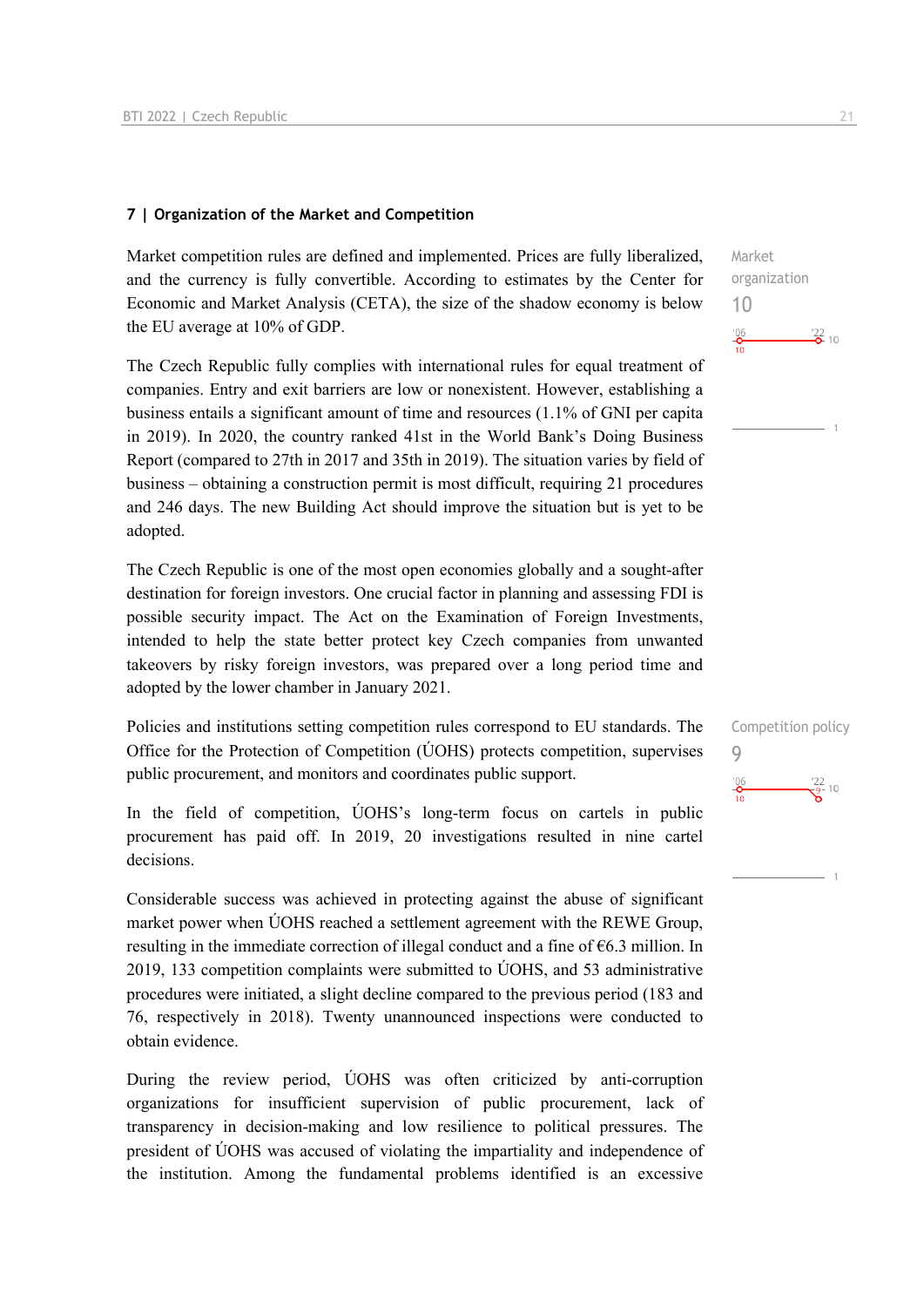concentration of powers in the hands of the president, who fully controls ÚOHS's personnel and can influence its decisions. Under the pressure of this criticism, the ÚOHS president was replaced in December 2020.

For the Czech Republic, as a small open economy, the liberalization of foreign trade has been essential for economic success. The country has been a member of the OECD and the WTO since 1995. As an EU member, the Czech government cannot negotiate new trade policies and act independently but must proceed according to EU legislation. More than 80% of Czech exports and imports have traditionally been realized within the European Union.

Pressure for more self-sufficiency in strategic commodities and products is growing. An example is the attempt to introduce a measure introducing a mandatory minimum share of domestically produced food in large supermarkets.

The banking system is stable and consolidated. The bank capital to assets ratio was 6.8% in 2019, the share of bank non-performing loans dropped slightly to 2.7% in 2019 compared to 3.1% in 2018. The Czech National Bank (CNB) is the country's primary bank and financial market supervisor. Financial market supervision includes licensing and approval proceedings, the fulfillment of information duties, on-site and off-site supervision, and international cooperation.

In November 2020, 49 banks and foreign bank branches were active in the Czech Republic, out of which 39 were foreign-controlled. Homeowners control 10 banks, two of which are state-owned.

At the end of 2020, the Banking Act was amended, establishing preconditions for the generalized use of Bank Identity (BankID) and opening the market to electronic identification services. The amendment aims to facilitate the use of BankID to verify access to e-government and widen electronic communication opportunities in the private sector.

The financial sector entered the pandemic in good shape and remains stable and resilient to possible adverse shocks, thanks to the government's stabilization and support programs. Banks offer assistance to individuals and companies in financial distress, and the share of non-performing loans is low.

As early as March 2020, many credit institutions allowed for the deferral of payments to clients suffering a temporary loss of income due to the pandemic. In April, the Czech parliament approved a statutory credit moratorium. Clients of credit institutions could apply for a legal moratorium up until September 30, 2020, while deferral of payments was allowed until October 31, 2020. The CNB introduced extraordinary reporting for credit institutions to monitor deferred payments and published the aggregated data through September 2020.

Liberalization of

10  $\frac{106}{2}$  $\frac{22}{2}$  10

foreign trade



Banking system 10 $\frac{106}{2}$  $\frac{22}{2}$  10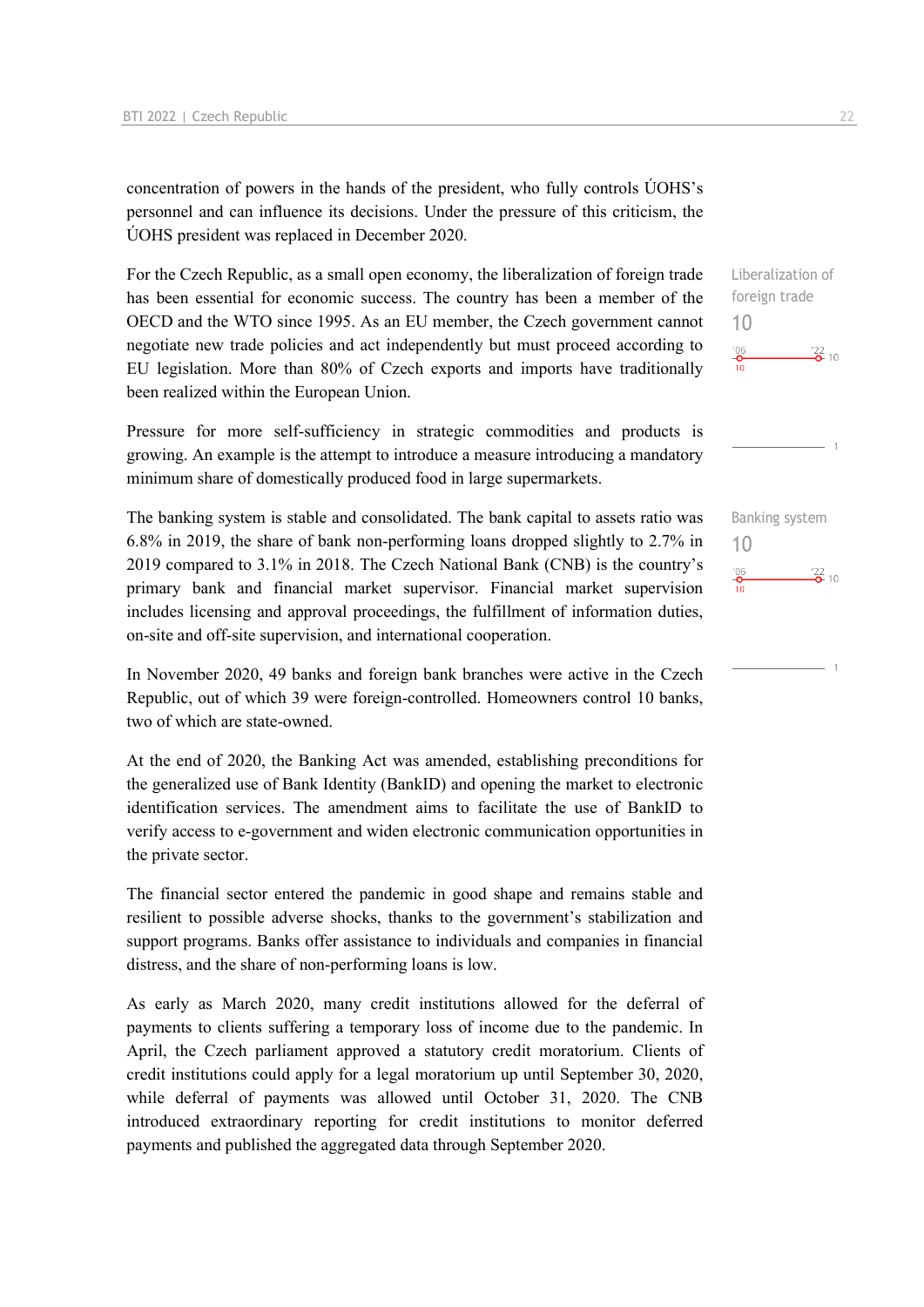#### **8 | Monetary and fiscal stability**

Assuring monetary and fiscal stability is a key task of the Czech National Bank (CNB) – the central bank of the Czech Republic, the independent supervisor of the financial market, and the country's resolution authority. The CNB adopted several measures related to the coronavirus crisis. It reacted immediately at the beginning of the crisis and arranged for financing of medical supplies, proceeded to reduce interest rates and participated in preparing the Ministry of Finance's repayment moratorium.

Inflation rate rose from 2.8% in 2019 to 3.2% in 2020, the highest in eight years. The rise in prices adversely affected by food, alcohol, tobacco and housing prices. The Czech koruna (CZK) entered a period of stability and gradually offset the decline from the beginning of the spring wave of the pandemic. The real effective exchange rate index stood at 99.4 in 2019. The exchange rate against the euro followed the epidemiological situation, rising from CZK 25.7 to one euro in 2019 to CZK 27.8 in March 2020 and back to CZK 26.1 in August 2020. After a decline during the second wave, the rate returned to CZK 26.1 in January 2021.

The rapid conclusion of the agreement on the European Recovery Fund in July 2020 contributed to strengthening the koruna, but joining the Eurozone is still not on the agenda. Adoption of the euro is a political rather than an economic problem – almost three-quarters of citizens espouse a negative attitude toward the euro.

Economic performance was marked by a slowdown in the second half of 2019 and the COVID-19 pandemic in 2020. COVID-19 significantly and adversely impacted the state budget for 2020 and 2021. Initially, a budget deficit of CZK 40 billion  $(61.5 \text{ billion})$  was approved for 2020 but, due to increased spending (compensation programs) and revenue decrease, the actual deficit increased to CZK 368 billion ( $€14$  billion). Government debt increased from 30.2% GDP in 2019 to 37.6% in 2020.

The state budget for 2021 reflects the pandemic's lingering effects, government mitigation measures and the government's long-term priorities, such as increasing pensions, teachers' salaries, increasing payments on state-covered health insurance, income tax reform and capital expenditures. The quality of the budget preparation was significantly impaired by noncompliance with regular budgetary procedures.

Significant tax changes took place in 2020. In the unfavorable pandemic situation and with general elections approaching, the government finally fulfilled its electoral promise of reducing taxes by abolishing the so-called super-gross wage and the flat tax (15%) introduced in 2008. From January 2021, the personal income tax will be calculated based on gross income. As a result, employees receive more money in net wages without companies having to increase wages; however, the change will



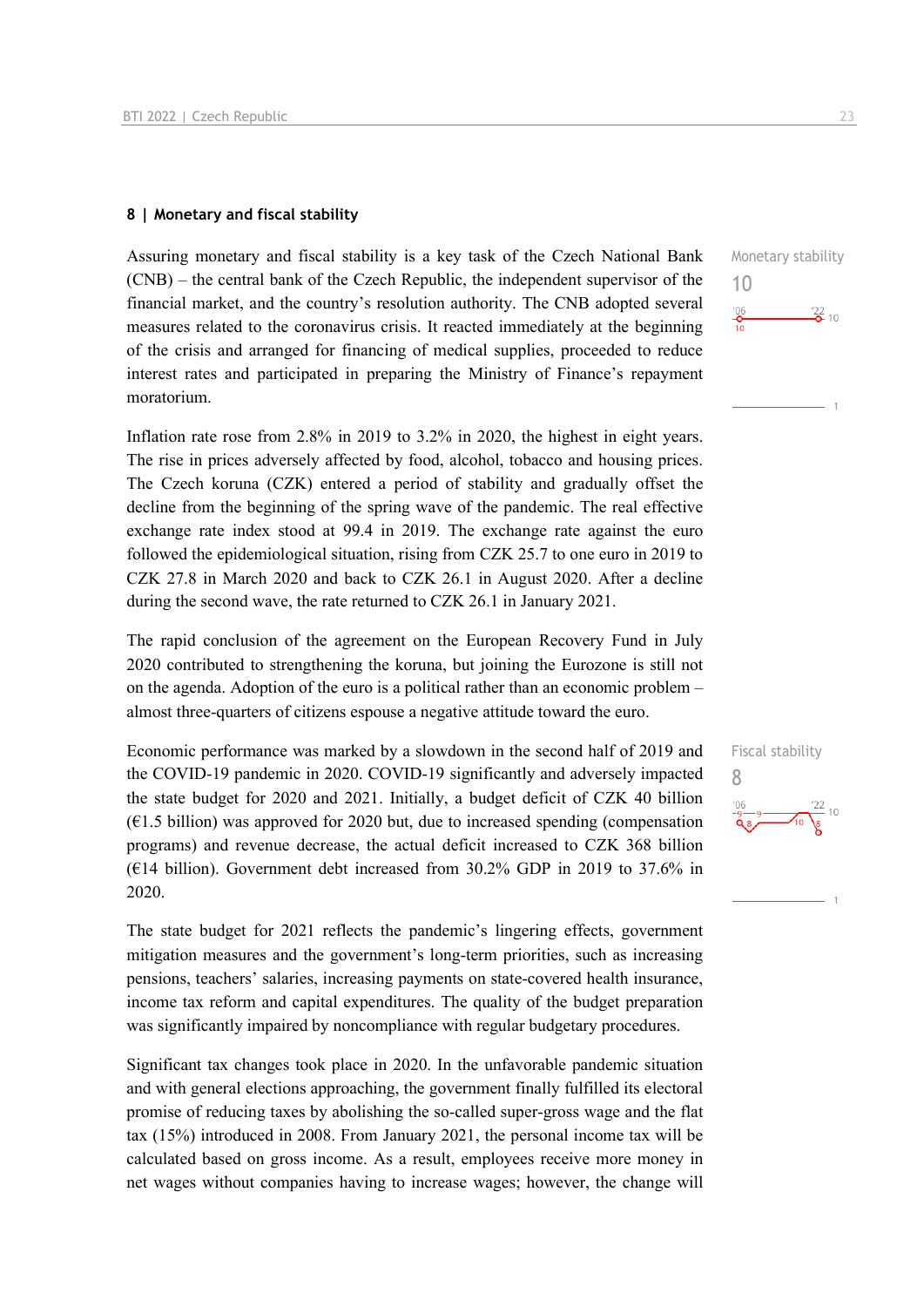benefit high-income people the most. Two tax brackets were introduced – a 15% tax up to four times the average gross wage and a higher rate of 23%. The reform also includes an increase in the annual tax rebate. Initially, the change was planned as temporary for two years, but later the time limit was dropped.

The approved budget for 2021 has a deficit of CZK 320 billion ( $E12$  billion). Still, it does not include the effects of the tax reform, which are envisioned to reduce revenues by about CZK 98 billion ( $64$  billion), or the already approved compensatory measures. The National Budget Council criticized the law's relaxation of budgetary responsibility rules and the change in fiscal regulations. It pointed out that a significant reduction in taxes without significant savings on the expenditure side will lead to the debt brake activation as early as 2025. The debt brake sets the maximum allowable debt ratio of the public sector to GDP at 55%.

## **9 | Private Property**

Property rights are respected. Government authorities regulate property acquisition, use, and sale.

On August 1, 2019, an amendment that speeds up rates of property settlement in critical infrastructure projects came into force. In September 2020, the so-called Liner Act was adopted to speed the construction of motorways and other infrastructures. Among other things, the state is to facilitate the acquisition of land by expropriation – the withdrawal of or restriction on the right of ownership or the right resulting to the land or building's easement. The law strictly allows for expropriation only when public interest outweighs private interest. Expropriation is possible only for specific purposes, defined in special laws, especially in the Building Act. For example, these include construction that benefits the public such as transport infrastructure or measures to ensure the state's defense and security. The possibility of expropriation is also provided by laws on nature and landscape protection, the water law, the law on geological works, monument care and others. Coming to an agreement always takes precedence over expropriation. Expropriation is only possible when a contract for acquiring rights to the land or building has not been concluded.

The privatization of state companies has followed market principles, but some large state-owned companies still exist. Fully or partially state-owned companies deemed of strategic importance will not be privatized, although political consensus is lacking regarding what should remain in the state's possession and what should be offered for privatization.

In February 2020, the government approved a new State Ownership Policy Strategy, prepared by the Ministry of Finance. The strategy represents the starting material for the rational and effective management of the state's business assets.

Property rights 10  $^{106}$  $\frac{22}{2}$  10

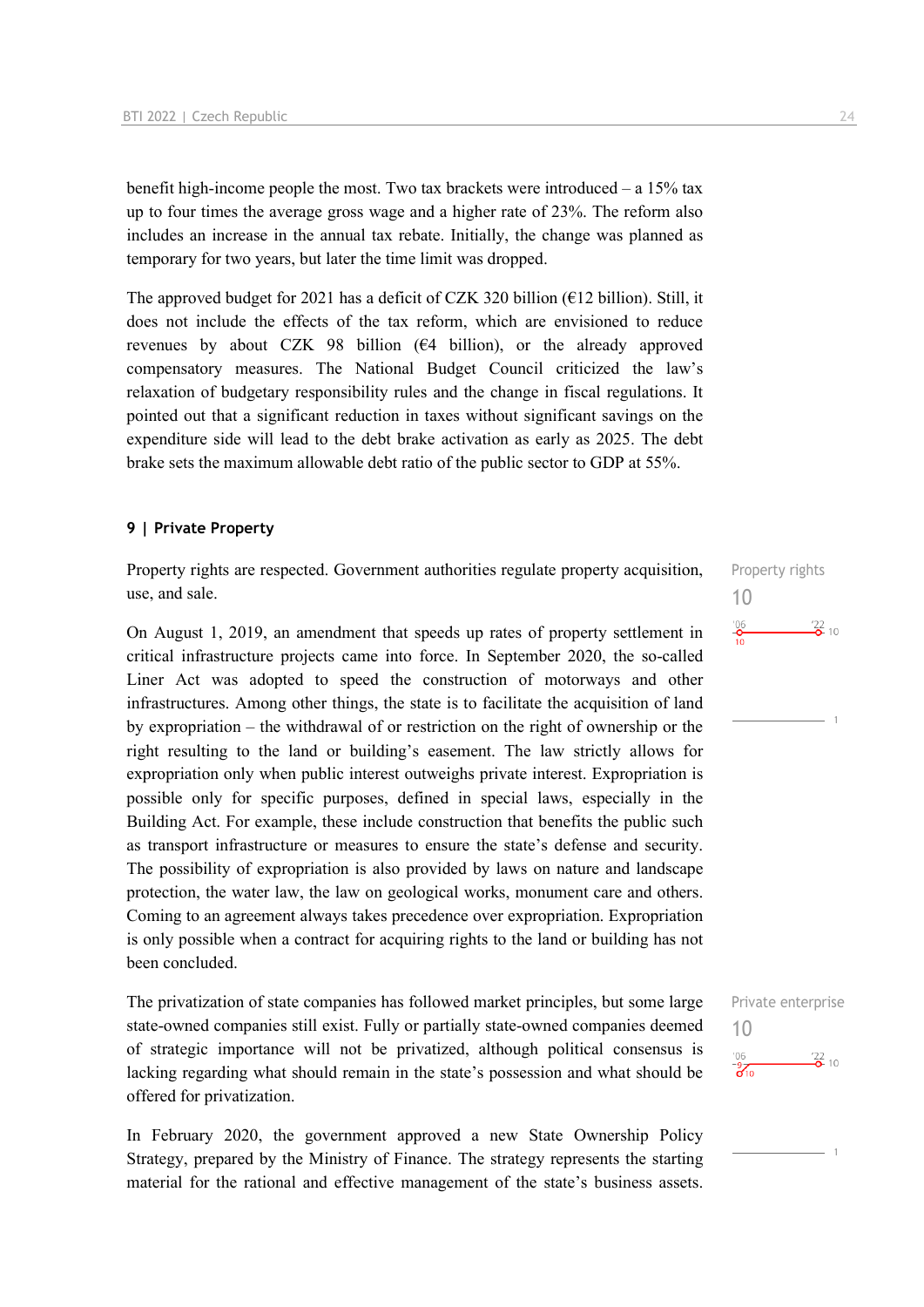The document aims to define the state's principles for taking action as the owner or co-owner of companies or state enterprises and to ensure that the state exercises its property rights transparently and effectively.

State-owned enterprises are divided into several groups according to whether they are strategic, necessary (for individual ministries' activities) or intended for privatization. According to the document, there were 129 companies under state ownership, one less than in the previous year, but 61 of these were in liquidation or bankruptcy. According to the ministry, the result of the "rationalization of state business activities" should be the sale of minority shares, privatization of some companies, and the acceleration of liquidation or bankruptcy of state-owned companies. The majority of the listed companies, including Energy Company ČEZ, Prague Airport and Czech Railways, were designated as strategic or necessary.

In the summer 2020, the government suggested that the state enter into ownership of key private companies facing hardship due to the economic impact of the pandemic. The procedure should be used sparingly. An example of such a company was the private airline Smartwings. According to the opposition, the state should primarily help SMEs and not large companies.

#### **10 | Welfare Regime**

In recent years, positive economic developments have led to an increased minimum wage. The monthly minimum wage increased from CZK 12,200 ( $\epsilon$ 478) in January 2018 to CZK 15,200 ( $\epsilon$ 585) in January 2021, reaching 42.4% of the average wage. There was also a valorization of pensions and an additional one-off contribution of CZK 5,000 (about  $E(190)$ ) to all pensioners as compensation for inflation and unexpected pandemic-related expenses.

Based on universal compulsory insurance, the Czech health care system insures a wide range of choices and provides high-quality service by international standards. Under the law, every permanent resident of the Czech Republic (including foreigners) has compulsory health insurance, unless they are subject to another country's legislation (such as the EU or Switzerland). Citizens of third countries are subject to special regulations.

Public health insurance is provided through seven health insurance companies, the largest being the General Health Insurance Company, the clients of which account for more than half the population. The state pays the contribution to health insurance for citizens who cannot pay themselves, such as children, the unemployed, pensioners, etc. Public expenditure on health care remains below the EU average (8.1% of GDP in 2018).

Only 2.7% of the total amount of health care is devoted to prevention (below the EU average, Eurostat 2018). Prevention expenditures further decreased during the Social safety nets 10 $\frac{106}{310}$  $\frac{22}{2}$  10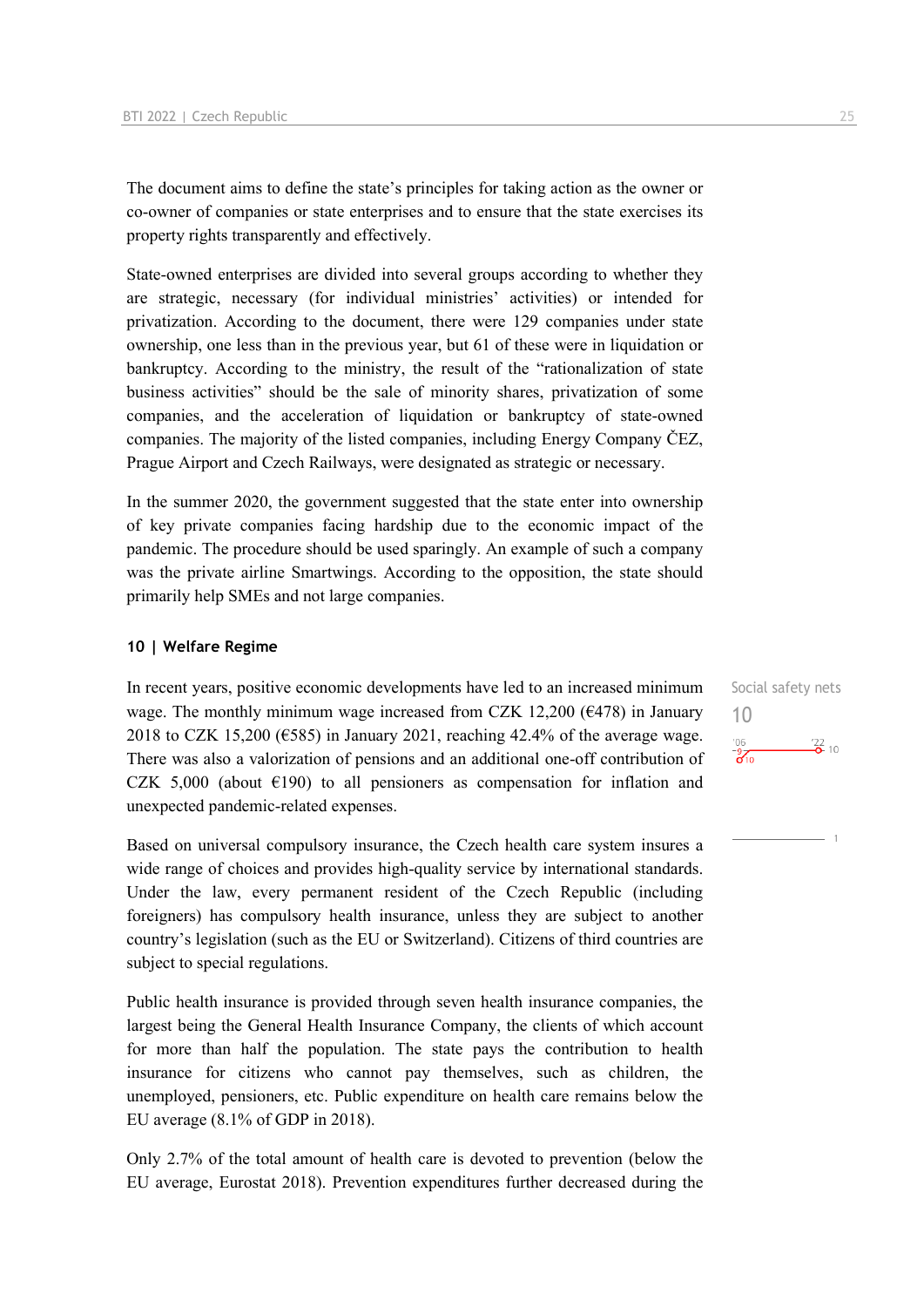pandemic. Health insurance companies finance two-thirds of health care costs. Patients' financial participation is minimal and primarily relates to medicine, dental care and medical equipment.

Life expectancy slightly decreased during the pandemic from 76.2 years for men and 82.1 for women in 2016 to 75.3 years for men and 81.4 for women in 2020 (Czech Statistical Office). However, there are regional differences, with people in Prague enjoying the highest life expectancy.

The state guarantees a sufficient social safety net. Thanks to a series of government measures to support employers during the pandemic, there have been no mass layoffs. In the first wave of the pandemic, the government promptly approved relief programs but the segmentation of COVID-19 loans and individual subsidies became confusing. During the second wave, Kurzarbeit (temporary short-term work) was introduced, allowing for maintaining jobs in severe economic difficulties by providing state support during a transitional period. The government approved the bill; approval by parliament is pending while existing measures remain provisionally in force.

Civil society fills in the gaps in the state social net. During the pandemic, numerous NGOs offered a non-stop infoline, food delivery for seniors or quarantined people, psychosocial assistance, accommodation for the homeless, and assistance to vulnerable children (food insecurity, learning assistance).

The Czech legal system guarantees legal equality of access to work, education, and social services. There is no official discrimination on the basis of gender, race, religion or social origin. Literacy rates in the country are very high. Both males and females have the same degree of opportunity in the education system. Women account for a larger share of students within the tertiary education system than do men. Education in state schools is free of charge at all levels. However, a structured support system for marginalized groups to overcome early-life disadvantages has been insufficient – a key obstacle to the Roma minority's access to education and employment. There are some special programs to help socially disadvantaged children.

Income inequalities exist between the capital (Prague) and the structurally disadvantaged regions in the north and west. Eight percent of Czechs are in a spiral of debt due to the easy availability of credit and low economic literacy. In January 2019, parliament approved an amendment to the Insolvency Act to improve this situation.

Socioeconomic inequalities became more pronounced and partly deepened during the pandemic, due to the transition to home offices and online education. Progress in the digitalization of education and IT literacy significantly varies by region – not all schools have access to information and computer technology (ICT) resources Equal opportunity 9 $\frac{22}{10}$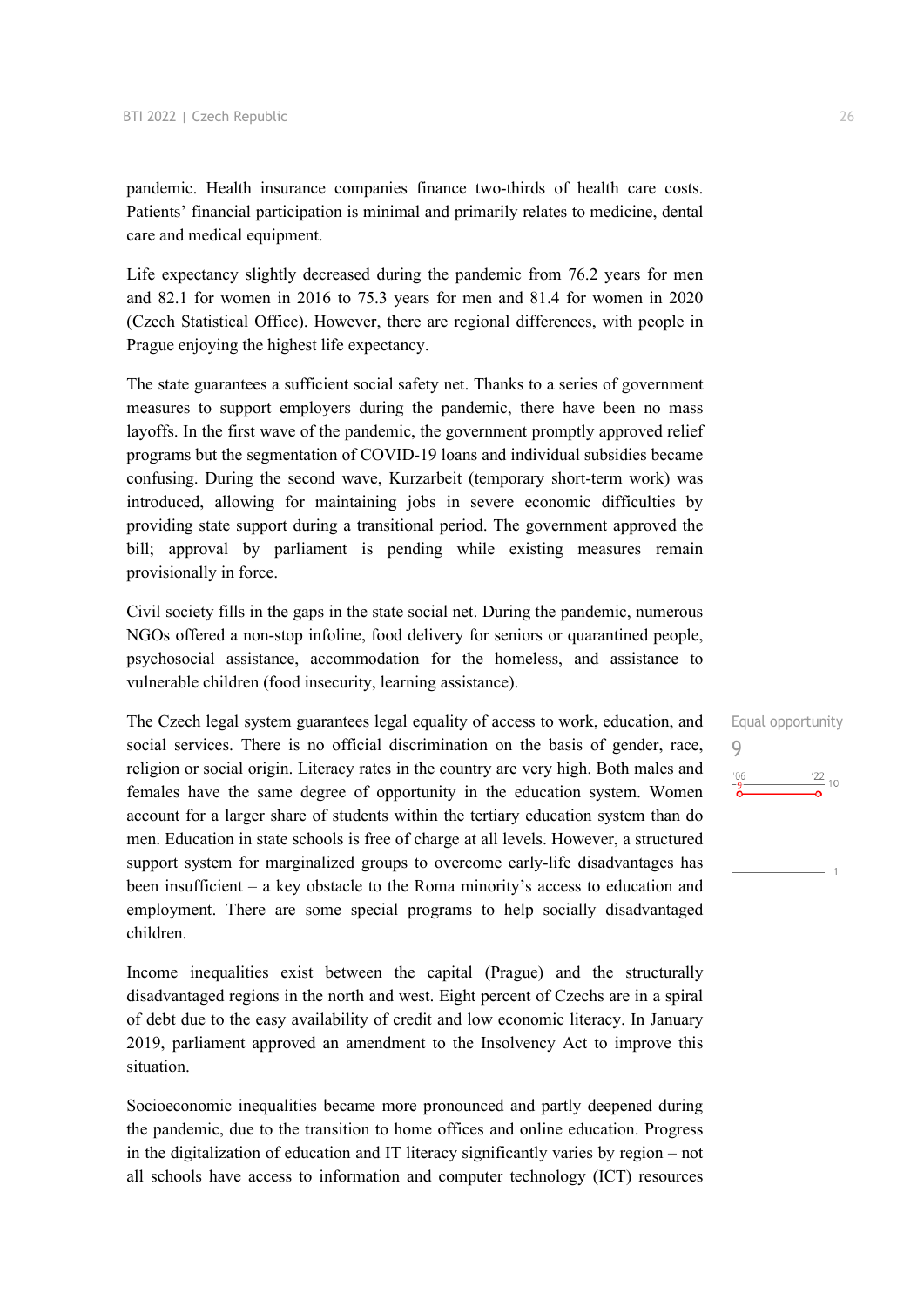and not all teachers have the necessary skills. A large number of children do not own computers or other devices to use to participate in distance learning.

The gender pay gap has historically been among the highest in the EU, and the situation has improved only slightly. The Czech Republic improved its ranking in the Global Gender Gap Report 2018 (78th out of 153 countries compared to 88th in 2017). Differences between male and female remuneration persist and lead to lower pensions and greater danger of poverty for women. The pandemic deepened the gender pay gap, as the sectors most affected employ a high proportion of women – gastronomy, health and civic services.

#### **11 | Economic Performance**

GDP growth slowed in 2019 (2.4%) compared to 2018 (2.9%), before declining by more than 6% in 2020 due to the pandemic. The inflation rate reached 3.2% in 2020 (from 2.8% in 2019), the highest in eight years, affected by prices of food and, in particular, housing.

Overall, economic output fell by 5.6% in 2020, but construction output fell by more than 8%. A more considerable slump was prevented as the industry remained active during the second wave of the pandemic, in contrast to the first wave. Although the Czech Republic recorded a smaller GDP decline than the EU (6.4%) as a whole, it was the worst decline since 1993. At the end of 2020, the state budget had a deficit of CZK 367.4 billion, i.e., CZK 338.9 billion higher than in 2019. Public debt changed from 32.1% of GDP in 2018 to 30.2% in 2019 and was predicted to be 31% in 2020.

The Czech Republic maintained the lowest unemployment rate in the EU. Unemployment rose by 1.2% to 3.2% (December 2020) affecting women more than men (3.7% compared to 2.8%). It reached 4.3% in January 2021, partly caused by a regular increase due to expiration of fixed-term contracts. Unemployment increased mainly in services, gastronomy, hospitality, culture and tourism, where establishments were closed and activities slowed as part of epidemiological measures.

Output strength 9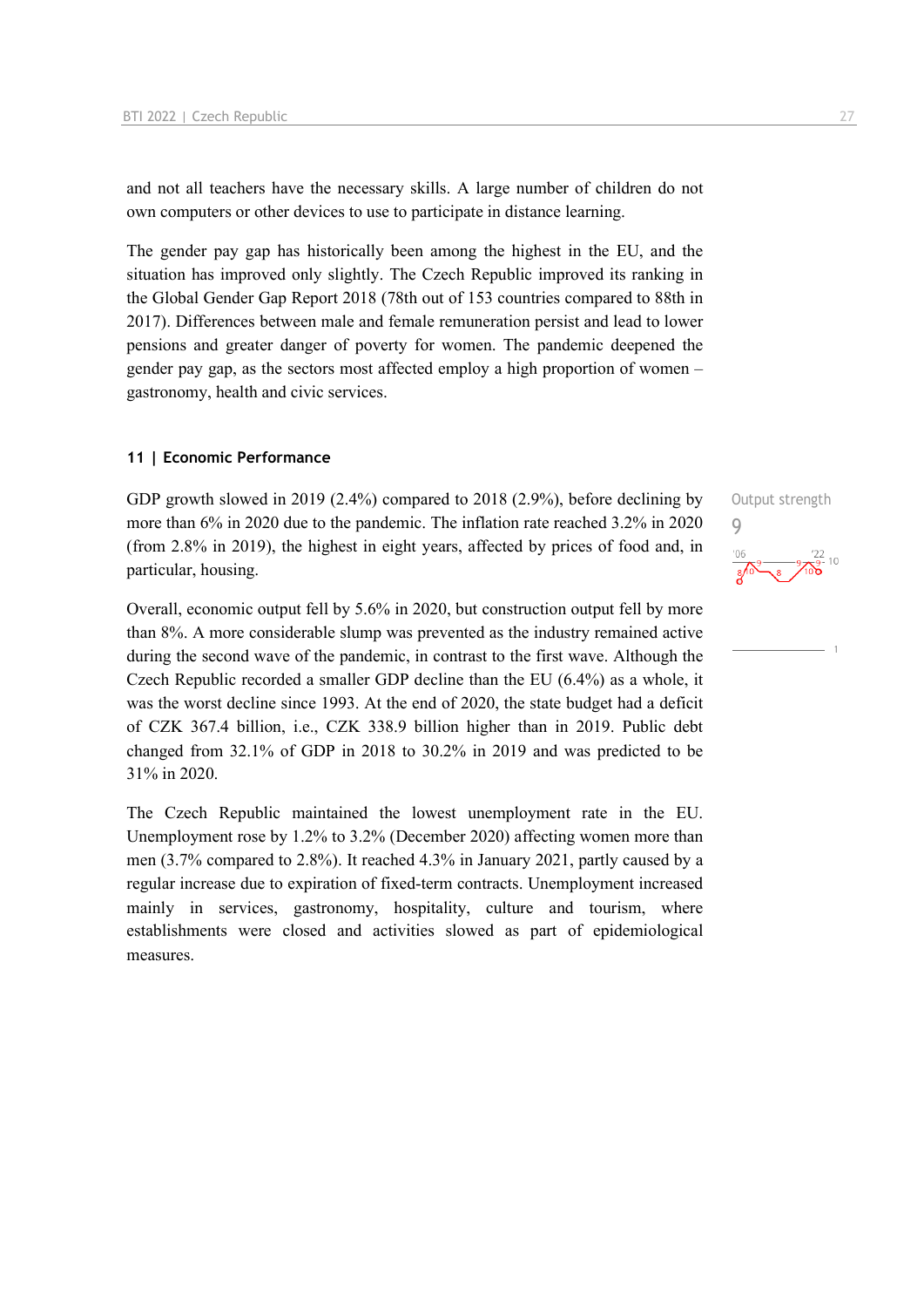#### **12 | Sustainability**

Environmental policy in the Czech Republic is significantly shaped by the country's obligations to implement EU legislation. The National Energy and Climate Plan adopted in November 2019 contains the main targets and policies in all five dimensions of the Energy Union for  $2021 - 2030$  with a view to 2050. The Climate Protection Policy (adopted in March 2017) and the Strategy on Adaptation to Climate Change specify climate change policies for  $2017 - 2030$ . They focus is on long-term droughts, floods, flash floods, extreme weather events and wildfires. The Czech Republic's main target is to reduce greenhouse gas emissions by 30% by 2030 (corresponding to an emission reduction of 44 million tons of CO2). The EUwide target is a 32% share of renewables in the national energy mix by 2030. The Czech 2020 target was 13%, committed to increasing to 22%, and meets the binding EU target of 14% in transport.

For the period  $2021 - 2030$ , energy efficiency focuses on the size of primary energy sources, final consumption and energy savings, binding targets for energy savings for public sector buildings, and binding annual targets for final consumption savings. Total investments related to the fulfillment of the National Energy and Climate Plan are estimated between CZK 1 to 5 billion ( $638 - 6194$  million). The costs associated with renewable resources development are estimated at CZK 900 billion (€35 billion).

In January 2021, the government approved a CZK 150 billion ( $65.8$  billion) modernization fund for energy and climate change to wean the country off its dependence on coal-powered energy. The funds marked for up to 2030 are to be earned from the sale of carbon allowances and focus on renewables (almost 40%), heating (26%), and industrial energy efficiency and saving (35%). The government plans to expand the Dukovany Nuclear Power Plant to decrease reliance on fossil fuels while avoiding an increase in dependency on imported energy sources. The inclusion of Russian and Chinese companies in the tender is hotly debated and remains unresolved.

Public expenditure on education has increased since the economic crisis and matches the EU average (4.6% of GDP in 2018). The Czech Republic ranks among the top in the region according to the UN Education Index (0.890 in 2019).

Educational outcomes and the employability of school and higher education graduates are good. However, the employment advantage of the tertiary-educated is one of the lowest across the OECD. Tertiary education attainment among 25- to 34 year-olds is 33% and increased for young women from 20% in 2008 to 41% in 2018. In the same period, male tertiary attainment increased from 16% to 26%.

The Czech Republic has one of the highest percentages of international students in OECD countries (13%, OECD average of 6%), most of whom come from neighboring countries, especially Slovakia (51% in 2017).

Environmental policy 9  $\frac{22}{10}$ 

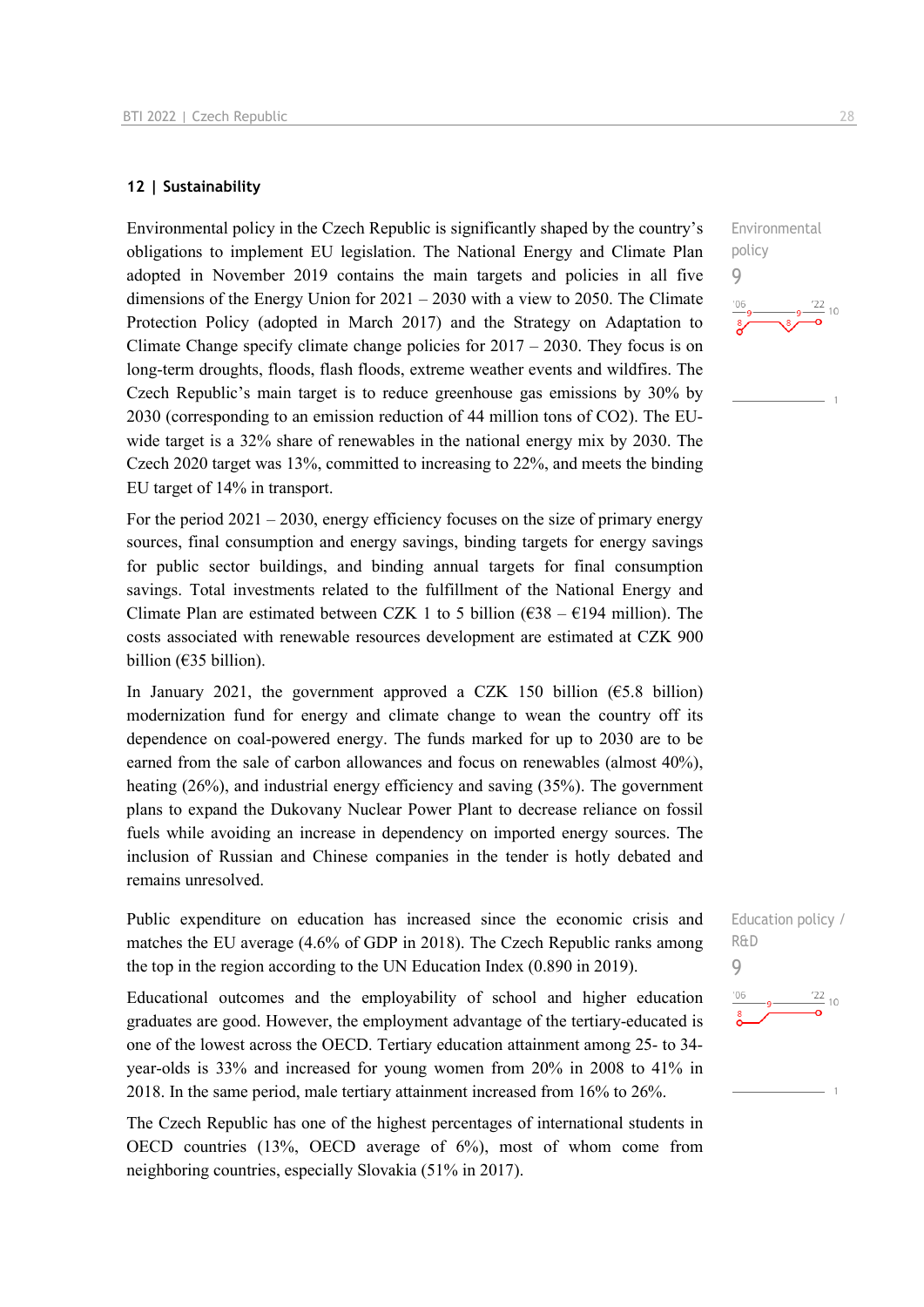Socioeconomic inequalities and regional disparities in digitalization became evident during the pandemic – not all schools have access to ICT resources and teachers are not necessarily equipped to use technology. Many children do not own computers or similar devices – one in six primary school pupils did not have online communication with his or her school during the pandemic's first wave.

In 2019, the R&D spending was 1.9% of the GDP, just below the EU average of 2.0%. Weaknesses in R&D include lack of efficiency, failure to attract and retain young and qualified researchers, and a low level of employment of women in R&D. The R&D sector reacted proactively and swiftly to the pandemic. Technological Agency (TARC) opened several new COVID-19 related funding lines and adapted existing lines to include COVID-19 related topics (total volume  $\epsilon$ 18.65 million). Further support for innovative companies was organized under three programs: Technology COVID-19, Czech Rise Up – Smart Measures Against COVID-19 and Smart Rise Up 2.0. The total volume of these programs was  $\epsilon$ 22.86 million. However, implementation was troubled. Furthermore, the programs were not targeted – support for nanotechnologies, rapid test development and other pandemic-related areas was slow and bureaucratic.

On the positive side, the pandemic accelerated the implementation of innovations and new technologies, especially in digitalization and robotization. It also made clear the need to adapt the educational system for the future of work, and the need to increase investment in R&D, promoting knowledge transfer between research, universities and industry.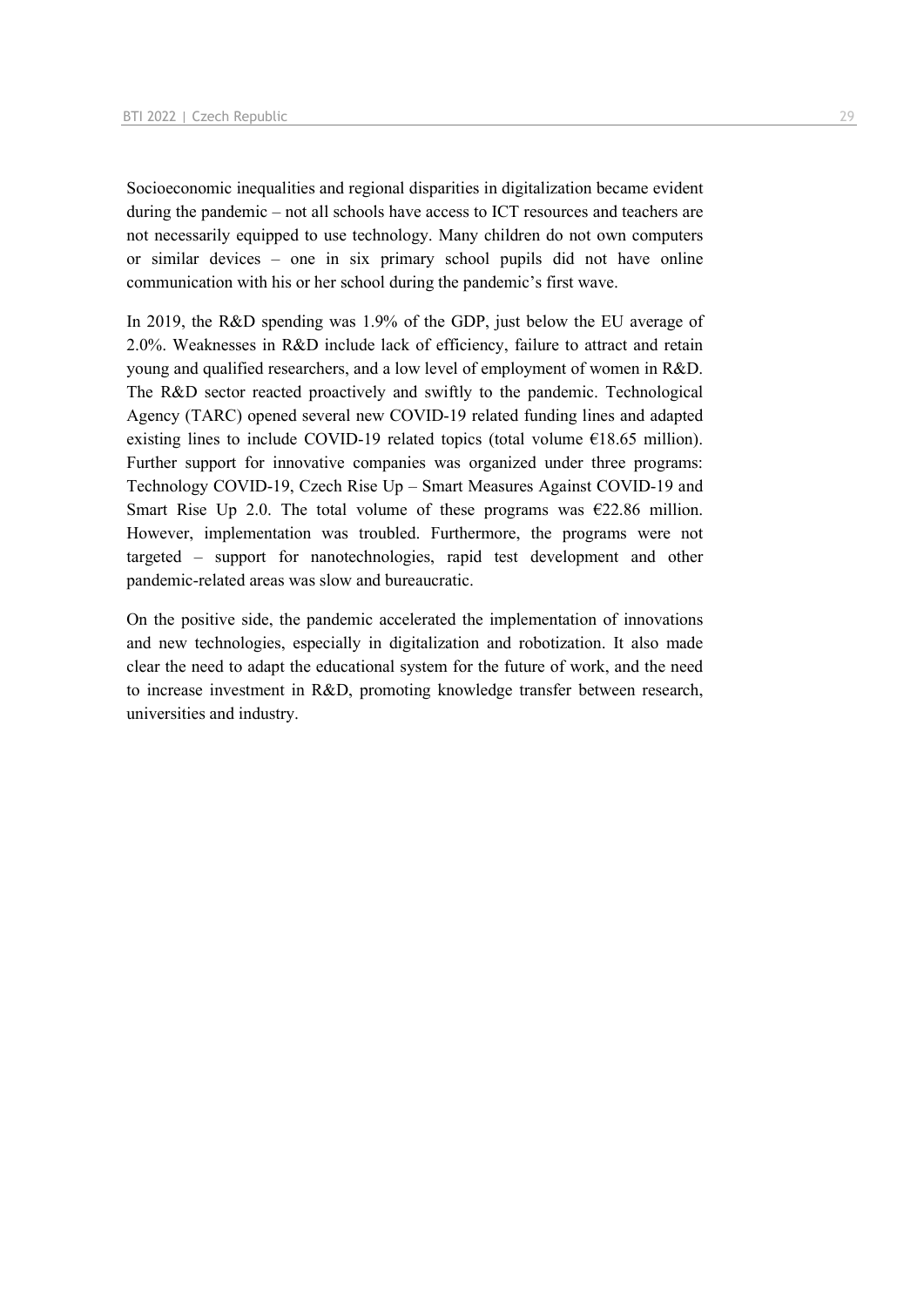# Governance

# I. Level of Difficulty

Before the pandemic, the structural constraints on governance were very low as socioeconomic conditions in the Czech Republic were improving and no severe infrastructural deficiencies existed.

Unemployment during the pandemic rose from 2% in 2019 to 4% in December 2020. The Czech Republic has attracted significant numbers of foreign workers, some of whom left during the pandemic. Hence, the labor market might have contracted more than recorded, but the numbers remain comparatively low. The first and the second waves could not have been more different. The Czech Republic weathered the first wave among the countries least affected in Europe: with only 865 cases and 30 deaths per million (as of May 31, 2020). The second wave in the country was among the worst globally as the country reached 91,958 cases and 1,514 deaths per million (as of January 31, 2021).

The tradition of Czech civil organizations dates back to the 19th century. However, the communist dictatorship strongly deformed the pre-totalitarian era's moral values and virtually wiped out civil society. Following the Velvet Revolution, the number of and membership in NGOs sharply increased. This initial public enthusiasm was followed by an equally sharp decline in citizen activism in the late 1990s. In this period, the membership and participation in civil society activities have been marked by the consolidation of some prominent NGOs, while marginal ones have been closed.

The departure of foreign donors in the late 2000s was a particular issue, as the domestic donor culture was underdeveloped. This situation is slowly changing, especially thanks to organizations such as Via Foundation and Jan Hus Foundation – whose mission is to cultivate philanthropy among both wealthy individuals and companies, in general (Via Foundation) and with a particular focus on education (Jan Hus Foundation). Both foundations can operate independently thanks to generous endowments provided by foreign donors before their departures. However, in recent years domestic donors have become more active.

An increasing number of foreign-owned and domestic companies embrace the concept of corporate giving and provide funding for civil society activities, enabling and encouraging employees to become actively engaged (providing days off work,

**Structural** constraints 1  $\frac{22}{10}$  $'06$ 

 $\Omega$  1

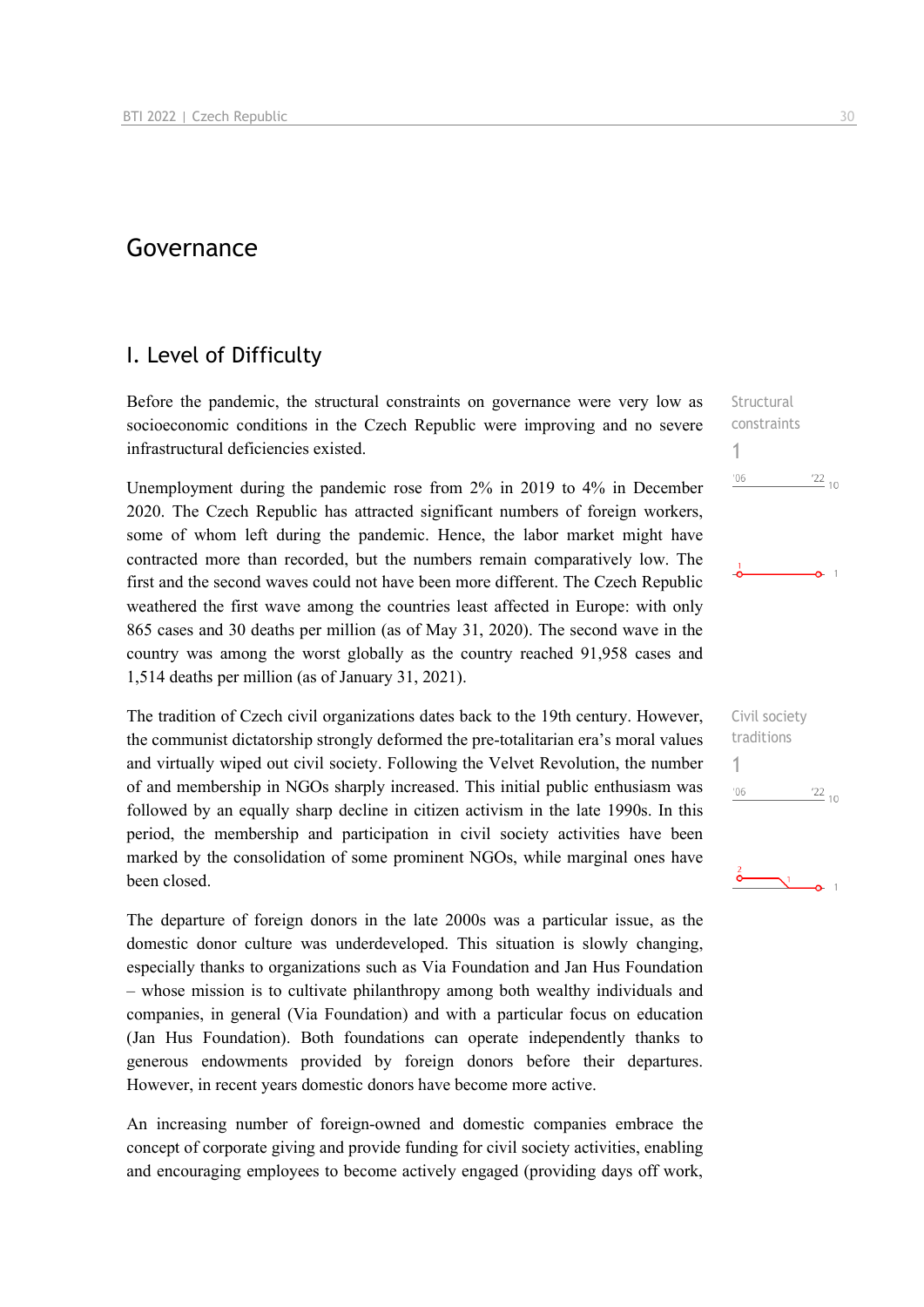matching funding, etc.). This includes some communication companies (T-Mobile, O2) and domestic companies such as Andrej Babiš's Agrofert Foundation (focused on single mothers, children and sport).

During the review period, the surge in association competence continued. Civil society rallied to fill in gaps in mask and PPE availability, assist vulnerable populations during lockdowns, and act as watchdogs over the government's attempts at executive aggrandizement. NGOs ensured transparency in PPE public procurement and published updated regional data on health, including ICU bed availability, when the state refused to do so.

At present, there are no major ethnic, religious, or social conflicts in the Czech Republic. However, the mobilization of anti-refugee and anti-Islam groups and strong negative public attitudes to refugees, and relative tolerance to nationalist, xenophobic and racist attitudes in popular culture indicate a potential for the rise of radical-right parties. Internal divisions and infighting mostly consume the current radical-right parties; the support for the Party of Direct Democracy of Tomio Okamura declined slightly during the pandemic.

However, politics remain polarized, and consensus is difficult. The 2021 general elections will be decisive in shaping the future direction of the country.

# II. Governance Performance

#### **14 | Steering Capability**

In June 2018, the Babiš government released a detailed policy statement setting six priorities for its tenure: 1) pension reform, 2) digitalization, 3) proactive EU policy – especially on tax and energy issues, 4) a strategic investment plan for infrastructure, 5) state reform – including taxes, regional and municipal finance, and 6) security and safety.

During the BTI review period, the government focused on the following six priorities: First, it increased pensions, which included providing a special pandemic bonus for seniors ( $\epsilon$ 200) in December 2020. At the same time, the government shelved pension reform. Second, the government made some progress in advancing digital transformation, but with mixed results. The political pressure to deliver meant that several high-profile eGovernance projects were not sufficiently developed or tested before being rolled out and consequently crashed shortly after being launched. Third, the government adopted tax reform, reducing personal income tax for 2020, which will have a significant effect on state and municipal budgets and undercuts efforts to manage the pandemic and the post-pandemic

#### **Ouestion** Score



Conflict intensity

 $\frac{22}{10}$ 

 $\sim$  1

1

 $^{\prime}06$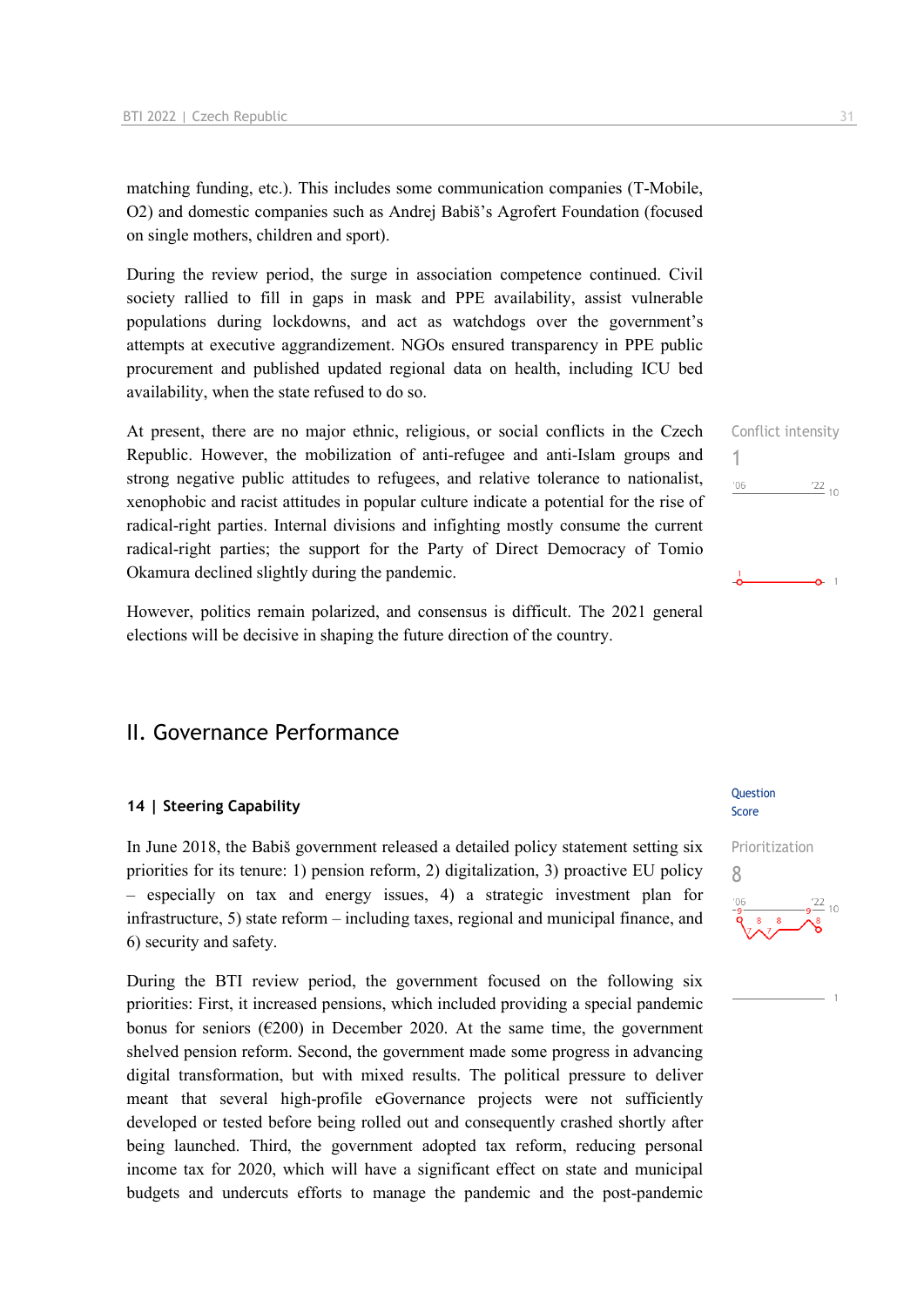recovery. Fourth, it became more proactive on the EU front, often opposing measures that do not directly benefit the country and supporting those which deliver direct benefits such as pandemic relief, vaccines. As a result, the government is viewed less as a trusted partner and more as a troublemaker within EU politics. Fifth, the government, under significant domestic and international pressure to act on energy security, postponed tenders for the enlargement of the Dukovany Nuclear Power Plant. Finally, it successfully adopted a law stipulating that supermarkets in the country feature a minimum share of Czech produce. However, the law will likely be struck down by the European Court of Justice.

The pandemic exposed weaknesses in the country's steering capability, especially in terms of prioritization, policy feedback and adaptation. Since the onset of the second wave in particular, the government has had a difficult time with targeting strategic objectives. From its six priorities, the government realized two – tax reform and a proactive EU policy. However, the tax reform significantly cut municipal and regional budgets, undermining the handling of the pandemic by municipalities and regions and post-pandemic recovery. The government's assertive stance toward the EU is often contrarian in nature and undermines the country's reputation.

The country features several strategic frameworks that are in place in part because they comprise an eligibility precondition for EU structural funding. The quality of strategic documents improved over time in response to the EU's standards and the process of institutional adaptation – the strategic plans for the  $2021 - 2030$  EU funding period. During 2019 and 2020, the Czech Republic was capable of meeting these targets.

Before the pandemic, the Babiš government faced fewer obstacles than its predecessor. Social Democrats are the junior and weak partner, and Prime Minister Babiš and President Zeman are close allies. The Communists, who support the government (support agreement only between ANO and KSČM) and are sometimes veto players in the legislative arena, have only a minor impact on implementation.

Even during the pandemic, the Babiš government largely continued to meet its objectives in many areas (minimum wage increase, pension valorization, sustainable energy, tax reform, R&D). Progress in areas such as sustainability, energy and R&D are primarily driven by commitment to and oversight by the EU. During the pandemic, new priorities emerged, and divisions within the government grew. ANO even allied with the ODS to reduce taxes in December 2020, which the junior partner in government opposed.

The effectiveness of the government response to the COVID-19 pandemic was limited. Two key factors undermined crisis management: an internal power struggle within the (minority) government coalition and political expediency – prioritization of responsiveness over responsibility. The power struggle between the senior and Implementation 8 $10$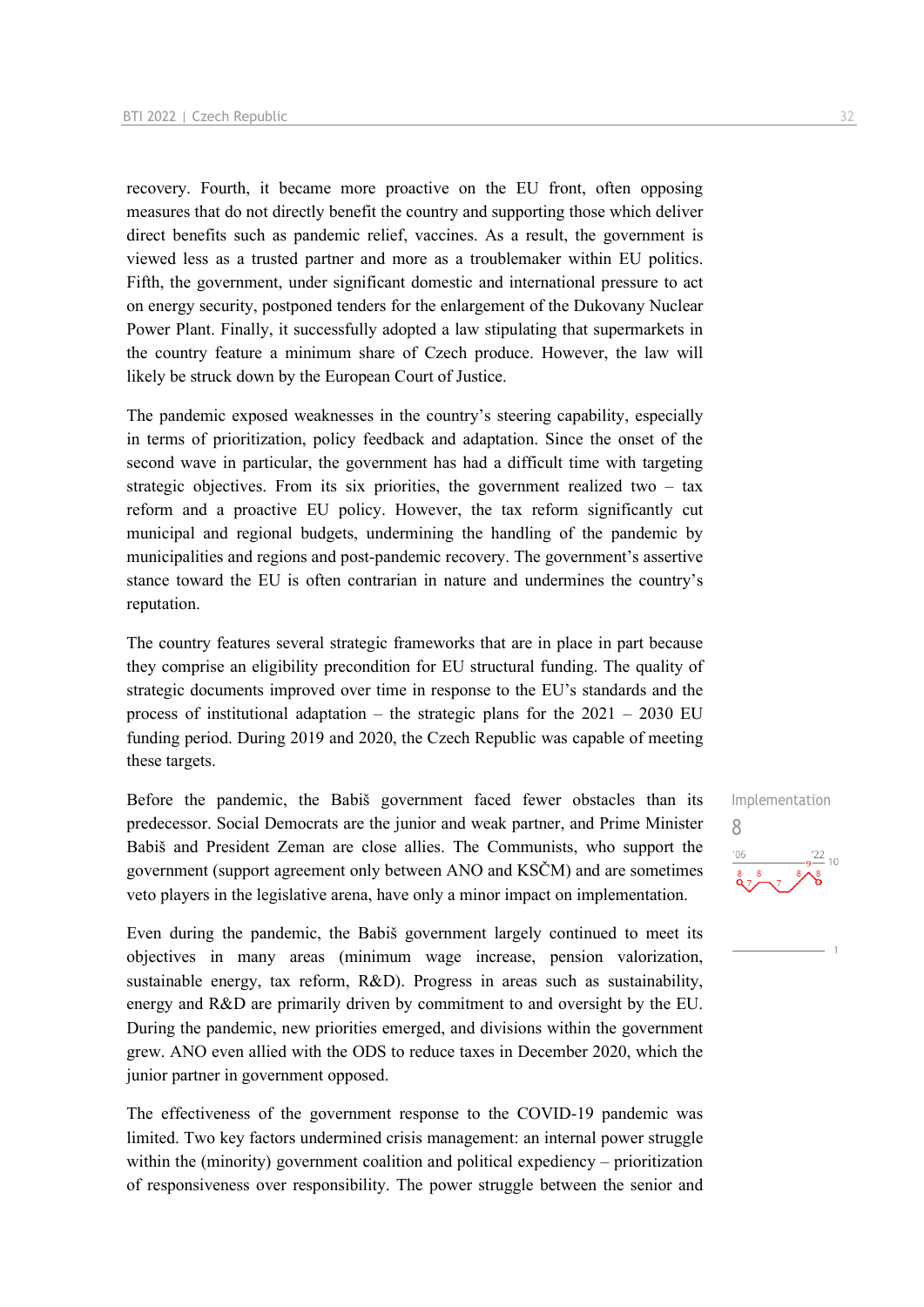the junior partner in the governing coalition (ANO and the Social Democrats, respectively) was especially evident in the opposition the prime minister mounted to the institutional response (Central Emergency Task Force) in March 2020 and the establishment of the parallel institution, the Government Council for Crisis Management (Rada vlády pro zdravotní rizika), in July 2020, which was to replace the activities of the then-disbanded Central Crisis Staff. The Central Crisis Staff is a government working body for resolving crisis situations and included in the system of bodies of the State Security Council. Opposition parties and regional leaders demanded the resumption of its activities, but the government instead created a new structure.

The organization of government and public administration remains relatively rigid. Much of the practice of governing has been tied to the nature of coalition governments, reinforced by the inertia of officials and lack of progress. Following the EU accession, programs were initiated to improve administrative practices and take advantage of modern management methods.

In the period under review, the use of EU funds improved. Interministerial coordination remains complicated, especially across party lines. EU oversight constitutes a significant incentive – emulation and knowledge exchange at the EU level contributed significantly to progress in R&D and environmental policy. In research, development, and innovation (RDI), the engagement of academic experts and practitioners enhanced policy learning through systematic evaluation of foreign experiences.

Learning and adaptation were not successful during the pandemic. Sustainable crisis management was undermined by limited capacity and political divisions. The government understood that proactive communication was crucial; government communication was frequent, attempting to explain policy measures and the reasoning behind them. Experts (especially virologists and epidemiologists) and public health officials were brought in to lend legitimacy to policy measures and their frequent shifts. However, the government was hesitant to share detailed information that could be used in crisis assessment.

#### **15 | Resource Efficiency**

The government makes efficient use of most available human, financial and organizational resources. The number of politically motivated hirings and dismissals is low, and the key criteria are performance (lack thereof during the pandemic). Recruiting procedures for administrative personnel are competitive and regulated at the state level. At a regional level, this is not always the case. During the study period, investigative journalists uncovered disproportional payments to some staff by the governor of Central Bohemia. The scandal resulted in an investigation and political consequences (the governor lost a bid for re-election in 2020).

Policy learning 7  $\frac{22}{10}$ 

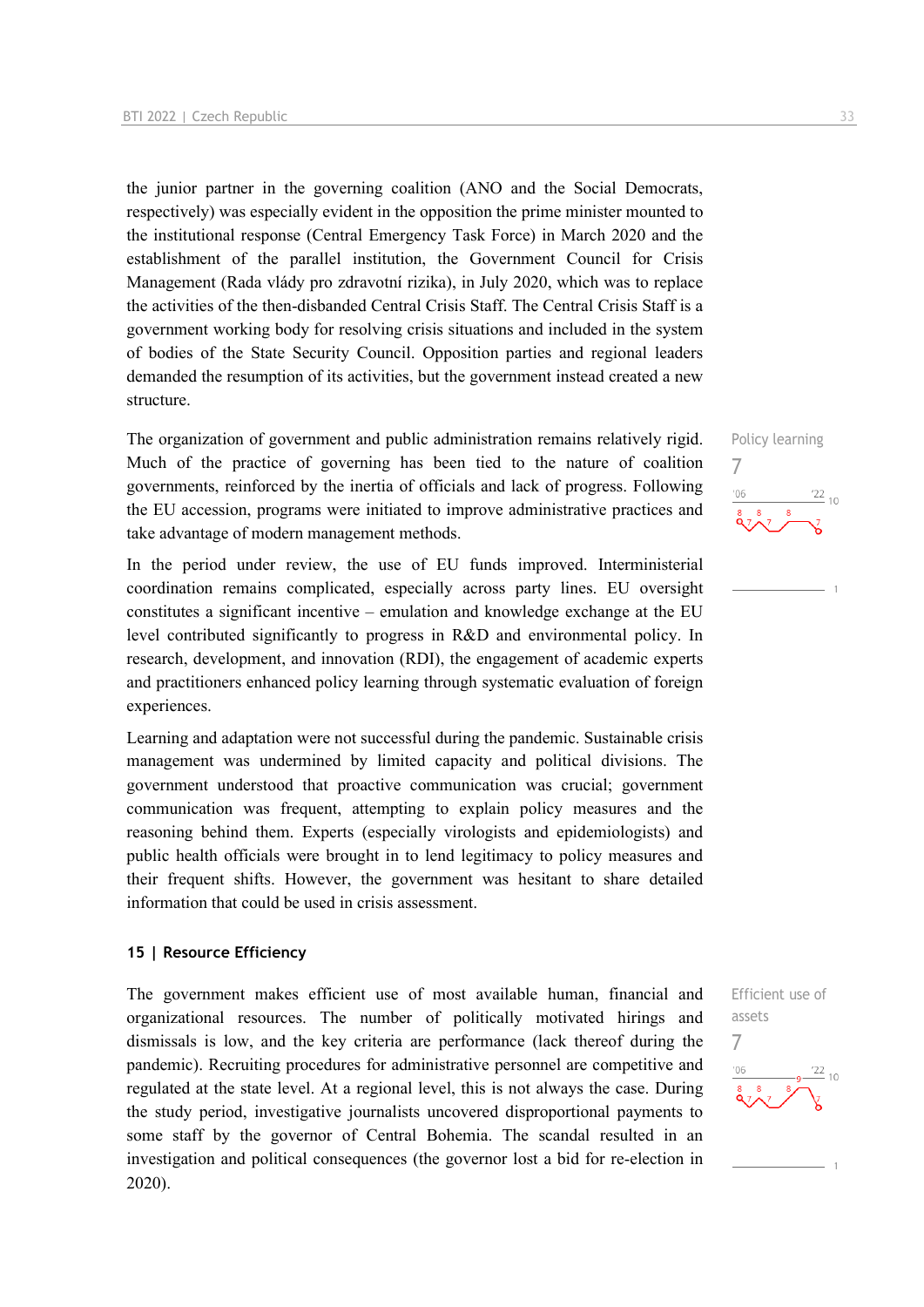The budgetary allocation of taxes, tax autonomy and financial decentralization have enabled regional governments to exhibit increased autonomy in fulfilling their governing functions and manage basic infrastructure. EU regional funds constitute a key resource for regional development. In the period under study, large R&D infrastructures and environmental protection programs remained in place. The main funding source is EU structural funds, which will continue in the 2021 – 2030 budgetary period. In particular, environmental programs will receive significant funding.

Effective independent auditing is performed and has uncovered significant issues in public procurement processes. Before the pandemic, government budgetary planning and implementation were transparent, predictable and without major deviations. The public debt was maintained at a very manageable level. This changed during the pandemic, which caused significant increases in expenditures and drops in revenues. Government debt increased from 28.5% of GDP in 2019 to 36.9% of GDP in 2020. The previously balanced budget (which even had a surplus) was undermined by the pandemic – the budget initially planned to have a CZK 40 billion deficit ( $\epsilon$ 1.5 billion) ended with CZK 368 billion deficit ( $\epsilon$ 14 billion). The 2021 budget is also expected to have a significant deficit (CZK 320 billion,  $E12$ billion in the approved budget). The new Income Tax Act will reduce state budget revenue overall and significantly affect regions and municipalities.

The pandemic tested the efficiency of the country's administrative organization. The COVID-19 response in the Czech Republic was relatively centralized. Rather than regional governments, the central government was responsible for policy responses, securing PPE and medical supplies, and contact tracing and testing. Regional and local governments were tasked with policy implementation. Communication across various government tiers was limited – on multiple occasions, regional and local governments were informed about new measures at the same time as citizens were.

The pandemic tested asset availability, the government's ability to use assets efficiently and its degree of modernization. The regional network of hygiene stations made apparent key gaps, which proved a major liability and significantly weakened responses to the pandemic. Gaps in digitalization represented another major issue. While some services could continue in an uninterrupted manner because e-government functions were in place and personnel were skilled, other parts of the government were caught underequipped and lacking skilled personnel. Information provision to citizens on pandemic-related issues is an example of this.

The capacity of subnational governments to implement pandemic measures professionally varied significantly. For example, during the vaccination rollout, Prague and South Bohemian Region reacted promptly; other governments, especially in economically weak regions, struggled. In particular, after a coal mine in northern Moravia became a COVID-19 hotspot, the regional and local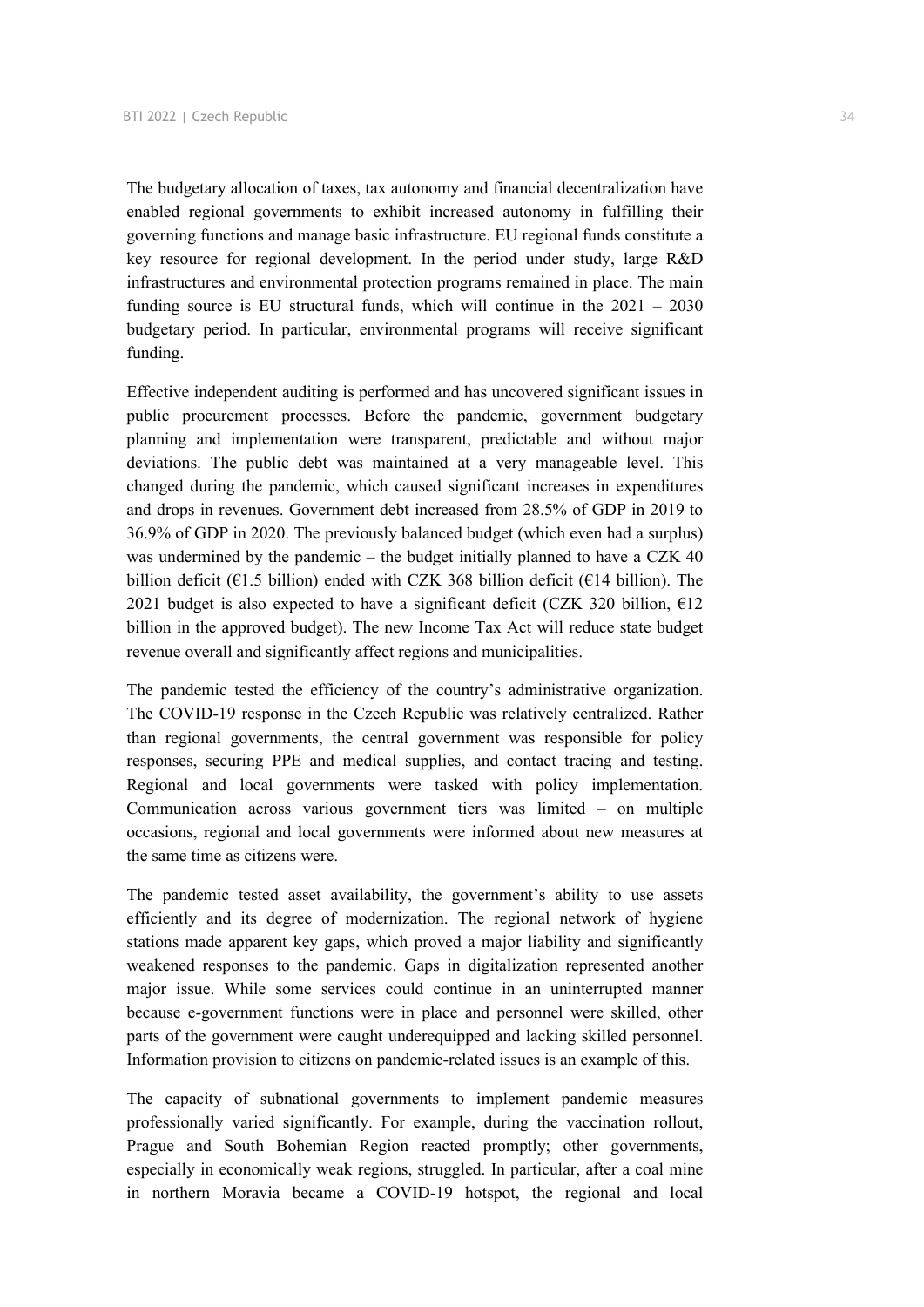governments struggled to control the situation for several weeks due to a lack of resources, procedures and political will to coordinate across various levels of governance.

The coalition agreement of the Babiš government includes fixed principles of coalition cooperation and coordination. The most important body for policy coordination is the Coalition Council comprised of party leaders and up to three other representatives from the coalition parties. Coordination mechanisms at the level of parliamentary and senatorial clubs are also important. Coalition parties also have expert commissions that communicate among themselves primarily when preparing legislative proposals.

Babiš leads a minority government that won the vote of investiture with the support of the Communists (KSČM). ANO and the KSČM have signed an agreement on cabinet tolerance and the prime minister must personally consult with the KSČM on important decisions.

The government's legislative plan divides tasks among ministries and other central bodies of the state administration and sets deadlines for submitting bills to the cabinet. Along with other ministries, the government takes part in the interministerial consultation process.

Some coordination among line ministry civil servants takes place. Senior ministry officials are generally a crucial link in collecting and discussing comments on proposed legislation. Still, strong barriers between ministries persist; cross-cutting project groups are rarely established. Important exceptions are internal ANO interministerial consultations.

The pandemic revealed existing weaknesses in cooperation and coordination. The government's pandemic response was particularly hampered by tensions between ANO and the Social Democrats. Babiš (ANO) and the minister of interior (Hamáček) competed for power to manage the pandemic. Babiš sought to install hand-picked expert epidemiologist and virologist Roman Prymula, loyal to ANO, to lead the Central Emergency Task Force (CETF). However, the standard institutional response is for the CETF, a body activated during natural emergencies and pandemics, to be led by the interior minister.

The key body for collecting data on the spread of infection, patients and testing was the Institute of Health Information and Statistics (UZIS), controlled by the Ministry of Health (ANO). The government was criticized by academics and medical experts for a lack of transparency – UZIS refused to share data with other ministries, experts and consultants. The government eventually ceded and NGO Watchman (Hlídač Státu) published all the data online using the freedom of access to information legislation.

Policy coordination 7 $\frac{22}{10}$  $106$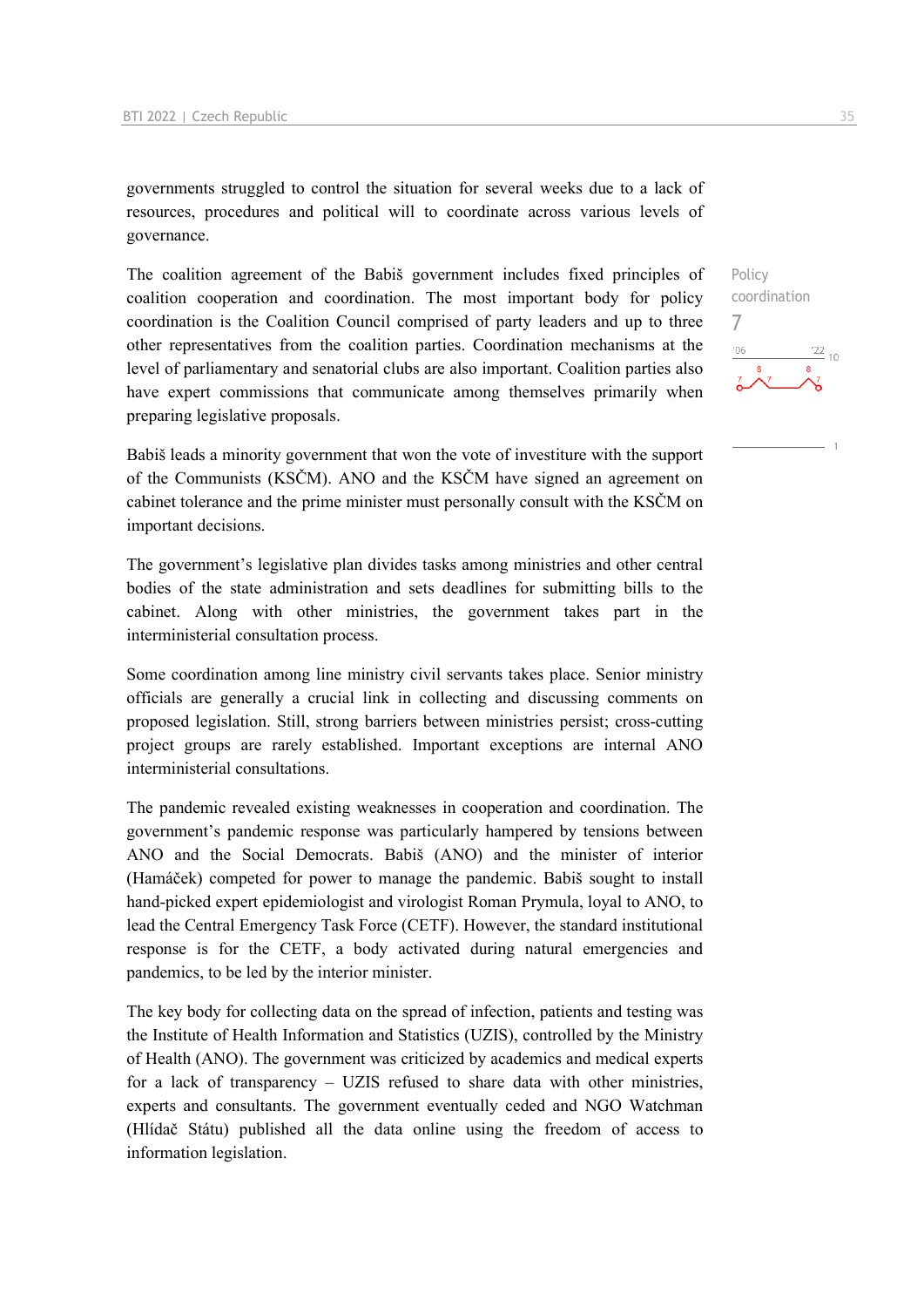The Czech government has the legal capacity to and is relatively effective in enforcing regulations in an unbiased way, including party finance and campaign regulations. In 2021, legislation on lobbying is on the parliamentary agenda. Wealth and business power accumulation were greatly aided by lax regulatory environments of the 1990s and 2000s and subsequently by political favors and contacts with politicians. Prime Minister Babiš exemplifies this phenomenon on the national level, building his business empire on state and EU subsidies and state loans obtained using political contacts. The fight against corruption is made difficult because Babiš continues to be plagued by accusations of misuse of EU funds and conflicts of interest. The government program does not include fighting corruption among its six priorities; two specific proposed changes – a new legal instrument to protect whistleblowers and the regulation of lobbying – remain on paper only.

Due to the prime minister's conflict of interest in the period under study, the EU refused to reimburse several projects funded as part of the EU structural fund program. There are no signs that the Ministry of Finance will request Agrofert Holding to return these subsidies.

The Supreme Audit Office (SAO) oversees implementation of the state budget, expresses opinions on state budget final accounting statements, and audits the financial management of the state entities and the use of EU funds. The SAO does not audit the finances of municipalities, towns, regions or companies co-financed by subnational governments. Major issues highlighted by the SAO in 2019 and 2020 were digitalization, simplification of taxation, energy savings, social housing and transportation. During 2020, the SAO was critical of repeated adjustments to the budget as a result of the pandemic; it pointed out that not all the extra expenditures were pandemic-related.

A significant topic of SAO inspections has been public procurement – especially purchases of medical devices, protective equipment and related services. The SAO initiated an in-depth inspection at three entities – the Ministries of Health and Interior, and the State Material Reserves Administration. The SAO identified significant irregularities in public procurement – purchases using companies located in tax havens, some of which did not specialize in medical equipment – and masks with forged certificates.

Access to information has improved over time. The Babiš government has increased the visibility of the eKLEP (Electronic Library of Legislative Process). The eKLEP allows the public to follow updated legal proposals from development to approval or rejection. While central government bodies are rather transparent, accessing municipal information can be difficult. However, citizens can pursue legal action when municipal officials refuse to respond to requests for information – publicized cases of significant penalties have caused municipalities to become more transparent. Significant differences still exist between municipalities – some only disclose the necessary minimum, while others stream municipal government meetings online.

 $\frac{22}{10}$ 

Anti-corruption

policy 7 $-06$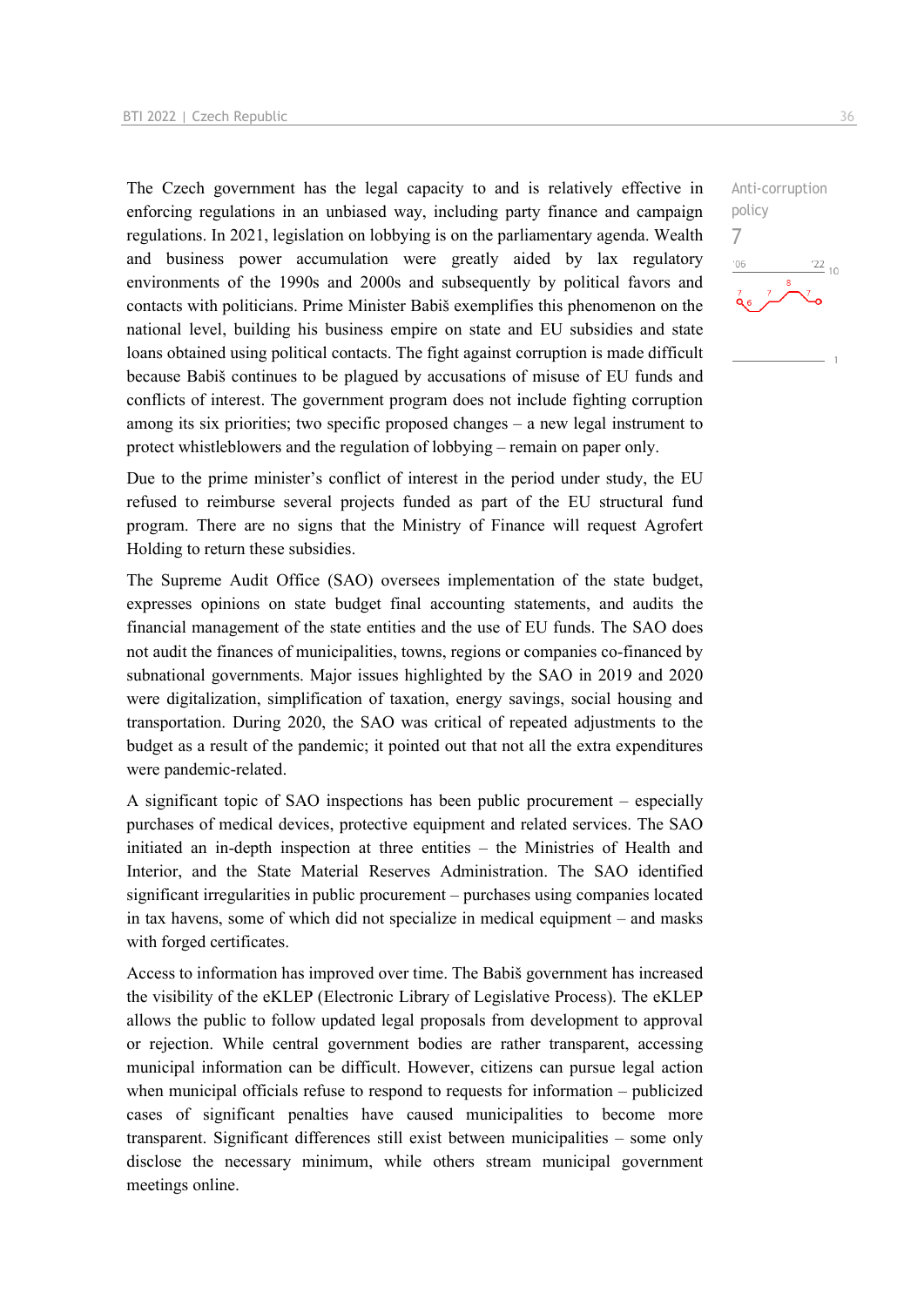Party and campaign finance is regulated and overseen by the independent Office for the Oversight of the Political Parties and Political Movements (ÚHHPSH), established in 2017. Regulation includes online posting of transparent campaign accounts. During the period under study, the campaign for the 2019 European Parliament elections was scrutinized. It emerged that only half of the parties and movements met the deadlines for publishing funding reports. In November 2019, the ÚHHPSH identified repeated misconduct and noncompliance among 39 political parties and movements, recommending suspending of activity of 35 and dissolution of four already-suspended parties. After the 2020 regional election, the ÚHHPSH identified fewer irregularities than previously (17 regional parties and 23 Senate candidates did not publish their financial reports within the required 90 days and were fined between  $\text{\textsterling}400$  and  $\text{\textsterling}4,000$ ).

An increasing number of watchdog NGOs support the right to improved access to public administration information by the public. The Watchman (Hlídač Státu) curates a wealth of searchable databases that include a legal process database, transcripts from government meetings, members' speeches in parliament and statements on social media, a database of invoices by all ministries (almost 700,000 items), asset declarations by politicians and state officials, etc. The Watchman created new databases of recipients of COVID-19 relief funding during the pandemic and monitored all 45 pandemic relief programs. It also created a unique database of ICU capacity (updated daily), providing an overview by region and individual hospital. The Ministry of Health initially refused to provide this information even to regional governments. The Watchman used public pressure and the law on access to information, forcing the government to become transparent.

#### **16 | Consensus-Building**

There is a consensus among the major political actors and the public on the merits of democracy and the market economy. In the period under study, polarization remained strong, but some signals of decreasing fragmentation emerged. The alliance between Prime Minister Babiš and President Zeman along populist lines strengthened the confrontational character of Czech politics.

The ongoing implementation of the Europe 2020 Strategy and Euro Convergence Criteria enable partial bridging of the otherwise low consensus on goals, reforms and the political process overall. In the period under review, the EU positively evaluated progress in most areas of the Europe 2020 strategy, although some shortcomings in integration were identified.

Consensus on goals 10 $^{106}_{-0}$  $\frac{22}{2}$  10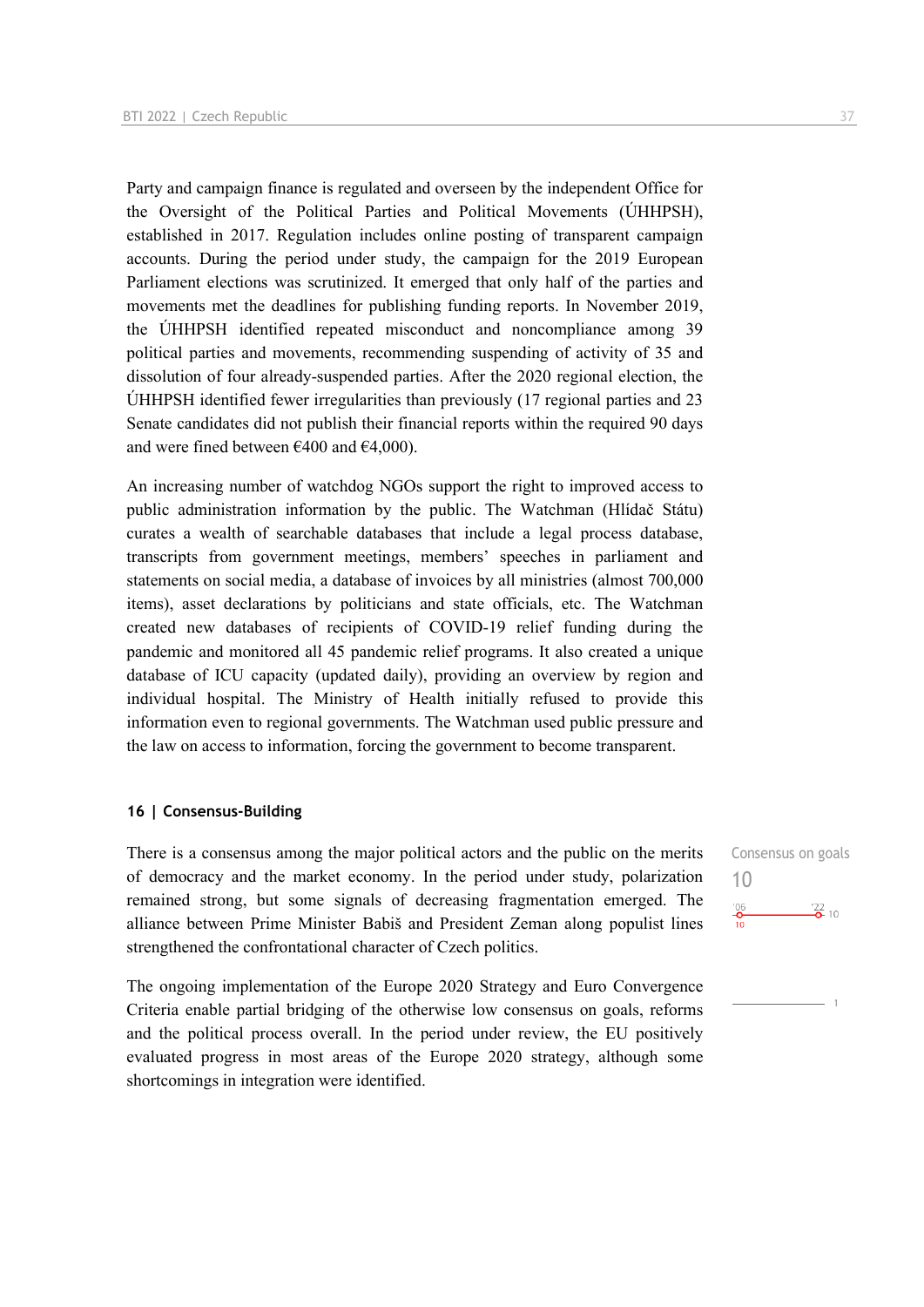In principle, there are no anti-democratic veto players in the Czech Republic, but weak governing coalitions and weak and fragmented opposition. Small governing majorities, together with the party system's relative fluidity, do not facilitate the implementation of major long-term reform plans.

Although the 2017 elections brought many new anti-establishment parties to parliament (61% of members of parliament), all are committed to the constitutional order. Only two – the SPD and the Communists are radical, but not anti-democratic.

The major divides of intra- and inter-party competition stem from disagreements over (1) all major reforms, in particular taxes, and (2) attitudes toward deepening the process of European integration (in particular the adoption of the euro).

On the first issue, the controversial 2020 tax reform (reducing taxes during a pandemic) was brought about by an unlikely alliance of ANO and the ODS. The reform was a long-term policy goal of the ODS and its leadership celebrated it as a victory, but the base reaction was mixed – most ODS voters and other members of the population understand that post-pandemic recovery will require resources.

The attitudes toward the EU remain ambivalent, especially due to the two-level game played by the government during the pandemic such that the government owned successes and shunted vaccination program failures onto the EU, exploiting popular ignorance and latent Euroscepticism.

There are no grave socioeconomic, ethnic or religious divisions in Czech society, but the identity dimension is becoming more salient around issues of universal rights and the Istanbul Convention. The Roma community is an exception as it has been disproportionally hit by the economic crisis and the pandemic. The small Muslim minority is also increasingly targeted by populists and extremists. The political leadership has not had to deal with any ethnic conflicts.

The government's legislative rules define trade unions and employer associations as actors eligible to comment on bills dealing with social and economic issues during tripartite meetings with the government in the Council for Economic and Social Accord. Over time, the consultation process has become more open thanks to the electronic publication of legislative norms and regulations. The main employers' unions and trade unions have considerable resources and expertise to develop coherent policies. The extent of their impact, however, is up to the government's discretion.

During the global economic crisis, trade unions and employers found common ground and economic interest associations became important partners for the government. The common goal was finding solutions that would ensure economic prosperity and societal cohesion. However, during the review period, divisions grew between major trade unions, resulting from an erosion of solidarity among various industry branches. This trend could potentially lead to the fragmentation of trade unions and decrease their impact on policies.



Anti-democratic

actors 10

Civil society participation 8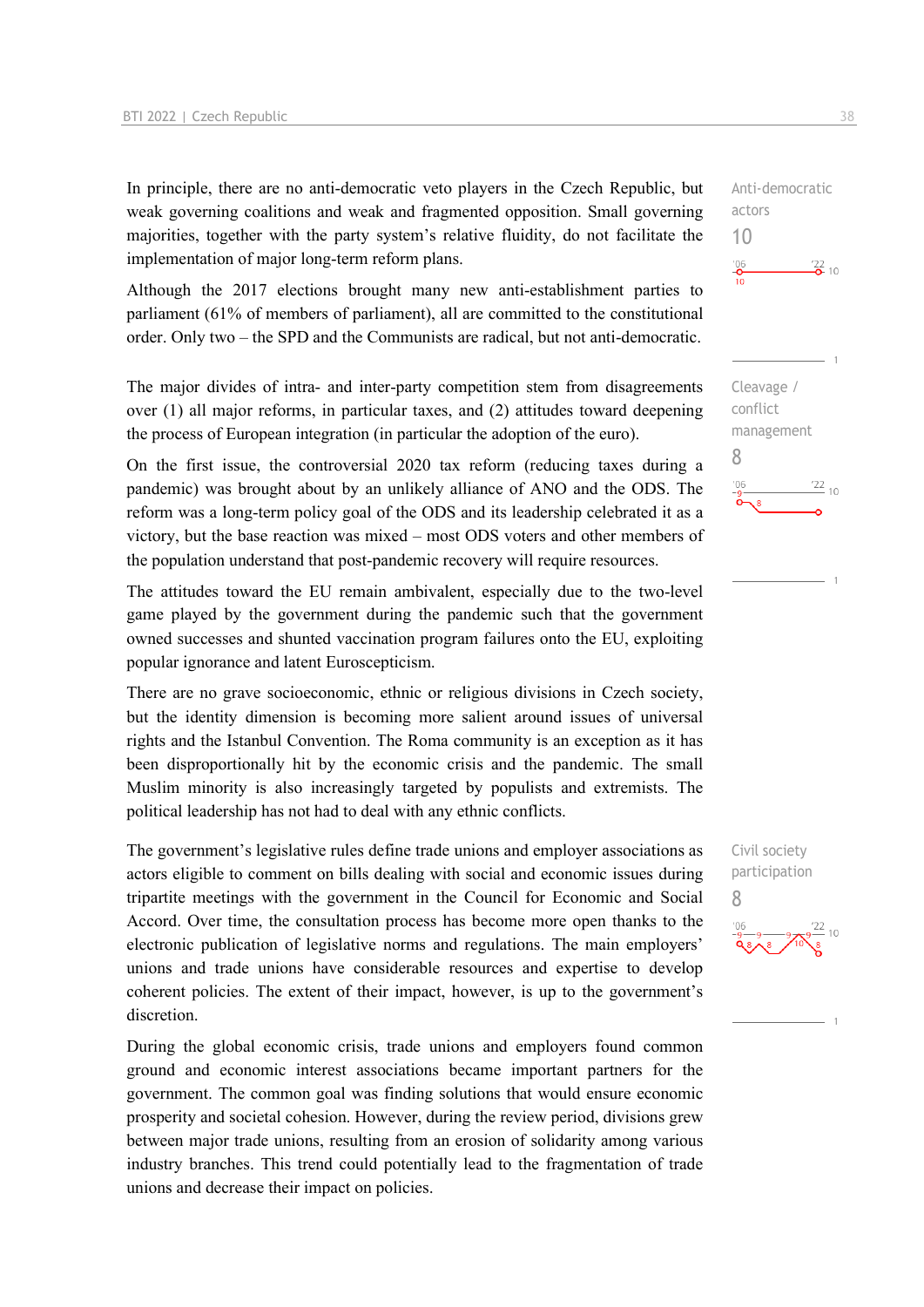The participation of non-economic interests in agenda-setting and policy formulation increased somewhat but remained significantly below international standards. LGBT groups have been seeking policy changes (same-sex marriage and adoption by same-sex couples) for a decade without success. The only significant influence of non-economic groups includes anti-corruption goals set out by an umbrella organization called Reconstruction of the State, during the previous government. Anti-corruption groups perform performance monitoring, especially of the prime minister's many conflicts of interest. The only successful policy change during the period under study resulting from the engagement of civil society was enlarging the scope of languages used in the 2022 census at the urging of minority groups engaged in the Government Council for Minorities.

During the pandemic, the government consulted regarding its economic response with external expert bodies such as KoroNERV (an informal network of Czech economists) and other experts (virologists and epidemiologists) but followed their expertise only as long as the public was on board. The example of the mathematical model of the pandemic illustrates this. External consultation on mathematical modeling of the virus' spread was crucial for triggering the initial response in March 2020 and successful mitigation of the first wave. This expertise was also available during the second wave. However, before the regional elections in October 2020, the government chose political expedience over attempting to control the pandemic and ignored the infection spread spiraling out of control. The government did not actively involve civil society beyond experts in its COVID-19 response. But civil society activated itself and filled the many gaps that emerged.

Regarding social partners, consultations continued with less intensity than previously during the pandemic. The government regularly consulted regarding mitigation measures with leading trade unions and business associations, but it did not necessarily reflect their views in the measures it adopted. Instead, measures were adopted, and if societal groups provided negative feedback, the government adjusted the measures. This led to unpredictable, chaotic and nontransparent responses – it was unclear who had the prime minister's ear.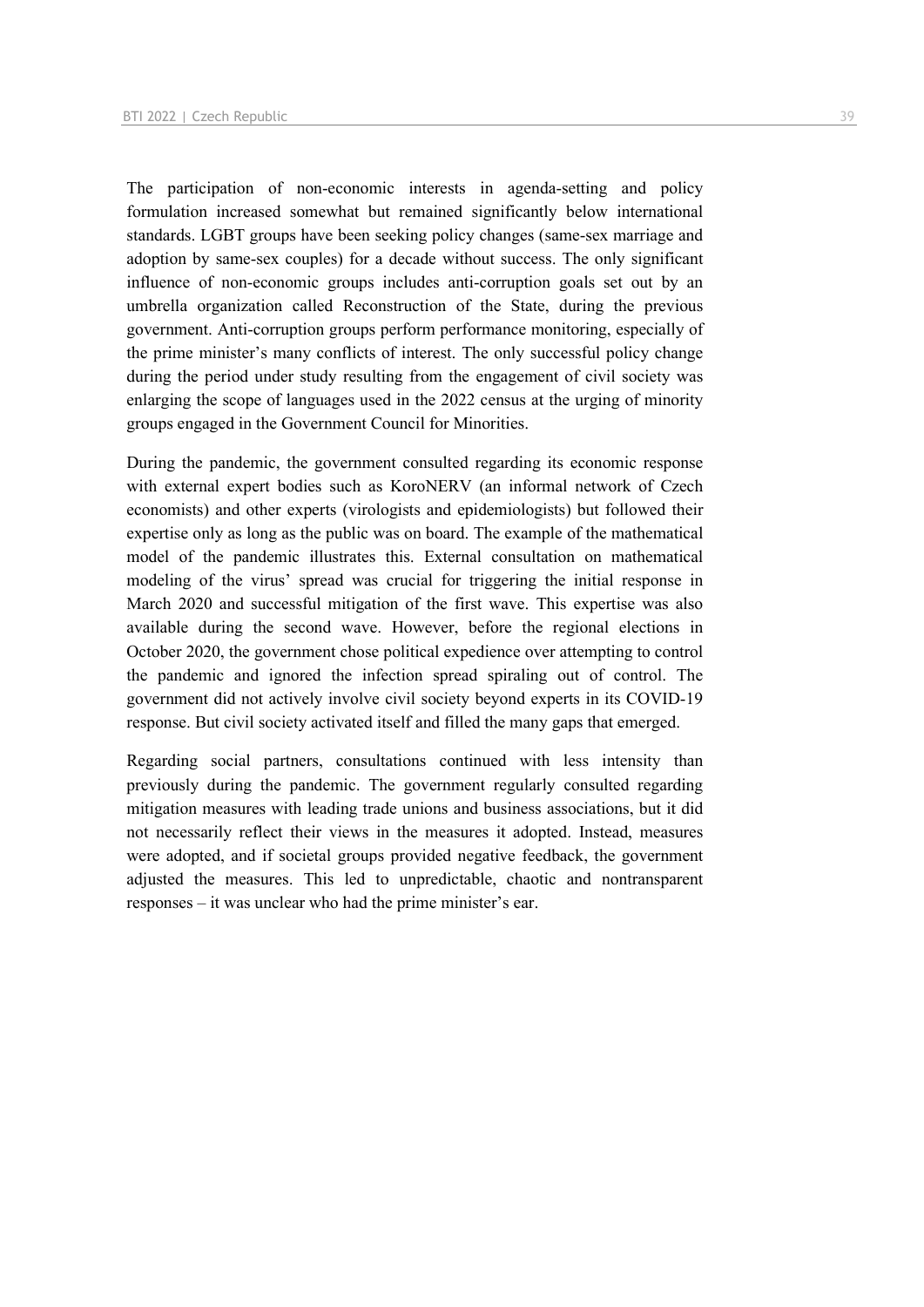The government actively supports reconciliation with regard to injustices of the past, namely before, during and after World War II. However, most of Czech society prefers to ignore the "ghosts of the past," including the Roma Holocaust, the deportation of the German population and the crimes connected to the initial postwar period sterilization of Roma women during the communist regime.

The Czech Republic introduced wide-ranging transitional justice programs after 1990 – including prosecution for crimes committed by the previous regime, nationalization of Communist Party property, a rehabilitation program for former political prisoners, a comprehensive lustration law and access to secret police archives. The political rise of Andrej Babiš and the support of the Communist Party for his government re-opened the discussion about reconciliation with the communist past. A debate on the possible repeal of the still-valid lustration law was stirred up, but no consensus reached.

#### **17 | International Cooperation**

The most important factor influencing political and economic development is EU membership. The EU's common priorities across policy areas are the core of the country's long-term strategy for development. Clear roadmaps exist regarding steps to reach goals set by the EU and domestic strategy documents. The EU also provides funding and effective oversight of implementation.

Compared to previous periods, the effectiveness of the use of EU funds improved significantly. The year 2019 was successful in terms of drawing funds from the European Investment and Structural Funds. Not only was it possible to reimburse CZK 93.3 billion ( $63.6$  billion) to beneficiaries, approve over 66,000 new projects, and exhaust all funds that would disappear if not used, but the Czech Republic was also credited another CZK 36.6 billion ( $61.4$  billion), thanks to the fulfillment of its milestones. However, due to the prime minister's conflict of interest, the EU refused to reimburse several projects funded as part of the EU structural fund program.

Additional aims of the Babiš administration focus on "confident, active and comprehensive defense of national interests." More specifically, securing EU's external borders, combating cyber-terrorism and radical Islam, active engagement with non-Eurozone countries, restrictive refugee and asylum policy, and continued cooperation.

In February 2019, the government adopted a long-term strategy Innovation strategy 2019 – 2030. The aim was to transform the Czech Republic into a symbol of knowledge and advanced technologies and a host of the world's most important scientific capacities. The strategy consists of nine pillars: R&D funding and evaluation, innovation and research centers, national start-up and spin-off

Effective use of support 10 $\frac{9}{10}$   $\frac{722}{0}$  10



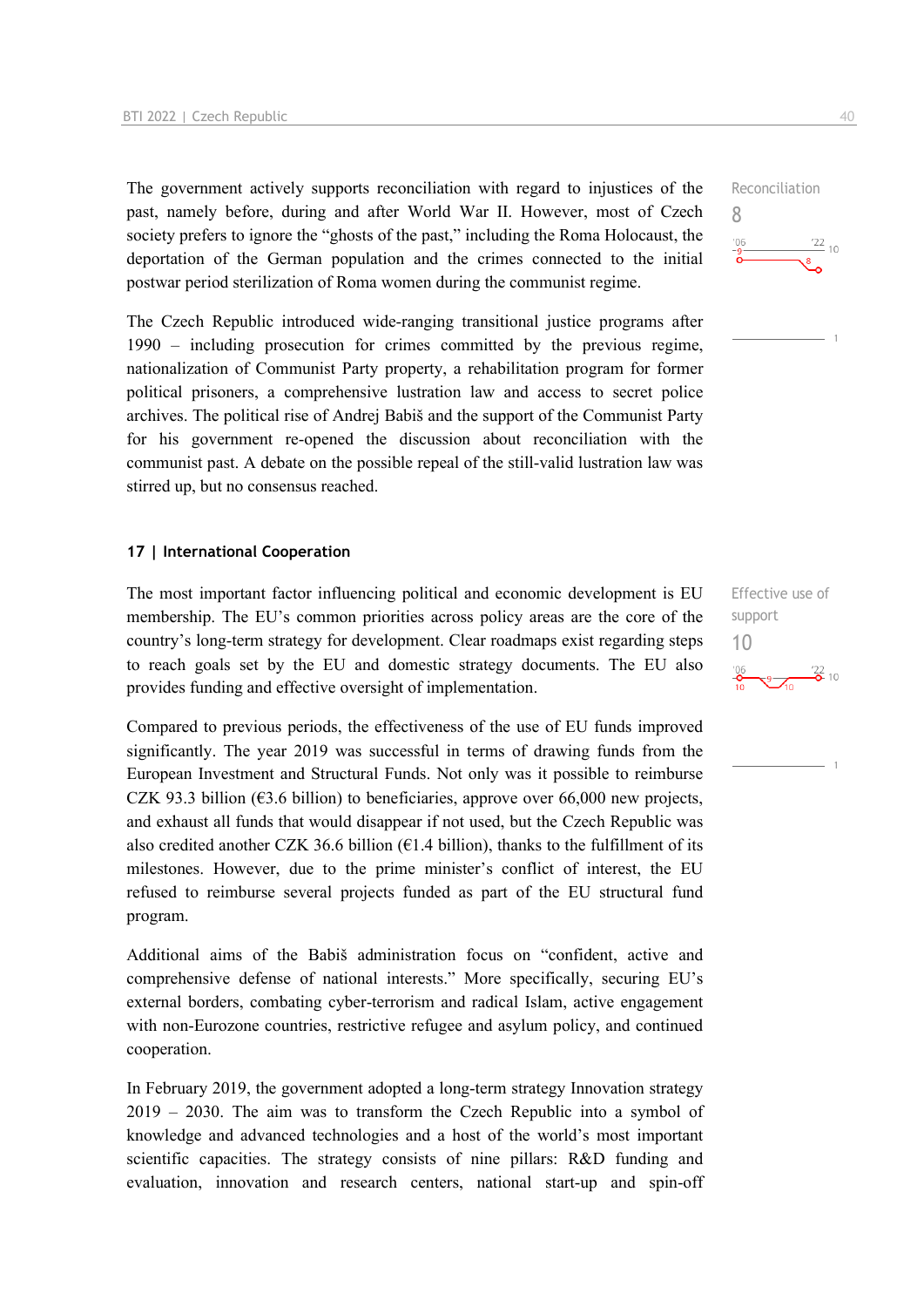environments, polytechnic education institutions, digitalization, mobility and the building environment, intellectual property protection, smart investments, and smart marketing. During the pandemic, the importance of fulfilling this strategy proved itself.

During 2020, cooperation within the EU intensified, dominated by the COVID-19 pandemic. Following initial reservations, the Czech Republic supported an EU economic recovery plan following the coronavirus pandemic based on state solidarity. To draw funds from this recovery plan, the Czech government had to submit a National Recovery Plan (NRP). The financial sources for the NRP must be directed to six areas: (1) digital transformation, (2) physical infrastructure and a green transition, (3) education and the labor market, (4) institutions, regulation and business support in response to COVID-19, (5) research, development and innovation, and (6) health and resilience of the population. Similar to other EU funds, the presence of clear steps and EU monitoring ensure effective implementation. The Czech Republic is one of the top six recipients for EU funds for Kurzarbeit. Due to the scope of the pandemic, the Czech Republic also benefited from additional vaccine allocation beyond its proportionate share.

For a long time, the Czech government acted as a trustworthy and reliable, although rather passive partner of the international community (in particular within the EU). Vis-à-vis the EU, this changed in the summer of 2015 in the context of the refugee crisis when the public opposed any refugee resettlement quotas, with the coalition and the opposition almost united. In 2018, the European Commission filed a lawsuit against the Czech Republic, Poland and Hungary for not accepting immigrants. In April 2020, the Court of Justice of the EU concluded that the countries had failed to fulfill their obligations arising from EU legislation by incorrectly invoking a clause to protect internal security.

Global travel restrictions related to the fight against the spread of COVID-19 significantly complicated visits from business partners, negotiation of new contracts abroad and the arrival of foreign partners to the Czech Republic from countries under strict restrictions. The Ministry of Foreign Affairs helped companies with business trips during the pandemic. In addition to pandemic-related activities, it continued to engage in routine development and humanitarian assistance.

In general, the Czech Republic is in compliance with international agreements. However, during the review period, a contentious political debate slowed the ratification of the Istanbul Convention, which remains pending. The country is a reliable and trustworthy partner to international monitoring bodies.

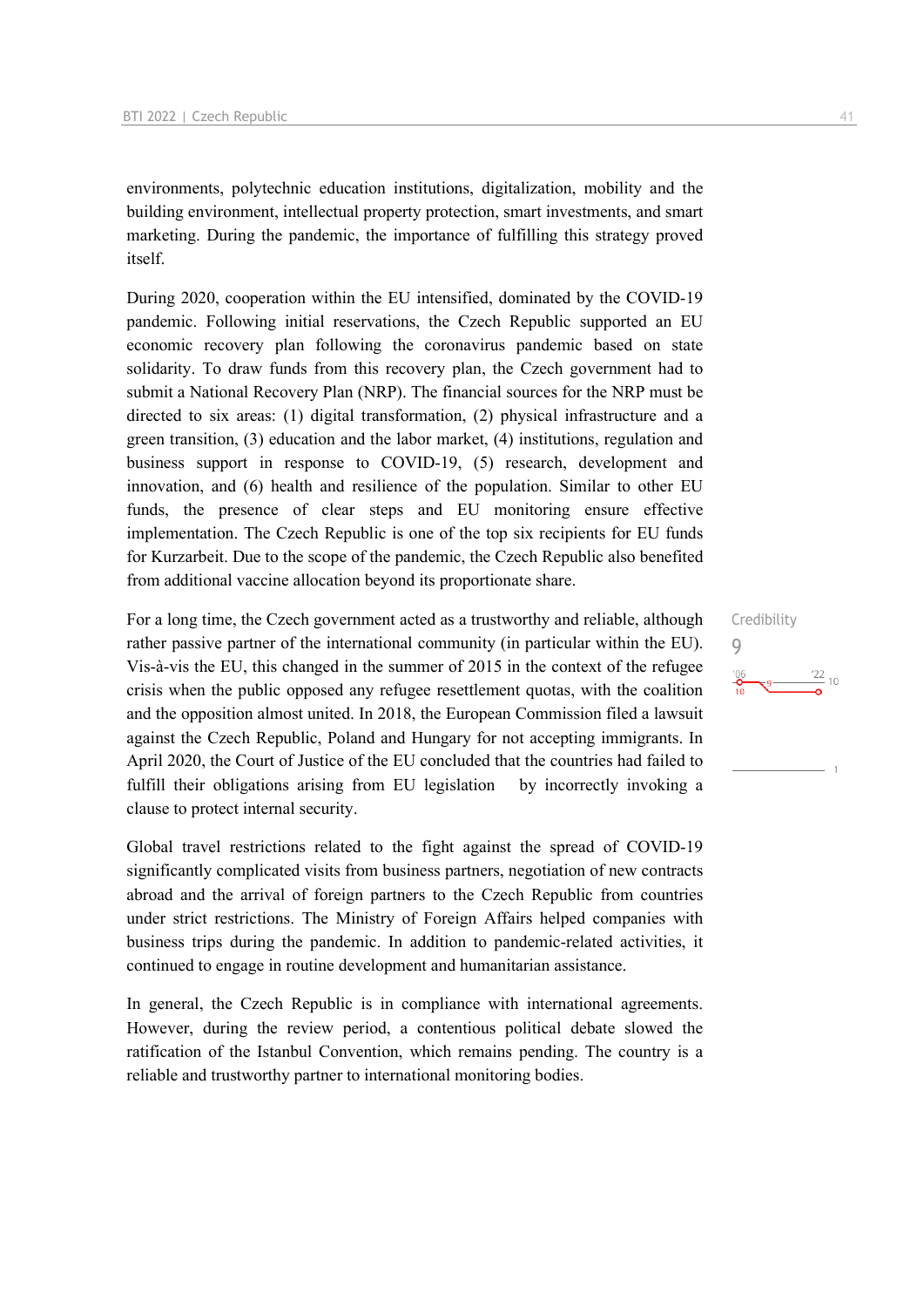In addition to the EU and NATO membership, the Czech Republic is also a member of the Visegrad 4 (V4) group, which includes Hungary, Poland and Slovakia. In the European Commission's eyes, regional groupings like V4 are instrumental in delivering a valuable and effective regional response to EU policies. The V4 is a pillar of central European policy and considered a successful platform for supporting further development of European cooperation. Visegrad cooperation is not institutionalized – the only organizational structure of the V4 is the International Visegrad Fund, established in 2000, the aim of which is to support joint cultural, scientific, research financial and educational projects. The Czech Republic chaired the V4 from July 2019 to June 2020. Priorities included consolidating the V4's position within the EU and NATO, integrating the western Balkans, and artificial intelligence.

During the pandemic, V4 countries agreed on closer cooperation in the fight against COVID-19 but this did not materialize, since Visegrad proved not well built for the crisis. There were several prime ministerial meetings, of which fighting COVID-19 and cooperation in that fight were the main topics, but the group did not coordinate on the ground. Mutual assistance was minimal.

Two other patterns of cooperation with neighboring countries exist. First, cooperation with Germany regarding movement of goods and cross-border workers (especially in Saxony and Bavaria) was well coordinated and functioned well. The second pattern, coordination with Austria and Slovakia was less fluid than the first, especially as disagreements about border closures, border regime, testing and quarantine for cross-border workers periodically emerged.

Regional cooperation 10 $-06$  $\frac{22}{2}$  10  $\frac{9}{6}$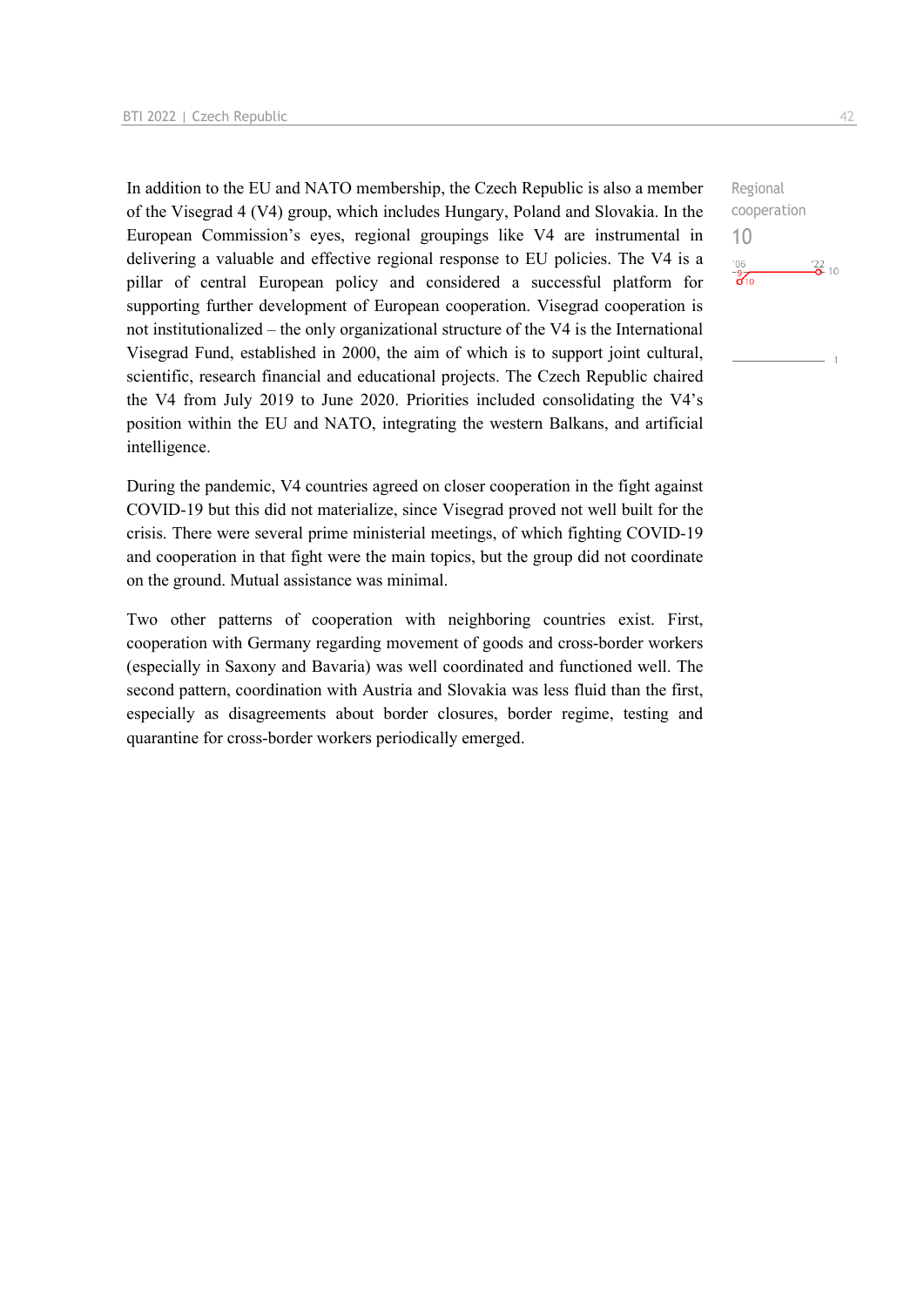# Strategic Outlook

The year 2020 highlighted the strength and weaknesses of the Czech democracy. While polarization and fragmentation persist, the opposition prevented government overreach during the pandemic, as courts and civil society proved resilient. Politically, the 2021 general elections will be decisive for the post-pandemic recovery. They will also be run according to a new electoral law, eliminating some majoritarian elements that disadvantage small parties and cumulative thresholds for coalitions.

In 2021, the country's population will have to decide how it wants to be governed and what priorities should be set once resources become scarcer. The population is aging, and the nature of work is profoundly changing. Two new electoral coalitions emerged after the 2020 regional elections – a liberal block and a conservative one. The Social Democrats are negotiating a center-left block with the Greens. Even with the electoral law change, addressing dominant parties' disproportional benefits ANO will remain a key player and the strongest party. The incumbency, personal wealth and ownership of the MAFRA media group by the prime minister has the potential to skew the electoral competition. Furthermore, it remains to be seen whether the three electoral blocks will prioritize competing against ANO by offering a vision of the future or compete among each other for the second spot below ANO. In 2021, both the Communists and Social Democrats will fight for their political survival. This will depend on their ability to choose resonant topics, win back part of their base and mobilize new voters.

The pandemic tested the safety net. It highlighted its weaknesses regarding vulnerable populations – the poor, children and single-parent households. But the pandemic also highlighted the precariousness of the middle class – a long-term crisis would cause more people to slump into poverty. Economic insecurity, housing insecurity and even food insecurity must be addressed. While many employees were retained during the pandemic due to government relief programs, the pandemic's impact will be felt in the coming years. The government cannot rely on civil society alone to fill the gaps in its safety net.

The tax reform will have a dangerous impact and could lead the country into a debt trap. The central and the regional governments will see a significant decrease in revenue and thus lack funds to restart the economy in the pandemic's aftermath. This will imperil necessary investments in education and health care, in which areas regional disparities prevail.

The pandemic also distracted from the necessity for energy transition and addressing environmental issues. Emissions, water and land management are key environmental issues. The country should develop and implement complex strategies for an environmentally feasible energy transition and a better balance between the urgent need for economic growth and environmental sustainability.